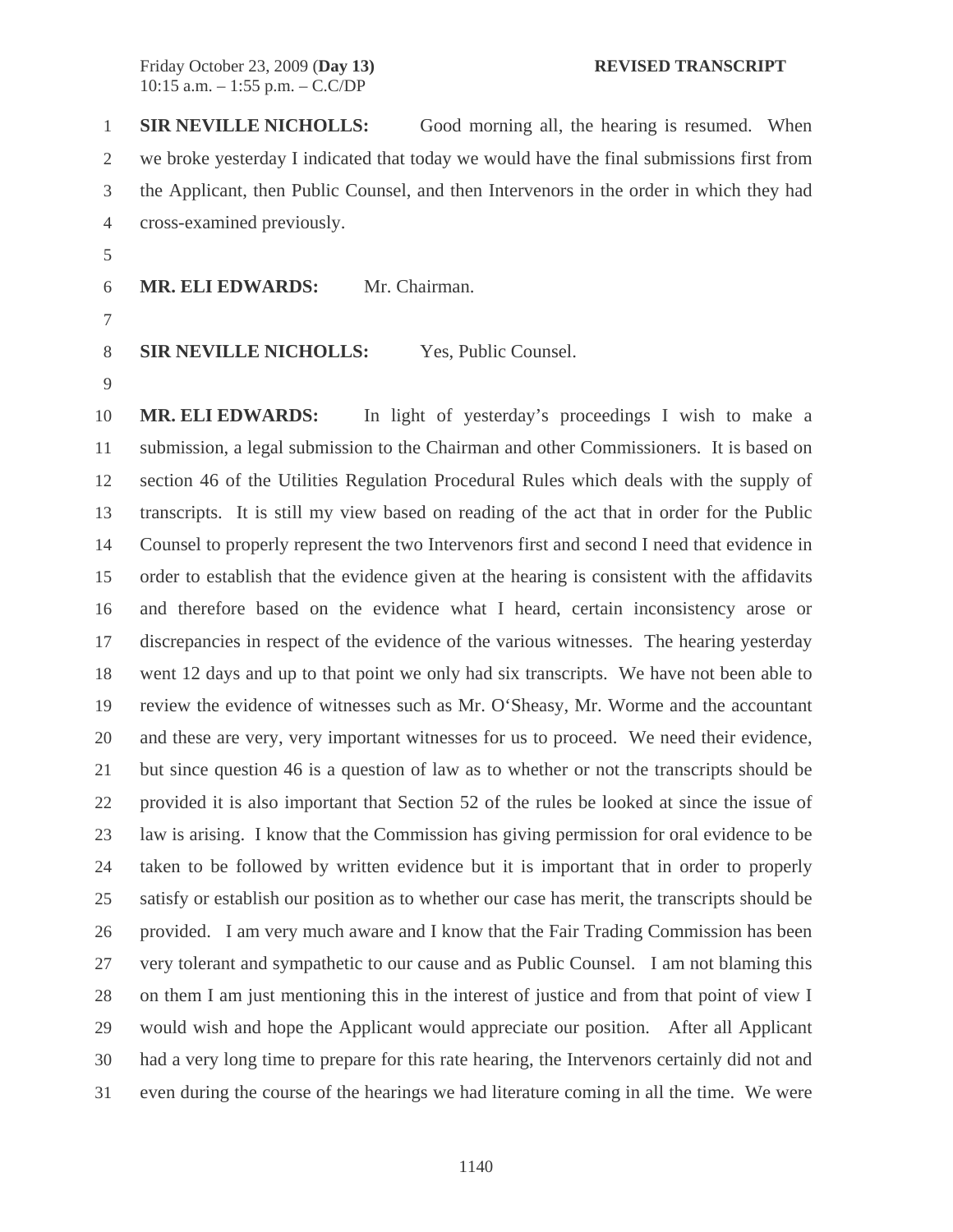32 never able to keep abreast of what we had to read. It is unfortunate but I think that if 33 justice is not only to be done but should be seemed to be done, there is no point, I cannot 34 at this stage even start to address the Commission by the way of closing if I do not have 35 that evidence because I would need to put before you the evidence of the last witness to 36 see where they are inconsistencies, whether even the transcripts are correct, but I do not 37 have them. In those circumstances all I am asking is the Commission revisits the position 38 with us as regards Section 46 and Section 52. I am asking for an adjournment in those 39 circumstances unless you wish to hear me further as to the extent of my submission.

40

41 **SIR NEVILLE NICHOLLS:** Thank you Public Counsel. I have been advised that 42 there are transcripts for three days 8, 9 and10 that are outstanding, the delay is due to 43 some technical errors and I believe that parties have been given up to day seven. I have 44 listened carefully to what Public Counsel has said but his submission seems to based on a 45 assumption that the only evidence in this hearing is what has been given in cross-46 examination but as I indicated yesterday it was not by accident that the Utilities 47 Regulations Act and the Procedural Rules provide for in fact affidavit and evidence to be 48 given and the bulk of evidence in this hearing has been provided by way of affidavits and 49 certain memoranda which have been putt in evidence by the witnesses for the Applicant. 50 In the evidence in chief all the witnesses for the Applicant including the expert witnesses 51 indicated that they did not which to change anything that was included in the affidavits 52 the supporting memoranda. **COMMENT STRUCK FROM THE RECORD**. 53 However, what the Commissioner will do, we will take Public Counsel's application 54 under consideration and retire for a short while to discuss it and then we will resume 55 probably in about ten minutes.

- 56
- 57
- 58
- 59
- 60 **(BREAK 10:25 A.M.TO 10:45 A.M.)**
- 61
- 62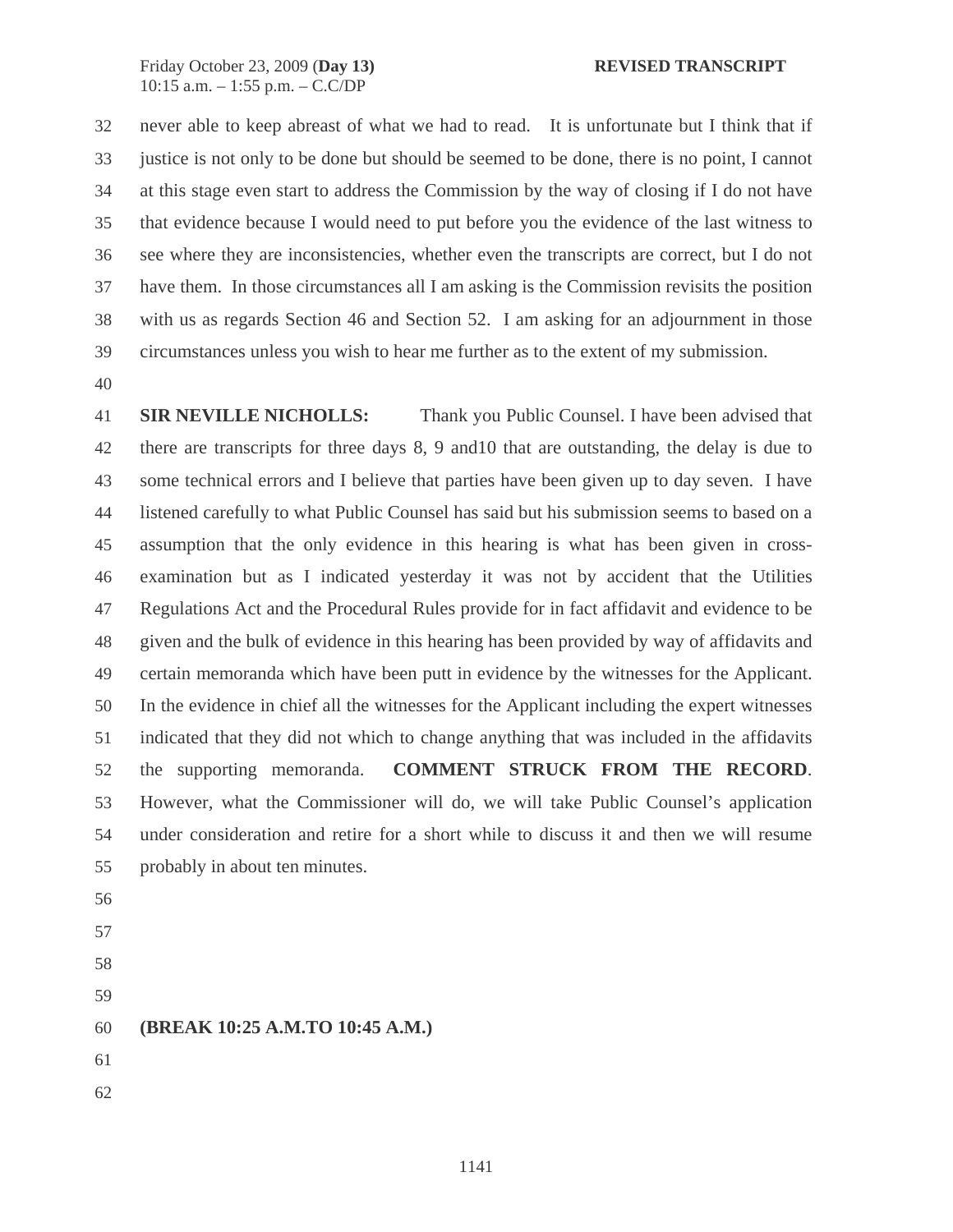63 **SIR NEVILLE NICHOLLS:** Good Morning again, the hearing is resumed. 64 Public Counsel we have considered the application that you made earlier and we will 65 refer you to Rule 44 of the Utilities Regulation Procedural Rules and I will read Rule 44: 66 "The Commission may make provisions for oral argument to be made by the parties 67 immediately following the close of evidence, although written argument may be filed at 68 that time instead of oral arguments, if directed to do so by the Commission". I think the 69 making of oral arguments immediately following the close of evidence is the practice that 70 has been followed in the past by the Commission and is in keeping, as I understand it, 71 with court practice. As I said yesterday, I am not aware in the procedure in our courts at 72 the end of evidence that Counsel is provided with transcripts before they make any oral 73 submissions but in addition the Commission has been even more generous than the Rules 74 require us to be by allowing Intervenors to put in written submissions 5 business days 75 after receipt of last set of transcripts. The Commission will give equal weight to the 76 written submissions and it will form an important part of Commission's decisions making 77 process. The applicant may, if it so wishes, respond to the Intervenors' written 78 submission if there is anything in the submissions to which it might wish to respond. I 79 feel that we have been very fair. What I said yesterday was that at this stage now that the 80 evidence has been concluded the Applicant has an opportunity to make its final 81 submissions. Intervenors have a similar opportunity and what I said is that one would 82 expect that in the time available they would be able to make to the Commission the 83 salient points on which they based their intervention and objection to the application, so 84 that is the precession.

85

86 **MR. ELI EDWARDS:** Mr. Chairman, do you wish me to respond?

87

88 **SIR NEVILLE NICHOLLS:** Not necessarily.

89

90 MR. ROOSEVELT KING: Mr. Chairman if I may, Mr. Chairman. Even from 91 the point of the Procedural Hearing it was originally raised by the Applicant and it was 92 supported by BANGO Sir, that there should be some time allocated between the end of 93 the evidence and closing statements. The record should reflect Sir that you even stated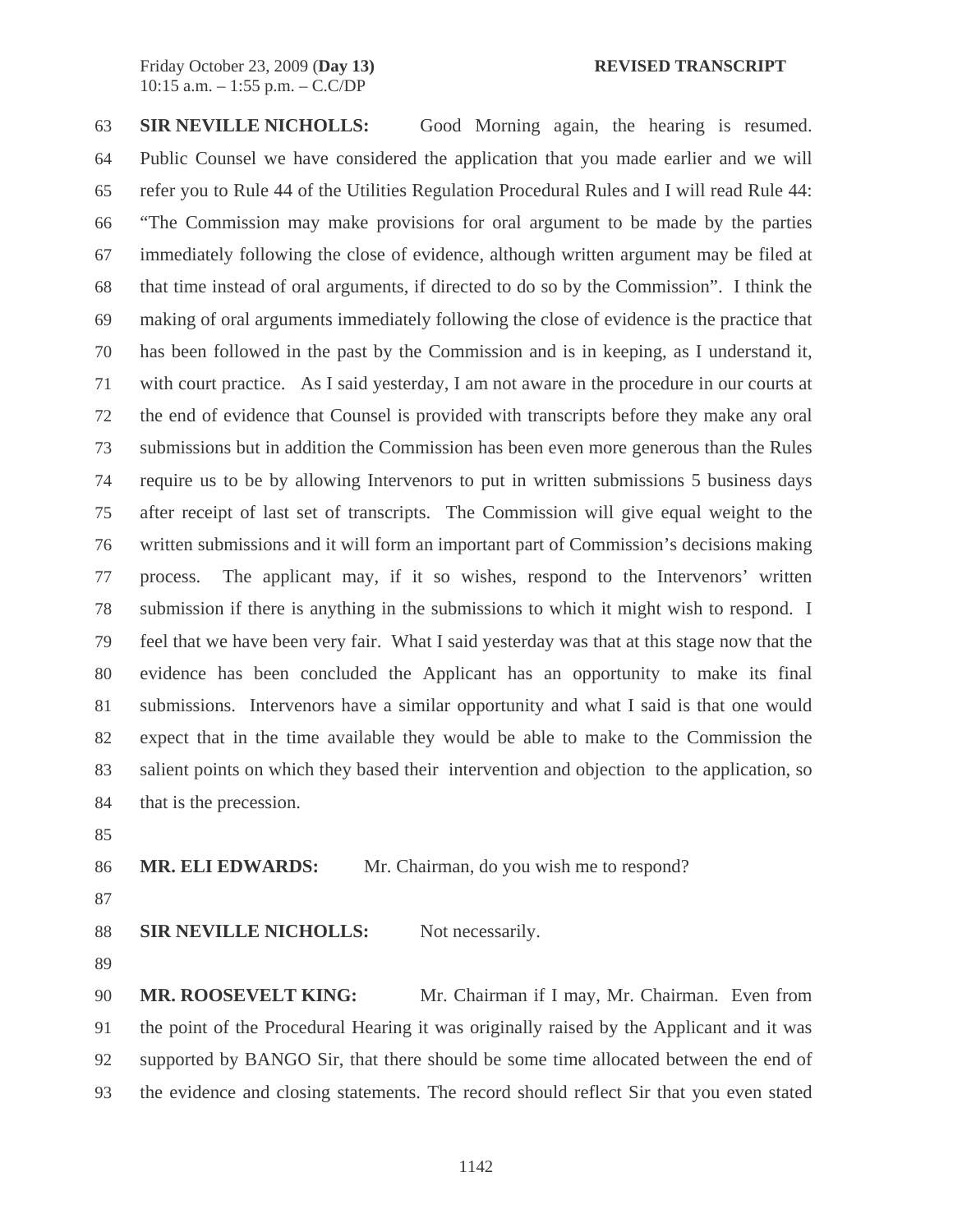94 after I responded and even if the hearing has to go over there should still be time between 95 the closing of evidence and the closing statements Sir. Sir we stated this as a matter of 96 experience, yes the law is there Sir but if the participants are complaining that there needs 97 to be time I am sure Sir that as a lawyer you would have learnt that the man was not made 98 for the Law Sir, law was made for man. You have the discretion and we are asking for 99 the time and you have the discretion to give the time. I will amuse Sir that part of your 100 discretion is to be able to allow the time if there is hardship on any side Sir. That is how I 101 read your discretion.

102

103 **SIR NEVILLE NICHOLLS:** Thank you Mr. King. This matter arose during the 104 Procedural Conference and I indicated that it would be considered. We have considered 105 it and in fact we finished evidence yesterday, I think, around 1:00 p.m. or there abouts. 106 We indicated that the hearing would be resumed today at 10:00 for the oral submissions. 107 I think that is a reasonable interval, bearing in mind that Intervenors are limited to 15 108 minutes and we have also given you the generous concession or allowance of making 109 written submissions up to 5 days, you will have a period of five days after you received 110 the last transcript within which to make your written submissions to the Commission. As 111 I indicated a short while ago, the Commission will pay equal attention to those written 112 submissions. As a matter of fact the written submissions might be more useful. There is 113 always a danger when you make an oral submission that it would go in one ear and come 114 out though the other one and be forgotten but if you have it in writing, then you can 115 ponder over it for a longer period of time. So that is the position Mr. King.

116

117 **MR. ROOSEVELT KING:** Should I advise the Chairman Sir that BANGO is 118 not ready with an oral submission Sir.

119

120 **SIR NEVILLE NICHOLLS:** I am surprised having regard to the quality of your 121 representation; I am surprised that you were not ready to start yesterday after lunch.

122

123 **MR. ROOSEVELT KING:** Well Sir I am grateful for your vote confidence in 124 BANGO, but Sir the bulk of the evidence in this hearing Sir, was rather large I mean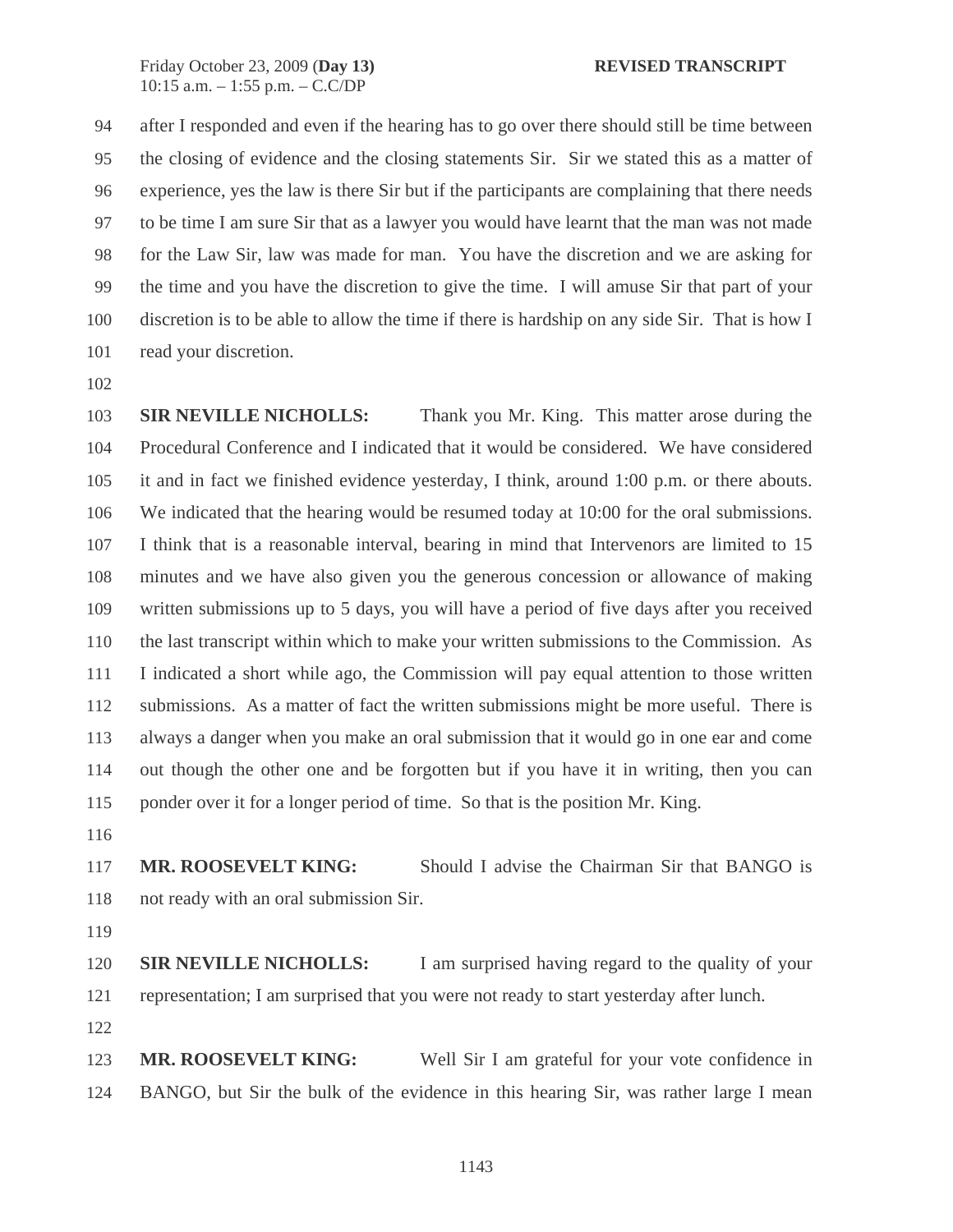- 125 seriously large. We operated as a team and we were looking forward to be able to have at 126 least that one day between.....
- 127

128 **SIR NEVILLE NICHOLLS:** You have much longer than that Mr. King.

129

130 **MR. ROOSEVELT KING:** 1 day Sir?

131

132 **SIR NEVILLE NICHOLLS:** You have much longer than that in which to make 133 your written submission. You seem to be forgetting that.

134

135 **MR. ROOSEVELT KING:** But Sir when you do it like that Sir you are saying 136 that the oral submissions are really a waste of time then Sir?

137

138 **SIR NEVILLE NICHOLLS:** I am not saying that I am saying that you are limited 139 to fifteen minutes and you might not be able to cover in fifteen minutes. We have not 140 put a limit on the length on your written submission

141

142 **MR. ROOSEVELT KING:** Sir, I am advising you Sir.

143

144 **SIR NEVILLE NICHOLLS:** Although I am not suggesting that you should make 145 the written submissions as long as a PhD thesis, but anyhow that is the position that the 146 Commission has decided on so we will move in to the oral submissions. If you do not 147 wish to make an oral submission we cannot compel you to do so. CANBAR?

148

149 **MR. MOGENS TOFT:** I would like you to explain what is the purpose of having 150 the transcripts. I somehow fail to see when they are not up to date. You mentioned 151 something that really stuck in my mind, you said that you talked about the transcript but 152 you haven't seen the last transcript so how could you say there is not a mistake in it. I 153 say that mainly due to my colleagues and my personal feeling is that the transcripts I 154 think is a fallacy and the transcripts are not following pretty well the way they should be, 155 that somehow has been overlooked. I have been in Ontario municipal hearings and the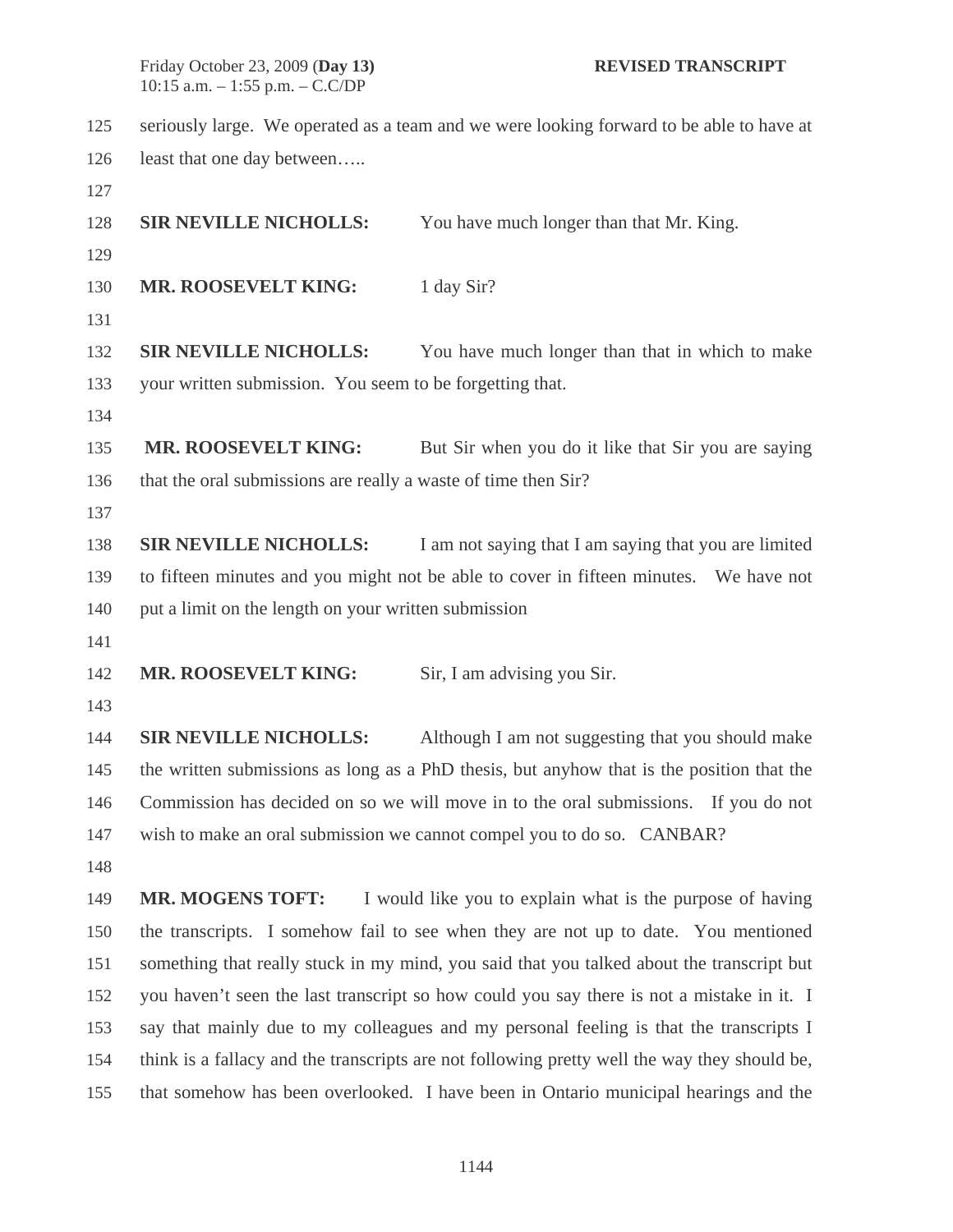156 transcript would have been handed out first thing in the morning so I am a little familiar 157 with hearings and how it goes. That's why I realised I presented my case verbally 158 because I am very dyslexic for me to submit it in writing might be hardship. That's why 159 I did it otherwise I could have done everything in writing but due to that fact, that is why 160 I preferred and I fail to see the concept of it. I cannot go into the legality because I am 161 not a Lawyer I am a simple woodworking man. I think the hearing here is really a very 162 important hearing because it could stand file for 25 years. What we are doing today is 163 not a simple task. I volunteered my free time to come here with no compensation. I 164 believe in the hearing, I believed in the fact that we were here to help to set electricity 165 rate and I have very sincere but every night I come home the first thing I do, I see what 166 the next day should be and now it is sort of running out in the sand. I feel just ashamed. 167 That is all I have to say Mr. Chairman.

168

169 **SIR NEVILLE NICHOLLS:** Thank you Mr. Mogens Toft, although it isn't too 170 clear to me the point you are making. Anyhow, Mr. Gibbs-Taitt.

171

172 **MR. MALCOLM GIBBS-TAITT:** Thank you Mr. Chairman. Mr. Chairman I 173 am going to try desperately with one last submission hoping that it will gain your ear. 174 You have said before in this hearing that in making your decision yesterday, you have 175 given us five days after receiving the last transcript and I must say I think that is very 176 generous of you and we accept it. However, we are here today and you are asking us to 177 give a verbal presentation based on the facts and to tell the truth, the only facts we can 178 relate to would be those presented in the written application of the Applicant. We could 179 not seriously reply to any verbal sayings which may conflict with the affidavit of the 180 witnesses on the other side. Mr. Chairman, to my best knowledge, in this hearing along, 181 the Applicant has had four Lawyers assisting it, one with the eminence of Sir Henry 182 Forde. Those of us who are Intervenors, we have Public Counsel, yes, who is here 183 representing two Intervenors and further he is here legally placed to represent every 184 consumer in Barbados. He is here given that right by statute. Is it true we have two other 185 Lawyers amongst our midst but to my best certain knowledge they represent themselves. 186 I cannot for the life of me understand how you can expect the rest of us Intervenors who,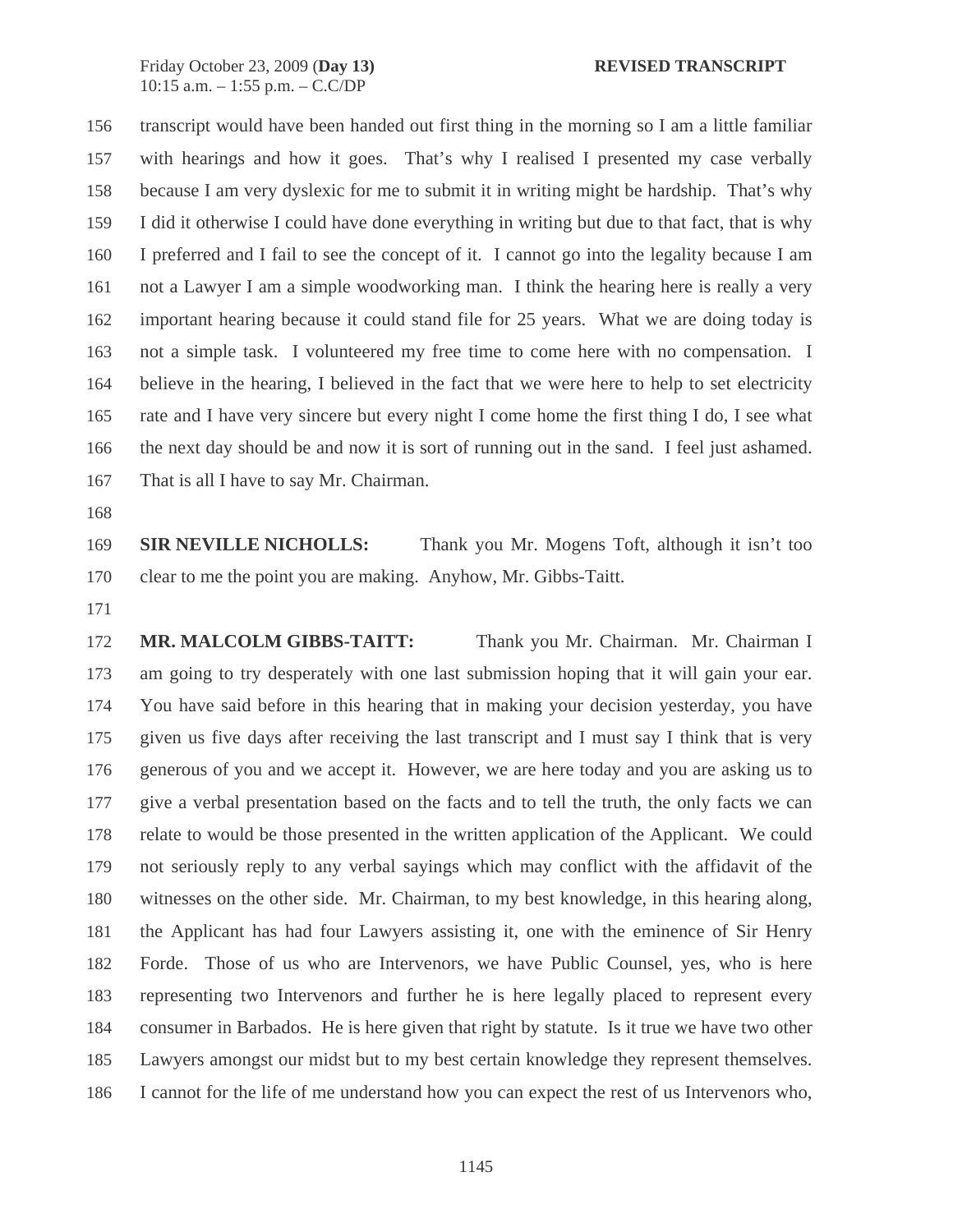187 not so long ago, the FTC called Lay Litigants, how you can seriously expect us to present 188 a verbal application to an Applicant who this morning came here and gave us a volume 189 almost as large as the application itself as their written reply and then took it back under 190 very suspicious circumstances, claiming that they had something else to add. Not so long 191 ago, when you were doing the depreciation hearing, the said Applicant asked you for time 192 before they made their reply and their oral reply and you gave it Sir. We read the 193 transcript this morning. Now if the Applicant then could have persuaded you and we on 194 this side are unable to, Sir, I don't know what is the rationale behind it but should the 195 decision go against us, we will only have yesterday to reflect on for us to seek a review of 196 that decision and maybe even seek legal review on it because the impression would have 197 been given yesterday that the Commissioners are no longer interested in what the 198 Intervenors have to say or how they can research what they say and I think that is a 199 tragedy. Is it the intention of this hearing that this matter is to go all the way to the 200 Appeal Courts of Barbados because of some justice system that is flawed here?

201

202 **SIR NEVILLE NICHOLLS:** Mr. Gibbs-Taitt, what is your…are you making an 203 application?

204

205 **MR. MALCOLM GIBBS-TAITT:** Mr. Chairman, all I am doing is trying my 206 effort best to see if you can see the wisdom of allowing the Intervenors to similarly put 207 their verbal case in the same way you will allow us to put the written case. That is 208 basically what we are asking and I am hoping Sir that your reason for saying no is that 209 you want this matter to go all the way to the Appeal Court of Barbados. That is all I am 210 saying.

211

212 **SIR NEVILLE NICHOLLS:** Thank you Mr. Gibbs-Taitt. In responding to 213 Public Counsel's application, I drew attention to rule 44 of the Utility Regulation 214 Procedural Rules and draw your attention again to that. That rule clearly contemplates 215 that oral arguments should begin immediately following the close of evidence. We 216 haven't even insisted on that. We closed evidence yesterday and we provided an interval 217 between yesterday afternoon and this morning.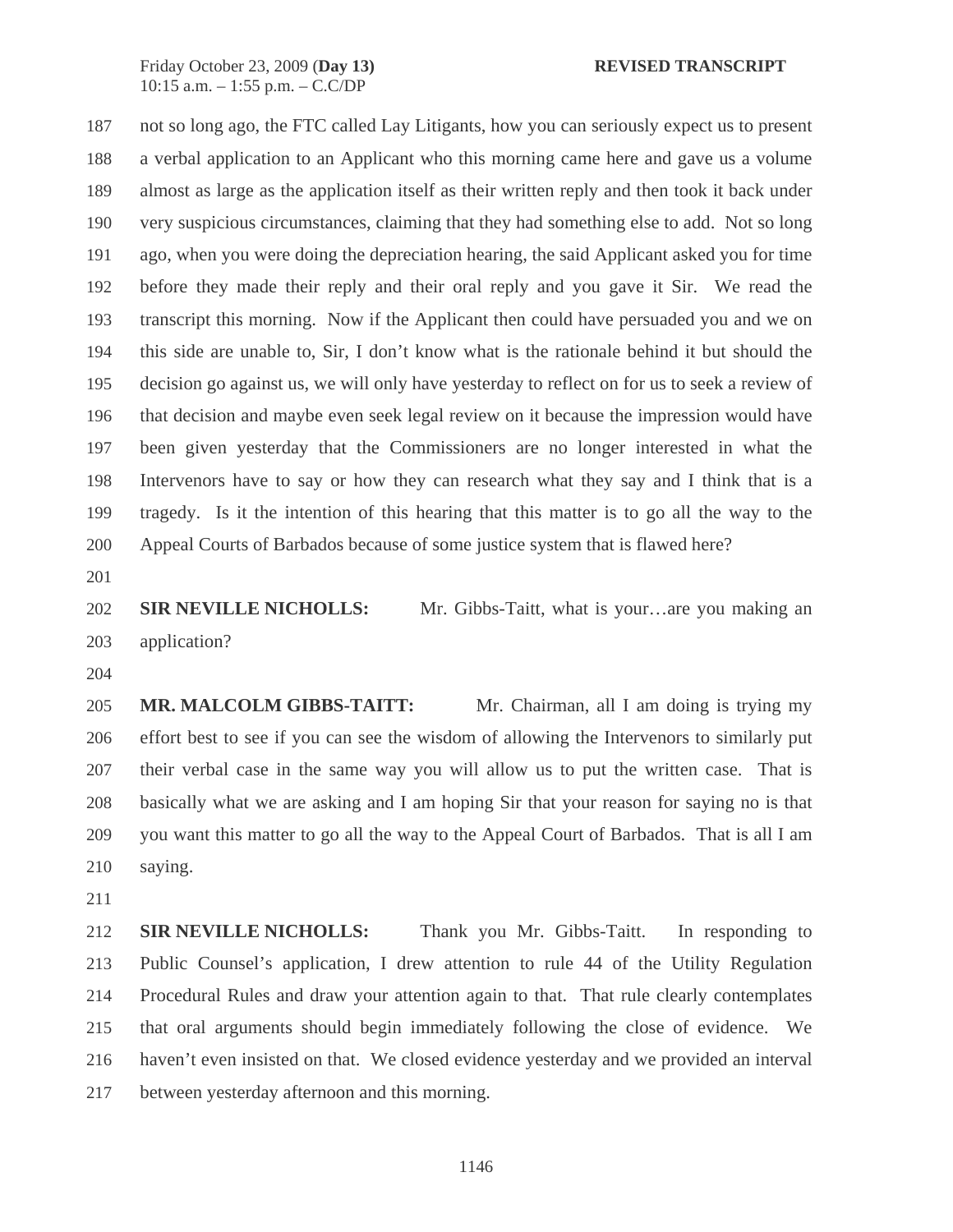218 **MR. ERROL NILES:** Mr. Chairman, Errol Niles. This has nothing to do with 219 your decision. It only relates to a statement you made just before you broke to consider 220 the application by Public Counsel and you made a statement with respect to the.. I think 221 you said something like this, **COMMENT STRUCK FROM THE RECORD**. Mr. 222 Chairman, for the record I am offering a suggestion to you, I think that statement could 223 fairly be interpreted as biased and/or that you have made your decision. I would ask you 224 to think and whether you would reconsider it and asked that it be expunged from the 225 record. 226 227 **SIR NEVILLE NICHOLLS: COMMENT STRUCK FROM THE RECORD**. 228 If I overlooked any such case…… 229 230 **MR. ERROL NILES**: I think you did. 231 232 **SIR NEVILLE NICHOLLS:** Then it is for you, it is for the Intervenor in question 233 to refer to that in their oral or written submission. 234 235 **MR. ERROL NILES:** With respect Mr. Chairman, I thought that in all fairness it 236 could reasonably be interpreted, that is what I meant and having regard to this hearing I 237 would really urge you to ask that it be expunged from the record. Thank you. 238 239 **SIR NEVILLE NICHOLLS:** If it is a problem, I have no objection to it. I have 240 no objection to withdrawing the statement. 241 242 **MR. ERROL NILES:** I would suggest that Sir. 243 244 **SIR NEVILLE NICHOLLS: COMMENT STRUCK FROM THE RECORD**  245 246 **MR. ERROL NILES:** You might not be able to recall but that doesn't mean that it 247 didn't happen. 248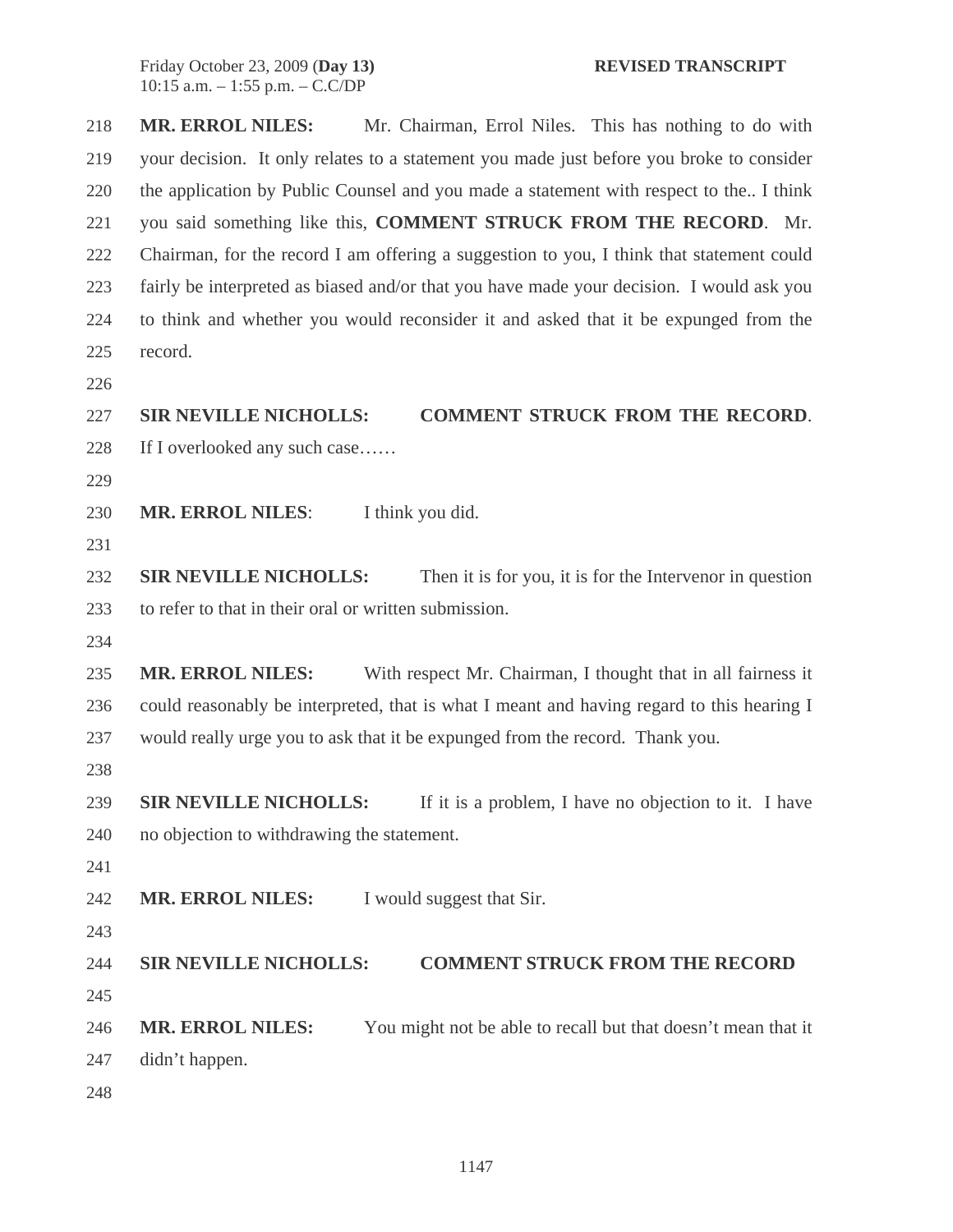249 **SIR NEVILLE NICHOLLS:** Well I said so. I have no objection to withdrawing

- 250 it if it is going to cause offence.
- 251

252 **MR. DOUGLAS TROTMAN:** Mr. Chairman, Douglas Trotman. I am somewhat 253 saddened by the decision of the Commission Sir. Twenty-six years have passed where 254 the existing rates have held and we have had the application, we have had twelve days 255 and where all of the Intervenors are essentially making a request for an adjournment to 256 review transcripts and to essentially be in possession of transcripts so that they can be 257 comfortable with their presentation, be it oral or written, and that the Commission seeks 258 to rely on section 44 Sir and the Commission's interpretation of that section, Sir the use 259 of the word may speaks to discretion so that the concept of having the oral hearing 260 immediately following Sir does not even arise. Simple statutory interpretation Sir, "The 261 Commission may make provisions for oral argument to be made by the parties 262 immediately following the close of evidence". To rely on that provision, to rely on that 263 section Sir as compulsory that the oral hearings must be held immediately after the 264 closing of evidence Sir is certainly erroneous Sir. I would urge the Commission, it is 265 discretionary. If the Commission is saying that it chooses to exercise this discretion 266 against the request of Public Counsel and the other Intervenors, then so be it, but I must 267 remind the Commission that section 46, the Commission is a creature of statute and as it 268 stands the Commission is in breach of section 46. If the Intervenors, Mr. Chairman Sir 269 are relying on those transcripts, whether the Commission believes that they need to rely 270 on them or not Sir, it is improper, I would suggest, humbly suggest to you Sir to take that 271 evidence away from them Sir. And I am once again urging Sir, a breach of section 46, 272 you have admitted that there is a breach. You have ruled Sir in relation to the matter by 273 quoting section 44 but I am saying Sir that does not take away the breach. So I would 274 humbly ask again and I would suggest that Counsel on the other, Lead Counsel, Sir 275 Henry, and I would say without being disrespectful, we were supposed to be in court at 2 276 p.m. today. We have an adjournment so that adjournments Mr. Chairman are nothing 277 new and indeed when the interest of Barbados will be served I find it very disappointing 278 where a flagrant breach of section 46 is evident that the Commission would choose to 279 exercise this discretion, contrary to let's say the benefit of the Intervenors to so use that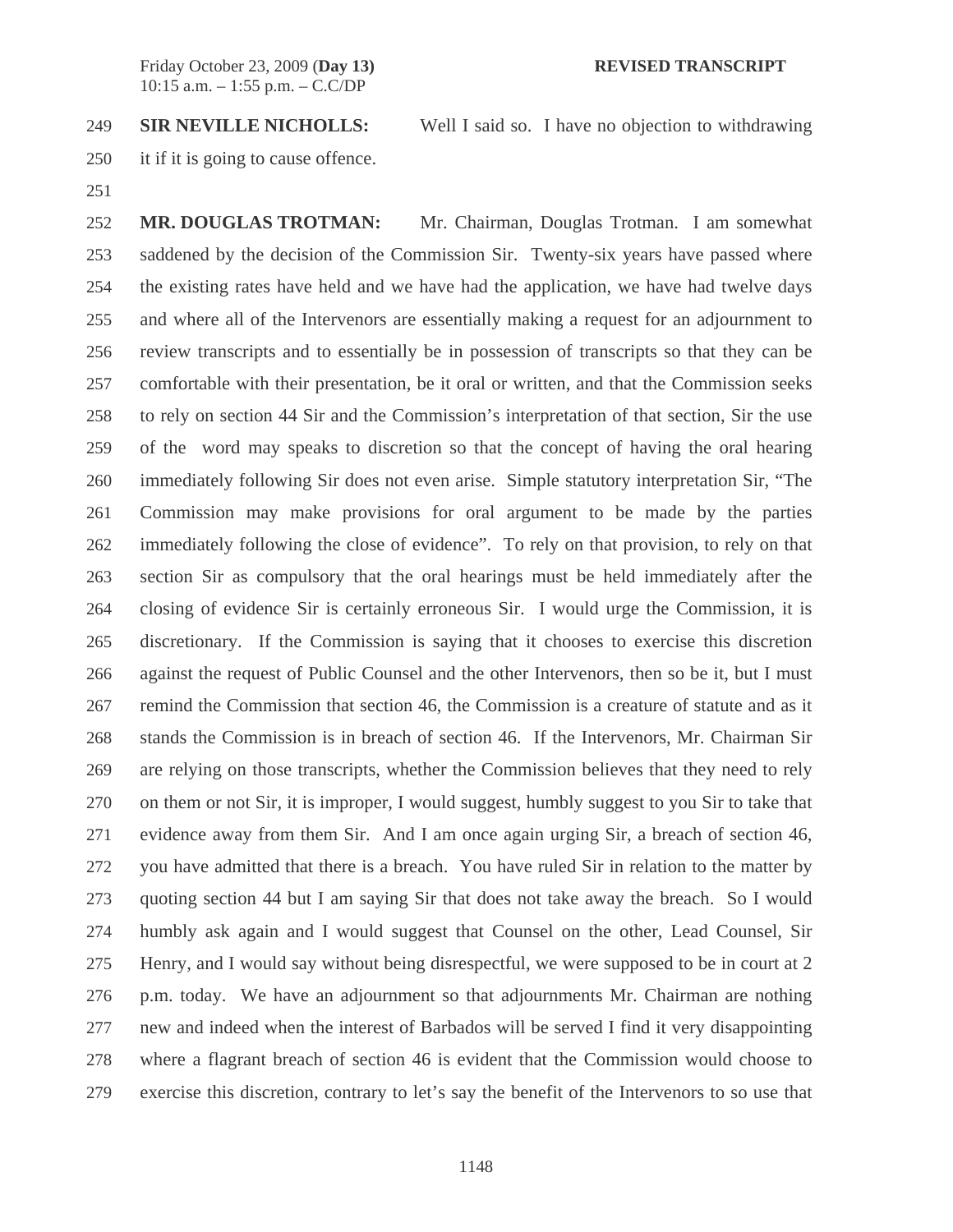280 evidence to present their case for the parties affected by the \$28.7M increase Sir. Sir I 281 humbly ask that the Commission reconsider its ruling. Thank you.

282

283 **MR. ELI EDWARDS:** Mr. Chairman, just one more thing. In respect to the 284 interpretation of the word "shall" and "may" referring the Commission to the 285 interpretation act, I do not remember the correct section but that speaks to how the word 286 shall is mandatory, I think it says after 1966, the word "shall" must be construed as 287 mandatory so I am urging the Commission to look at the interpretation Cap1 in respect of 288 what is meant by "shall" and "may".

289

290 **SIR NEVILLE NICHOLLS:** Thank you Public Counsel and thank you Mr. 291 Trotman. Mr. Trotman your submission seems to ignore completely the fact that the 292 Commission is giving Intervenors a reasonably long time in which to present written 293 submissions to the Commission. You are all focusing on oral submissions. If the 294 Commission were insisting that it is only today that you can make the oral submission 295 and there will be no opportunity to submit written submissions, there might have been 296 greater force in your argument but I see no harm that is being done to the case of the 297 Intervenors by saying in keeping with rule 44 that at the close of evidence make your oral 298 submissions. There has been, in my view, having regard to the fact that evidence has 299 been given mainly by affidavit over the last twelve days and a large body of information 300 in the form of interrogatories have been provided. It seems to me that in providing this 301 reasonably long period of the compilation or the preparation of written submissions that 302 the Commission has in fact bent over backwards to assist Intervenors in putting before 303 the Commission the essence of their cases and I will repeat that in my opinion, and I 304 think it is the opinion of all the Commissioners, the written submission is likely to have 305 more weight because it is something that will be before the Panel of Commissioners once 306 it is submitted to them. As I mentioned earlier, there is always the risk that you make an 307 oral submission and it is not followed up by a written documentation that something may 308 be forgotten however good the intention is to remember what was said. So that is the 309 Commission's final position on this.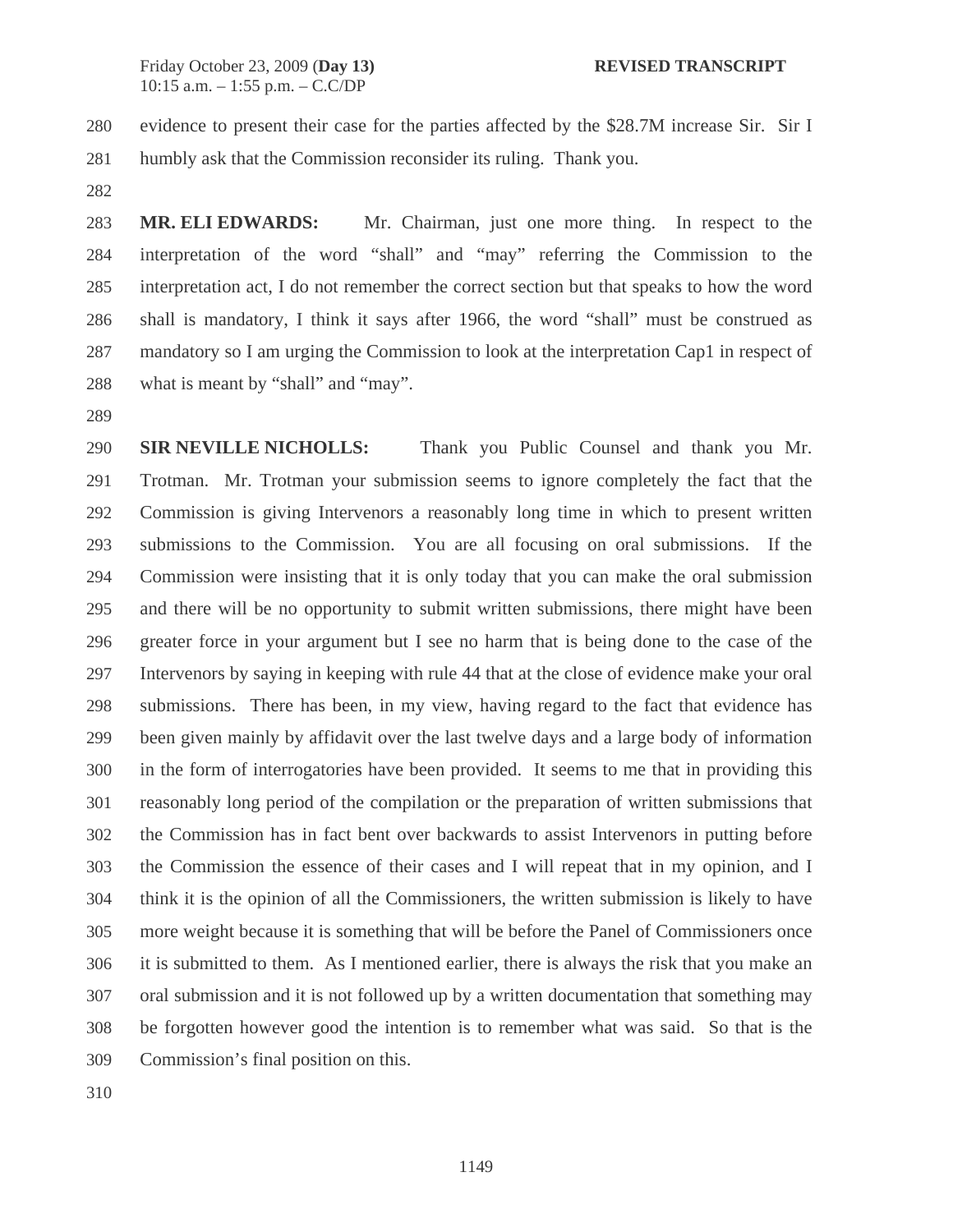311 **MR. CHRIS HALSALL:** Mr. Chairman, if I may very briefly, just very briefly Sir. 312 313 **SIR NEVILLE NICHOLLS:** BANGO has already submitted on this point and I 314 assume it is on the same thing. 315 316 **MR. CHRIS HALSALL:** It is actually a different subject Sir. I would just like to ask 317 the Commission if the written submissions will be available to the public on the FTC's 318 website. 319 320 **SIR NEVILLE NICHOLLS:** It can be made available. 321 322 **MR. CHRIS HALSALL:** We would at the very least request that please Sir. 323 324 **SIR NEVILLE NICHOLLS:** Sir Henry.

325

326 **SIR HENRY FORDE:** Mr. Chairman and Commissioners. Today is the 13<sup>th</sup> day 327 during which this electricity Panel of the Fair Trading Commission has been presiding 328 over an extensive hearing of a detailed application by the Barbados Light & Power 329 Company for a review of the existing electricity rates. The Commission has heard the 330 evidence of six witnesses including two experts, called on behalf of the Applicant. These 331 witnesses were subjected to an extensive and incisive questioning by Intervenors and 332 Commissioners. The Commission has also accepted into evidence, six affidavits, eleven 333 memoranda, eleven sets of responses to interrogatories, three expert reports, namely the 334 cost of capital and marginal cost reports prepared by Mr. Robert Camfield and the cost of 335 service report prepared by Mr. Michael O'Sheasy, both of Christensen Associates Energy 336 Consulting LLC. In addition, it is also admitted into evidence over fifty documents 337 including other relevant legal, accounting and regulatory cases, precedence and studies. 338 As the Commission is aware, this is an application pursuant to section 16 of the Utilities 339 Regulation Act in which the Applicant is requesting that the existing tariffs fixed by the 340 PUB in 1983 be replaced by the proposed tariffs detailed in schedules K1 to K8. The 341 Applicant has sought to establish the justification for the proposed tariffs by leading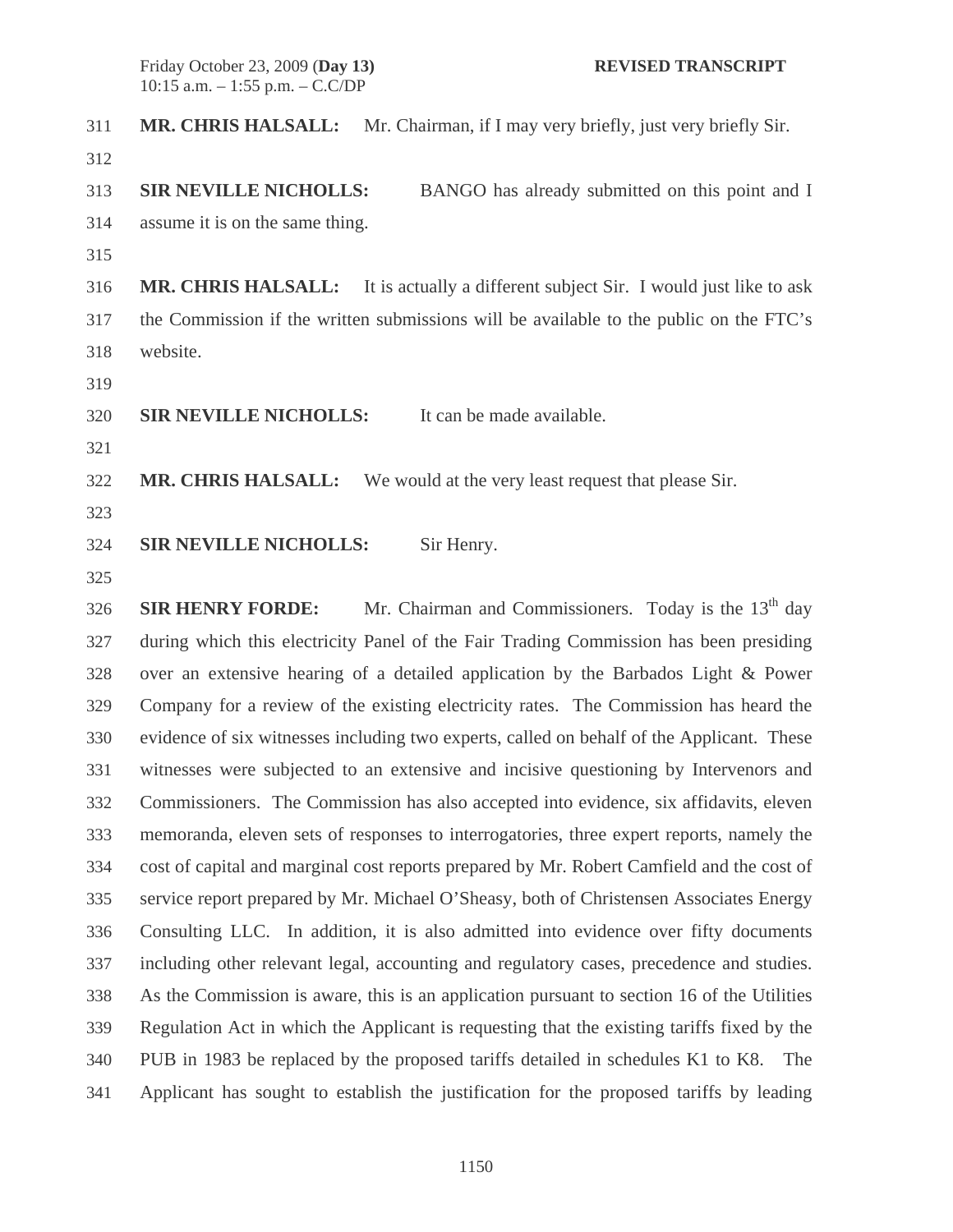342 evidence on the test year, rate base, capital structure, cost of capital, rate of return on rate 343 base, revenue requirement and the cost of service, through its witnesses. The Applicant's 344 estimated earnings during the test year of 2008 indicates a deficiency of \$28,221,603 345 below the amount required to yield a rate of return of 10.48% based on the current 346 historic cost rate base of \$544,198,726. The Applicant submits that it has presented a 347 detailed, accurate and reasonable case to satisfy the Commission that its request for a 348 change in tariffs is justified. The comprehensive nature of the evidence is proof of the 349 fact that this application has not been made in a frivolous manner. Before filing, the 350 Applicant thoroughly assessed the additional resources it required to continue to provide 351 an efficient and reliable service in an environmentally sound way and at least cost. It 352 carefully examined the reasons why it needed to make the application. These reasons 353 have been exhaustively canvassed in the application and in the evidence and Mr. Peter 354 Williams, the Managing Director of the Applicant stated in his evidence: "Preparations 355 started back in 2006 and substantial work was undertaken including a load research study 356 which required a period of time to adequately capture usage information, a cost of capital 357 study, a cost of service study, market research in order to understand customers' usage 358 patterns, design of proposed rates and consultations with members of the public in order 359 to sensitize them to the need for the application and to obtain their considerate opinions. 360 In addition, the Applicant had to prepare their application documents and the information 361 required to comply with the Utilities Regulation Procedural Rules. Throughout this 362 process the impact of a rate increase on its customers has been of paramount importance 363 to the Applicant. The Applicant accepts that under section 14 of the Act, the burden of 364 proof rests on it to show that the proposed rates are fair and reasonable and in accordance 365 with the established regulatory principles and that it must do so on a balance of 366 probabilities. As Lord Denning said in the English case of Miller against the Minister of 367 Pensions "If evidence is such that the Tribunal can say we think it more probable than not, the 368 burden is discharged. The Applicant submits that is has amply discharged the burden of proof 369 and shown that the proposed rates are fair and reasonable.

370 In his opening statement Public Counsel conceded that the Applicant's written evidence at that 371 stage had already established a prima facie case. That abundance of evidence has been added to. 372 The Applicant's witnesses have been thoroughly cross-examined and tested and it is the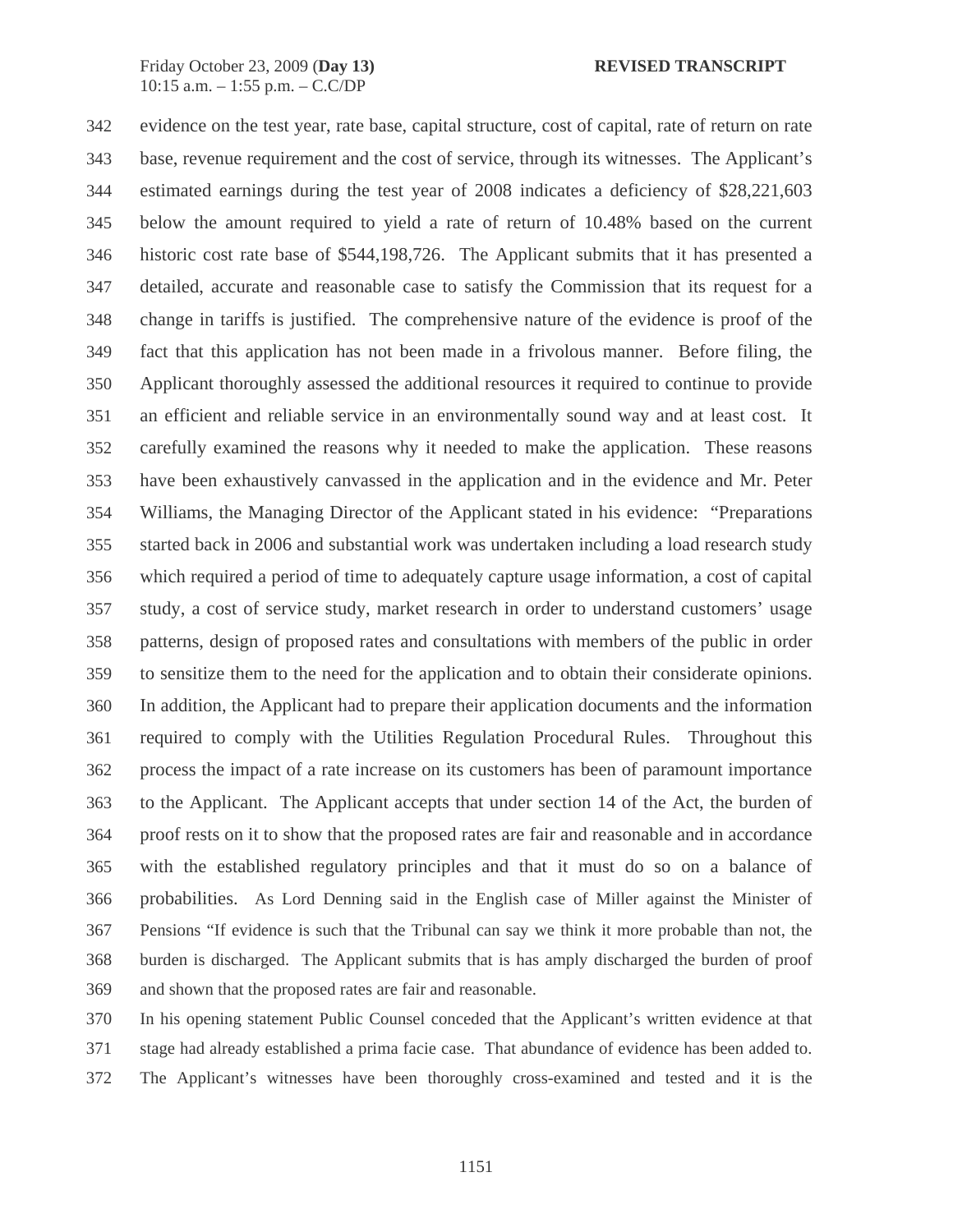373 Applicant's submission that their evidence remains un-contradicted. The Applicant has 374 strengthened by the clear and forthright way in which its witnesses have testified.

375

376 The Role of the Commission: The comprehensive hearing mentioned earlier demonstrates that 377 the Commission is fully aware of its role and its duties. In the opening statement we referenced 378 the legislation and stated that a regulator must always be conscious of the well-being of both the 379 consumer and the service provider to ensure that the consumer receives the service that is safe 380 adequate and efficient and that the service provider is afforded an adequate income or return on 381 which to sustain its business.

382

383 In its 1983 decision, the Public Utility Board ruled that the responsibility of the Public Utility 384 Board to determine rates which are fair and reasonable is a heavy one. Equally heavy is the 385 responsibility of the utility company to ensure that its presentation meets the exacting standards 386 which are prescribed by the act as well as the principles of public utility regulations in the United 387 States which have been adopted within this jurisdiction. The Applicant's case has adhered to the 388 principles and standards set out in the legislation and observed by the PUB and FTC in their 389 rulings and practice. Where the act and rules may have been silent, the Applicant has relied on 390 the best applicable principles of utility regulation that are practiced and followed in the United 391 States and the Caribbean.

392

393 The Witnesses: As stated earlier, six witnesses gave evidence in these proceedings and all on 394 behalf of the Applicant, four witnesses of fact, namely Mr. Williams – The Managing Director, 395 Mr. Hutson Best – The Chief Financial Officer, Mr. Mark – The Chief Operating Officer and Mr. 396 Stephen Worme – The Chief Marketing Officer. The Applicant asked that the Commission find 397 them to be credible and accept their evidence. It is submitted that these witnesses not only 398 displayed an in-depth knowledge and understanding of the workings of the company, but they 399 were also forthright and sincere in their responses and gave full answers. The Applicant also 400 called two expert witnesses, Mr. Robert Camfield, who gave evidence on the cost of capital and 401 the rate of return recommendation and marginal cost and Mr. Michael O'Sheasy, who gave 402 evidence on the cost of service and rate design. Mr. Camfield and Mr. O'Sheasy displayed in-403 depth knowledge in their areas of expertise and were forthright and helpful to the Commissioners 404 and Intervenors in their responses. At least one Intervenor admitted that Mr. O'Sheasy had 405 earned his money. The Applicant asked the Commission not only to bind these experts to be 406 credible but also independent, impartial and objective. While it is open to a Tribunal to reject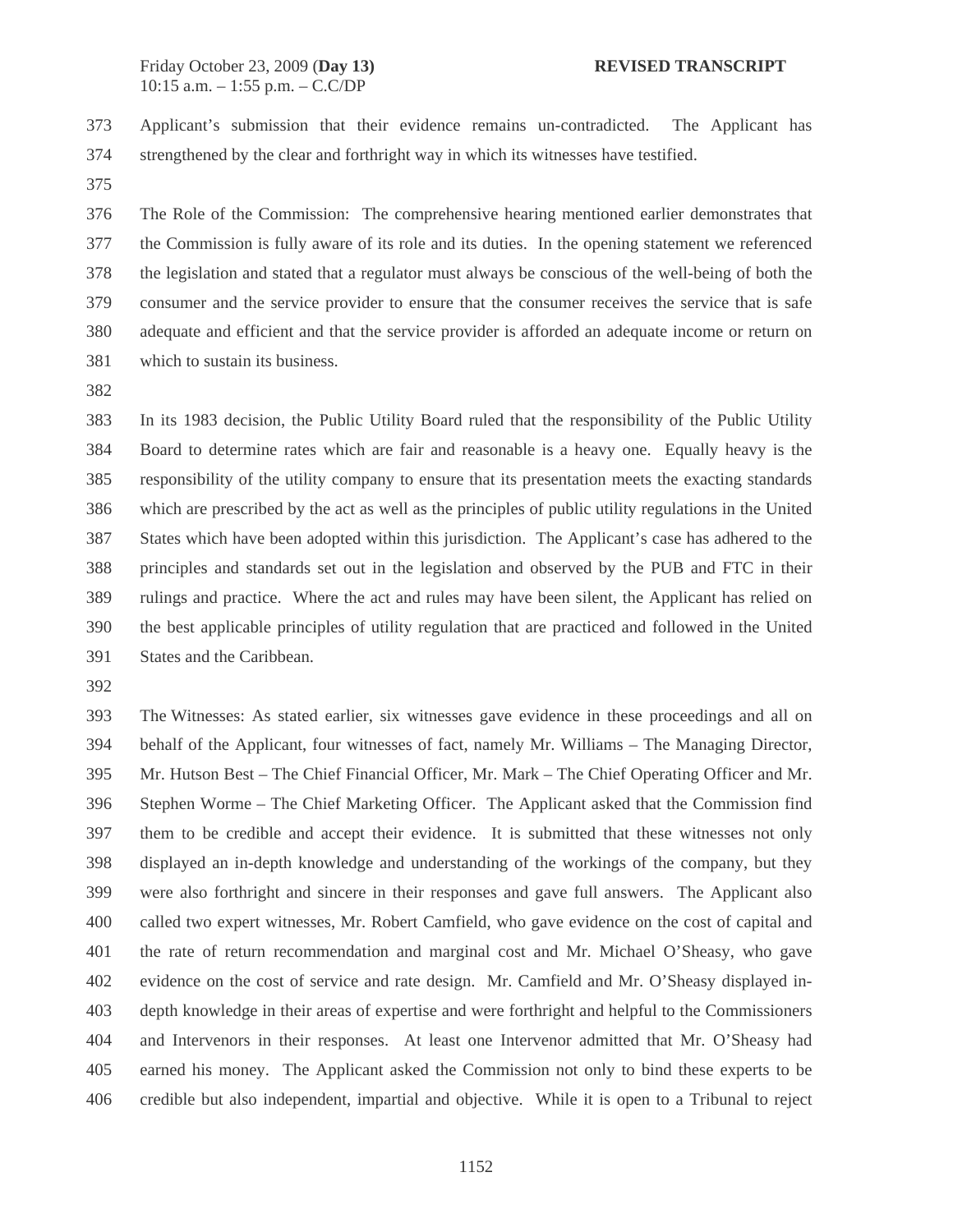407 expert evidence, it is trihedral that the Tribunal cannot act on its own intuition on rejecting such 408 evidence but must have a factual basis for the rejection. We submit that there is no such basis in 409 this case. The Intervenors did not call any witnesses of fact or expert witnesses to contradict the 410 evidence of the Applicant. Statement, comments and speeches do not amount to evidence. There 411 are mere speculation and no matter how well intended, they cannot be used as a basis for making 412 findings of fact. The affidavits filed by the Intervenors largely addressed the issue of the timing 413 of the application and the Applicant admits that these affidavits are not sufficient to challenge the 414 salient issues of this case. The Applicant therefore submits that in the absence of contradictory 415 evidence, the balance of probabilities rests in its favour and it has proven its case for the 416 requested rate increase.

417

418 **The Issues:** Several issues were raised in the proceedings. There are however, mattes 419 pertinent to the proof of the Applicant's case which are not in dispute. Among them are the 420 following. First is the test year. Mr. Peter Williams gave evidence that the test year was 421 approved by the Commission after consultation in November 2008. The Applicant has also 422 shown that the selection of the test year was not influenced by fuel prices in 2008. Mr. Best 423 demonstrated how the fuel revenue was a pass through and how the Applicant has normalized 424 expenses in instances where they were unusual expenses. Secondly depreciation, Mr. Best 425 explained that the depreciation rates, capital balances and remaining lives being used in the 426 application are in accordance with the terms of order #1 of 2009 made by the Commission. 427 Valuation of the plant on a historic basis, this was also approved by the Commission in order #1 428 of 2009. It is also not in dispute that (1) The Applicant has a franchise to provide and provides 429 electric energy to over 118,000 customers in Barbados and uses its assets, plant and equipment 430 for this purpose and has attained universal service. Secondly (2) Between 1983 and now the 431 Applicant's customer base has increased by approximately 63% and electricity sales during the 432 same period has increased by just under 200%. (3) The Applicant has consistently maintained 433 high standards of service as seen from the last standards of service report of the Commission. (4) 434 Since 1983 the Applicant has increased its productivity, efficiency and reliability levels all of 435 which have benefited customers and enabled the Applicant to remain without an increase in 436 electricity rate. And (5) The Applicant must continue to plan ahead in order to meet the demands 437 for electricity customers.

438 We now turn to the issues which were determined by the Commission to be those relevant to the 439 Applicant. We will also offer some general comments on some other matters raised in the 440 proceedings.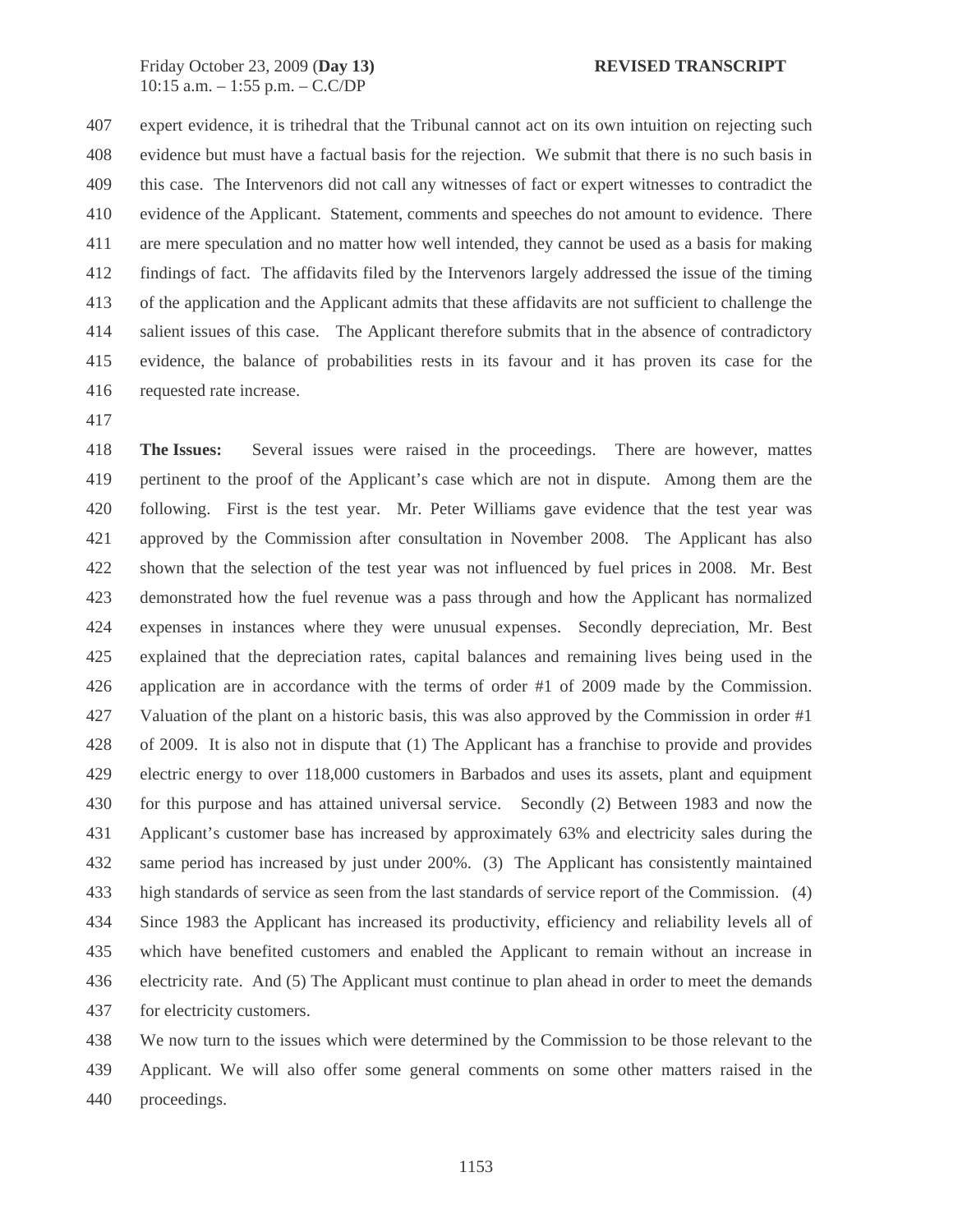441

442 **Rate Base – Issue #1:** In his memorandum on rate base, Mr. Best defines the rate base as the 443 value of utility plant financed by the Applicant and investors that is prudently incurred and is 444 used and useful in public service and is valued on the original or historic cost basis. This is a 445 well-known and accepted definition of rate base. Mr. Best gave evidence that the Applicant has 446 included in rate base only the plant which is currently providing or is capable of providing 447 electricity service to its customers and which is has determined to be used and useful. The 448 concept used and useful has been defined by the learned authors Hane and Al Aleph to mean only 449 plant currently provided or capable of providing utility service to the consuming public as 450 allowed in the rate base. It is submitted that the Applicant has shown that its rate base is being 451 determined in accordance with a sound, regulatory principles and practice and that the Applicant 452 has included in the rate base only the plant which is currently provided or capable of providing 453 electricity service to its customers. Assets not used and useful have been excluded. The 454 Applicant's utility plant is stated at historic cost and it has proposed a rate 544,198,726 computed 455 on the 2008 test year.

456

457 Construction Work in Progress: The Applicant has requested that construction work in progress 458 (CWIP) in the amount of \$4,192,837 out of a total cost of \$76,922,241 be included in the rate 459 base.

460

461 **Rate Base:** The Applicant only included in its application for rate base those items which it 462 could say in May 2009 with some certainty would be in service before the end of 2009. This 463 would be the time that the Applicant anticipated that new rates would come into effect. Mr. Mark 464 King confirmed the items included in CWIP for the purpose of rate base are already in service or 465 will be brought into the service before the end of 2009. We are coming to the end of 2009 and it 466 would be a reasonable finding for the Commission to rule that the amount of CWIP requested to 467 be included in rate base as those assets have shown to be reasonable and will be used and useful 468 when the rates come into effect.. Further, the inclusion of CWIP into rate base would satisfy 469 conditions laid down by the Federal Energy Regulatory Commission, (FERC), I the case of 470 Boston Edison Company. According the Commission, Commission and staff and Intervenors 471 must be able to review the prudence of construction and the related costs that they may be 472 included in rate base. One element of this prudent standard is the alternative plans along with the 473 technical and economic assumptions. Pursuant to the conditions under 18 CFR section 35/25, "A 474 company must discontinue capitalization of any corresponding allowance for funds used during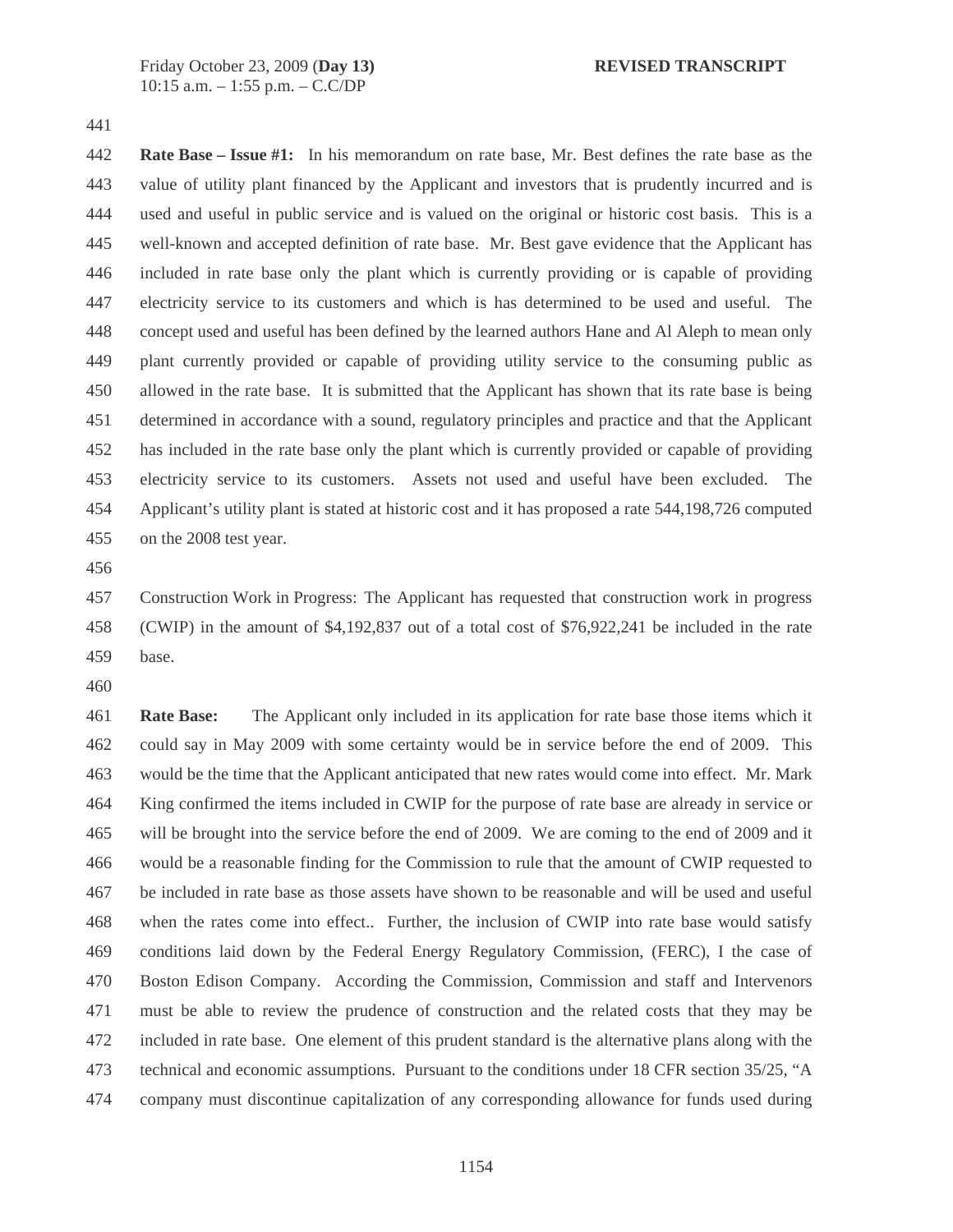475 construction FUDC, relating to those corresponding amounts in CWIP and a company must also 476 propose accounting treatments that ensure that there is no duplicate recovery of CWIP 477 corresponding FUDC capitalized as a result of the different accounting or rate making treatments 478 by state or local authorities through the use of CWIP". Mr. Best in his response to question 1 of 479 the FTC interrogatory series #4 testified that the Applicant did not continue to accrue interest 480 during construction on the amounts of CWIP included in the rate base. He also confirmed the 481 methodology used to value CWIP at its historic cost and stated that it included the cost incurred at 482 the end of December 2008, primarily for labour, materials any contract charges, direct costs. In 483 his response Mr. Best to question 14 of the FTC's interrogatory series #1, Mr. Best answered that 484 the Applicant has not claimed depreciated expenses on CWIP. This is in accordance with the 485 ruling in the Delta Natural Gas Company where it was held that depreciation expense on CWIP 486 should not be included for rate making purposes.

487

488 We turn to the issue of prudence and reasonableness and cost efficiencies. Besides considering 489 managerial performance in fixing the rate of return and ultimately in the establishment of rates, 490 Commissions have also taken efficiency into account in fixing the rate base. This is often done 491 by a kind of negative process by determining that imprudent investments cannot be allowed for 492 rate making purposes. It has been held by the Idaho Commission that for expenditure to be 493 admitted to the earning base it must have been reasonable and prudent at the time and must have 494 resulted in real addition to the service plan. The concept of a prudent investment has been 495 defined to mean, only plant prudently purchased or constructed is allowed in the rate base or to 496 put it another way any amounts determined to be acquired on constructed with either (a) 497 fraudulent intentions or (b) in a manner that is obviously wasteful are excluded from the rate 498 base. Certain categories of assets are commonly excluded from the rate base for failure to satisfy 499 these criteria, such as land held for speculative investment purposes. The Applicant has excluded 500 from rate base, land which is no longer used in the course of business and land to be used for 501 future development. The Applicant's evidence clearly establishes that the investments it made 502 since 1983 have been reasonable and prudent and have resulted in real addition to its service 503 plant. The evidence led proves that the Applicant's operating performance has been driven by 504 prudent management. There are several measures in place to assess performance. The Applicant 505 has a stable, long-serving highly trained and productive staff who has enabled the Applicant 506 consistently to provide a reliable, safe and efficient service. There is independent evidence that 507 the Applicant has performed well in comparison with its peer utilities in the Caribbean. The 508 KEMA report referred to in the evidence of Mr. Williams, shows that the Applicant has low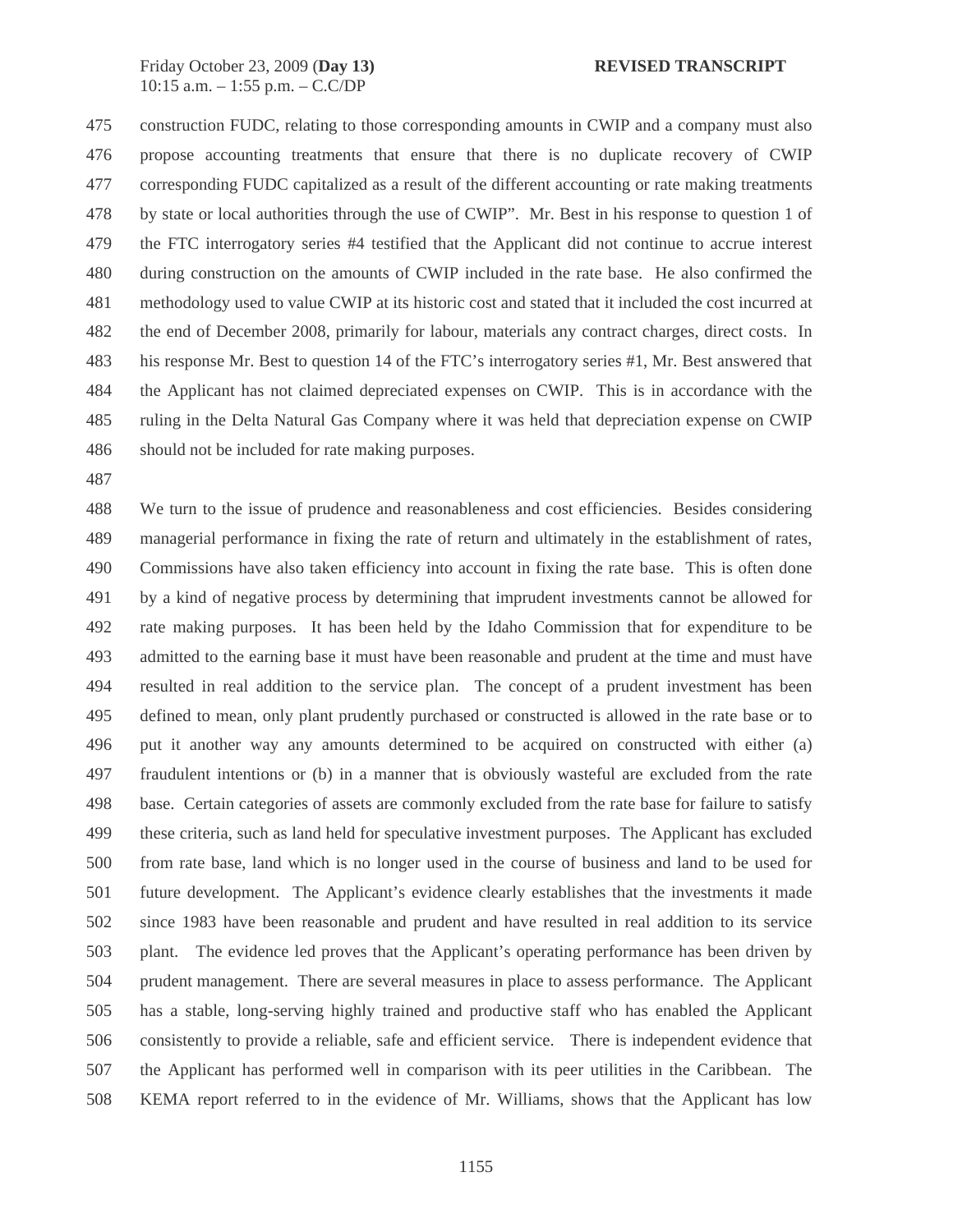509 electricity losses, measured as a percentage of net generation, its system efficiency in terms of 510 losses has reduced overtime from between 9 and 11% in 1983 to today's level of around 6%. 511 This means that it is highly efficient in the delivery of electricity supplies to customers and is 512 much better than several of its peers in the provision of service at the least cost. Notwithstanding 513 that there have been some outages; the Applicant's system reliability is among the highest in the 514 region. It also continues to have high levels of productivity as measured by number of customers 515 per employee. The Applicant has also shown that its generating capacity reserve margin is below 516 the average for its peer group of Caribbean electric utilities. The Applicant therefore uses less 517 capacity to serve a peak load that its peers would require of the same peak demand. In addition, it 518 is shown that the low reserve margin is possible because of the comprehensive maintenance 519 program on its generating plant that ensures that it achieves high levels of plant availability. The 520 evidence also shows that the Applicant's performance has improved significantly, in terms of the 521 productivity and efficiency since the last rate hearing in 1983. This has been driven by growth in 522 sales as well as by the Applicant's emphasis on continuous seeking to improve its service and its 523 efficiency. Sales have risen from around 750,000 kilowatt hours per employee per annum in 524 1983 to more than 1,900,000 kilowatt hours per employee per annum. The number of customers 525 served per employee has risen from around 175 customers per employee to 240 customers per 526 employee.

527

528 In the 2006 CARELEC study, Barbados' electricity rates were found to be among the lowest in 529 the Caribbean with the exceptions being Trinidad and the French territories. In the KEMA report, 530 the major findings on the performance of the Applicant are that it is performing as one of the best 531 utilities among its Caribbean peers. In contrast, the Applicant's financial performance is behind 532 that of other Caribbean utilities as shown by a relatively low operating profit margin and a low 533 return on assets. One of the ways in which the Applicant has demonstrated its prudence and 534 reasonableness is through the type of plant it puts in place. According to Mr. William, the 535 Applicant has planned and put in plant that has demonstrated high levels of availability and 536 reliability and is capable of burning the cheapest heavy oil. He further stated that on transmission 537 and distribution system, in purchasing any equipment or sub-station transformers or distribution 538 life transformers. We do not purchase on the lowest price first but we purchase on the overall life 539 cycle so our transformers cost us more money to install but are very efficient and therefore reduce 540 the level of losses on our system. Mr. Williams also testified that to achieve fuel efficiency, the 541 Applicant has invested significantly in plant that can operate on heavy fuel oil, particularly the 542 low speed diesels. The Applicant has also put in place waste heat recovery systems which allow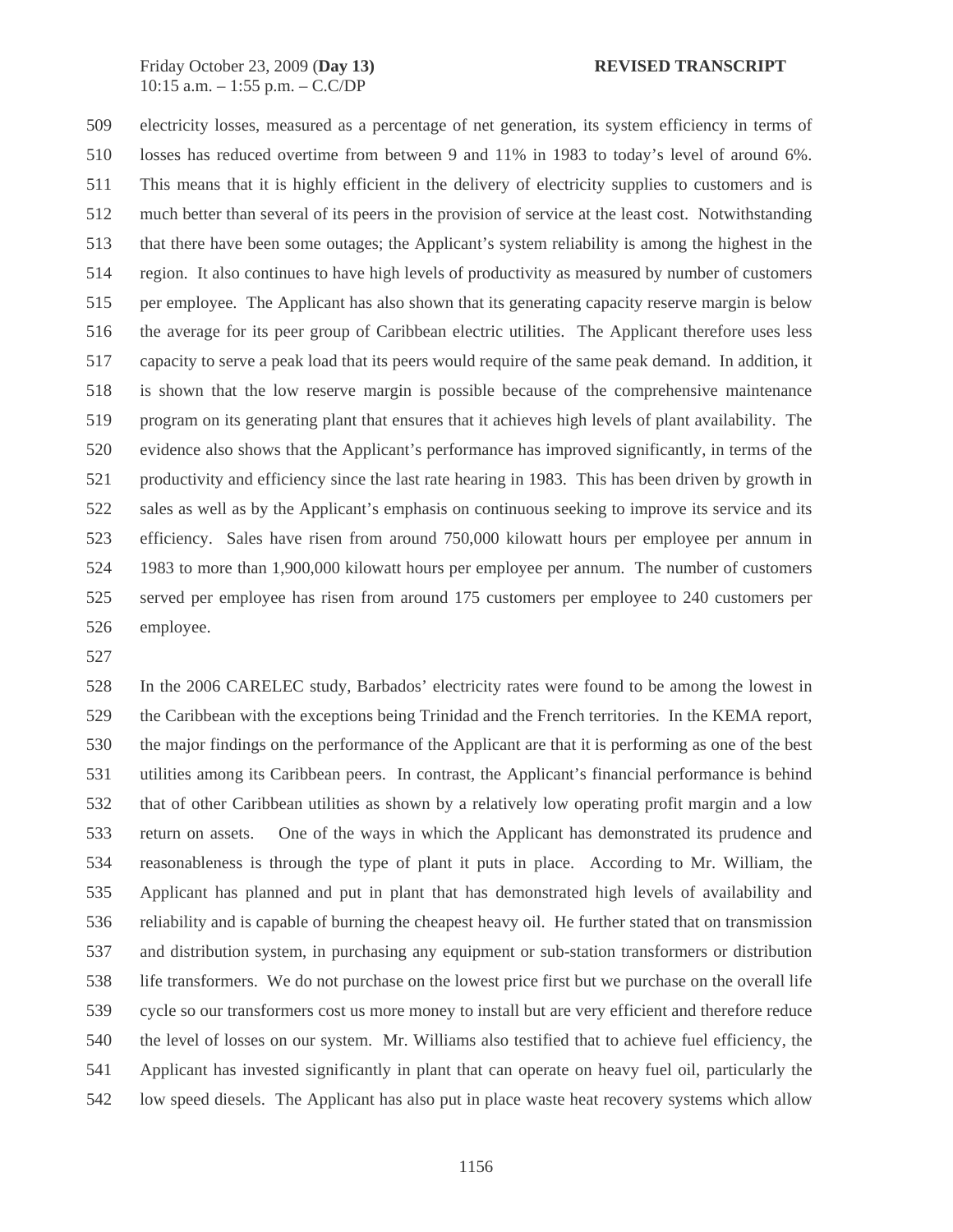543 it to capture the heat from the exhaust of those engines, produce steam and use that steam to drive 544 small steam turbines that produce electricity at no additional cost. The savings generated by the 545 last two low speeds that were installed and commissioned in 2005 have been significant and if 546 they were not commissioned when the fuel prices started to climb and climb steeply, the 547 additional cost of fuel to the consumer would have been in the order of \$5M to \$7M a month and 548 \$60M to \$80M in 2008. Mr. Williams has also demonstrated that as part of its future drive, the 549 Applicant intends to install plant that is efficient and which is the lowest economic cost to the 550 country and to this regard is working towards replacing plant scheduled for retirement with 551 medium speed diesels which will be able to operate on a heavy oil and be also suitable for natural 552 gas operations if and when it becomes available. The Applicant is also seeking to develop a 553 wider energy folio which includes renewable energy.

554

555 In the interest of time, Mr. Chairman, I am asking that my submissions at paragraph 30 be 556 included in record and also paragraph 31, except to draw to the fact that the Applicant has made 557 adjustments to known and measurable changes to the rate base as scheduled in schedule C1 and 558 C2 and we are asking the Commission to find and accept the rate base calculated at 559 \$544,198,726.

560

561 Issue #2 is Capital Structure. The question for the Commission's consideration is; what is the 562 appropriate and acceptable level of debt equity leverage given the inherent business and operating 563 risks of the Applicant. The current capital structure of the Applicant is approximately 20% debt 564 and 80% equity, however, the Applicant has used a capital structure of 35% debt and 65% equity 565 in the calculation of the WAC which it considers to be more appropriate for regulatory purposes. 566 Common equity is the most expensive component in the capital structure and as such a high 567 proportion of equity results in a higher overall cost of capital. In the circumstances, the Applicant 568 is desirous of moving towards a new capital structure, which it considers would better the 569 debt/equity ratio for the period during which the proposed rate tariffs will be in existence. The 570 Applicant believes that its policy decision on the proposed structure is the correct managerial and 571 corporate decision and that the structure is more reasonable for rate making purposes. As stated 572 by Mr. Williams, the KEMA report study indicated that the average debt/equity ratio for 573 Caribbean utilities in 2006 was 30% debt and 64% equity which is very close to that being 574 proposed for the Applicant. Further, the evidence shows that the NERA audit conducted in 2006 575 found that the debt level for many Caribbean utilities in 2002 was about 34% to 36% on average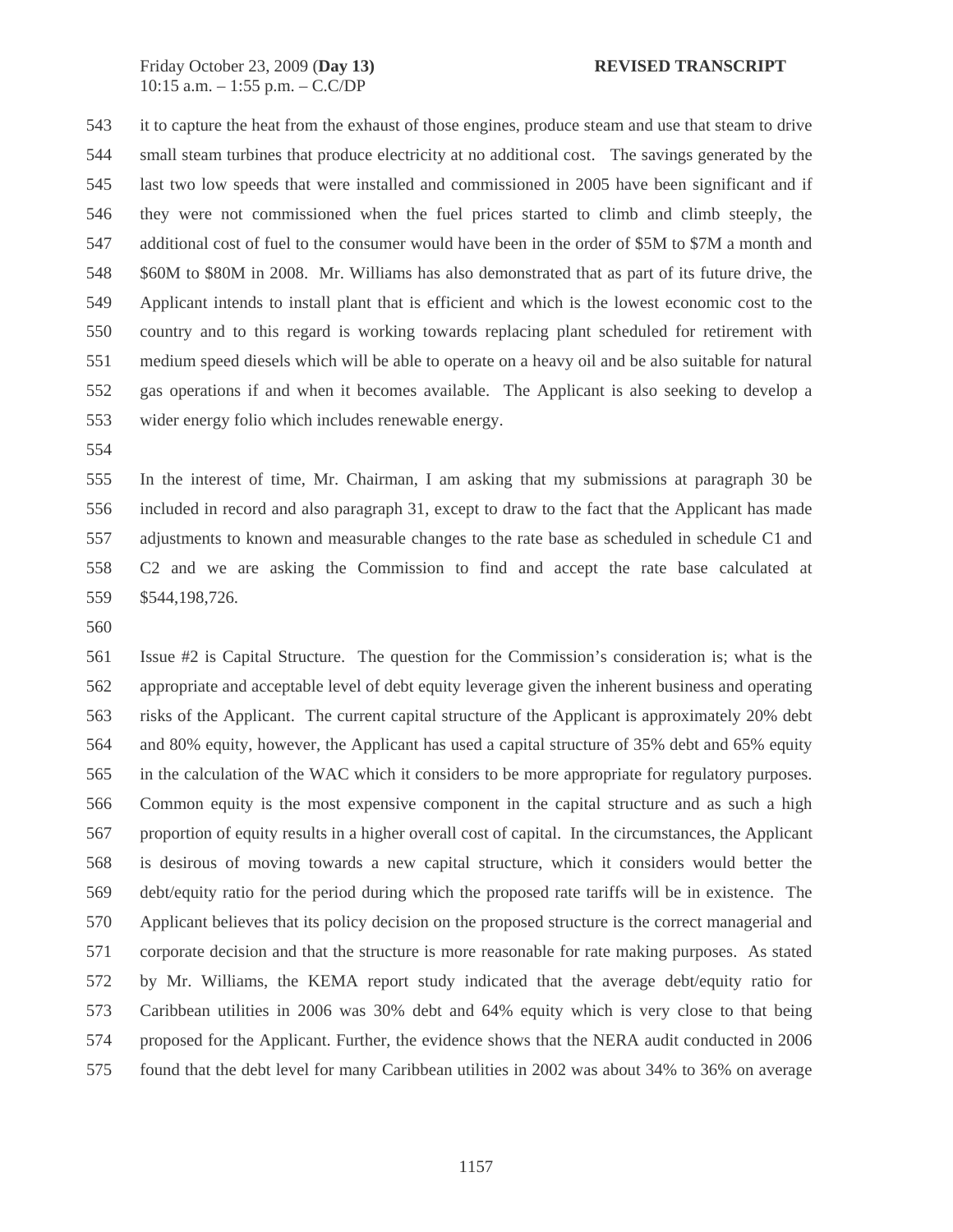576 and that the average equity capital to total capitalisation ratio of Caribbean utilities as reported in 577 2004 was 64.2% and high end of the range was 75% equity capital.

578

579 It is significant that one Intervenor through its spokesman described itself as being between a 580 rock and a hard place in that he recognized that the proposed capital structure is to the benefit of 581 customers since it reduces the weighted average cost of capital. It should also be stated that in its 582 regulatory audit NERA has recommended that the Commission scrutinize the reasonableness of 583 its capital structure and make it more reasonable for rate making purposes. Mr. Mascoll 584 questioned Mr. Williams on the investment strategy for reaching the 35% debt, 65% equity ratio. 585 Mr. Williams responded by pointed that the Applicant actively engages in investment forecasts by 586 looking at five-year forecasts and annual budgets. When asked by Mr. Mascoll about raising 587 foreign capital on the existing rates, Mr. Williams indicated that it would be inadequate to support 588 significant investments going forward. This is substantiated by schedules L1 and L2 which show 589 that with the existing rates, the Applicant will continue to incur losses and so would not be in a 590 position to assure lenders of its ability to repay amounts borrowed. Mr. Mascoll finally conceded 591 on the proposed capital structure when, during his cross-examination of Mr. Best, and I quote, 592 Mr. Best said: "While the company felt that in putting forward a reasonable case, 65/35 favours 593 the customer and is even recommended and is theoretical that the Commission should have 594 considered theoretical debt/equity structure. We have done that and it is to the benefit of the 595 customer". Mr. Mascoll replied: "I agree because if it is that debt is less expensive, which it is, 596 than equity, and you reduce the portion of equity in the 100%, then logically it is in the 597 customers' interest that you move towards a 35/65%". Or if you turn to page 578 which is table 598 T, I think this is the cost of capital. Mr. Mascoll also questioned the hypothetical nature of the 599 capital structure. There is reliable case law precedent for adopting such a policy and in the South 600 West Gas case it was held that it was reasonable to determine the capital cost based on a 601 hypothetical capital structure. Also in the Baltimore Gas & Electric company, the Commission 602 stated that the Commission generally prefers using a company's actual capital structure or that 603 structure projected to exist during the rate effective period unless there is clear evidence on the 604 record that such a structure will be unnecessarily burdensome to rate payers. In the event, as in 605 the current matter that the structure is detrimental with no corresponding benefit to rate payers, 606 then the authorities, the Commission could utilize a hypothetical capital structure for setting rates, 607 a settled law in Maryland and is in accordance with precedence throughout the country.

608 The proposed capital structure was provided by the Applicant to Mr. Camfield to calculate the 609 weighted average cost of capital and the results are shown in table T of the cost of capital report.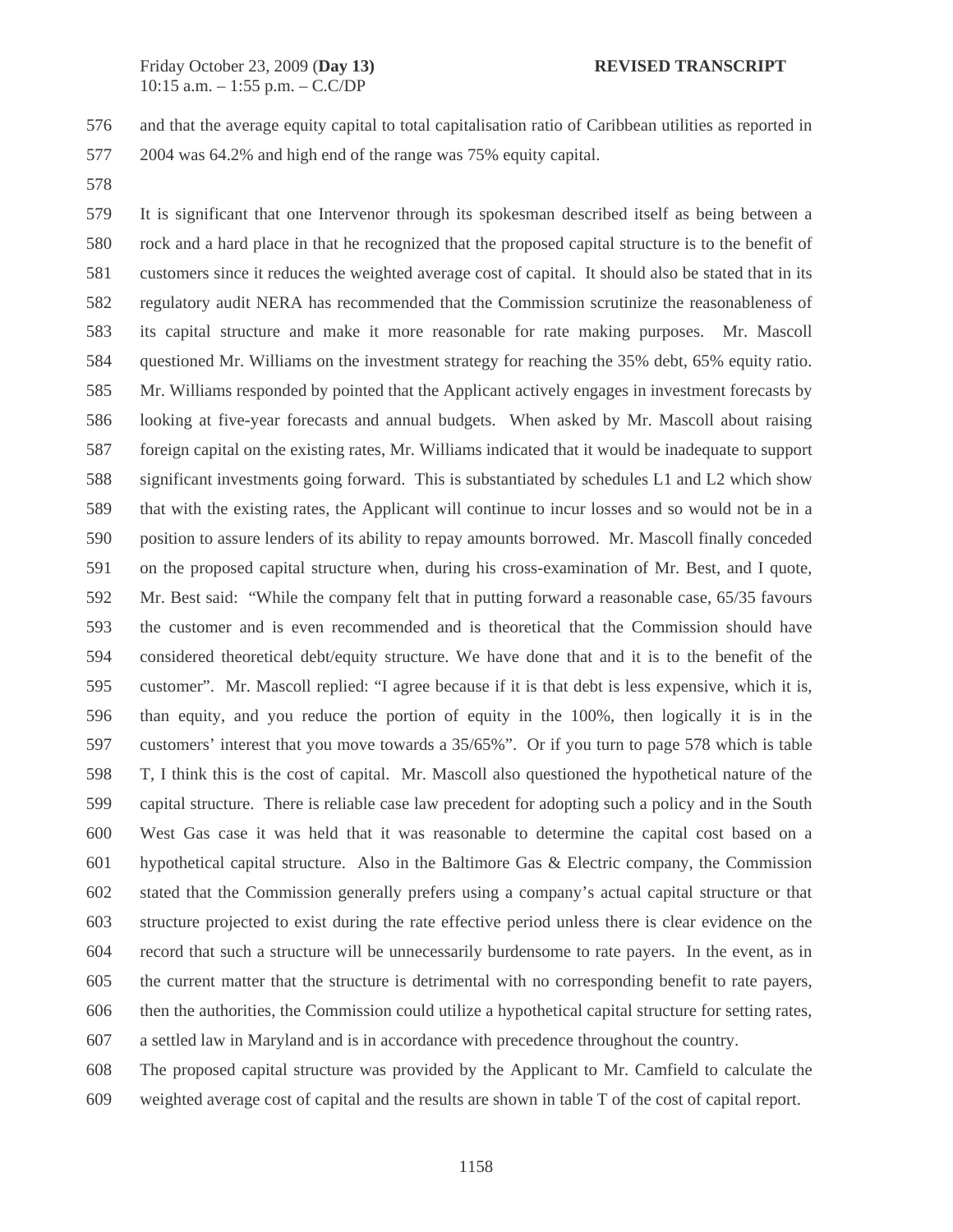610

611 I turn to issue  $#3 -$  Rate of Return: The rate of return is the weighted combination of various 612 components of capital including cost of debt and cost of equity. Fundamentals of the rate making 613 process is the principle that a reasonable return must be allowed upon the value of property 614 dedicated to the public use. The Applicant has shown that for the test year the actual rate of 615 return on rate base was 6.07. The proposed rate of return of 10.48, which represents the weighted 616 average cost of capital, is based on the study of the cost of capital and rate of return 617 recommendation which was undertaken by a team led by Mr. Camfield. I ask that the written 618 paragraph 39 be read into the record. It sets out the principles and standards that accord with the 619 criterion of fairness. Returns that adhere to these principles and standards accorded the fairness 620 criterion that balances consumer and investor needs, provides the need for the Applicant to fulfill 621 its duties to the public. Good utility regulation recognize that inadequate authorized return levels 622 violate these criteria and essentially constitute the confiscation of the capital committed by 623 investors and can negatively impact consumers. It is submitted that the rate of return that is being 624 sought by the Applicant is not only fair and reasonable but the methodology, assumptions and 625 recommendations of the study are applicable and appropriate. Mr. Camfield employed well 626 established technical methods that provide a well founded basis for the recommended rate of 627 return on equity namely the capital asset pricing model, discounted cash flow, risk premium 628 analysis and a realized market return. In this approach is similar to that used by NERA. Again I 629 ask that paragraph 42 be read into the record. Some Intervenors sought to challenge Mr. 630 Camfield on the absence of Caribbean companies in his samples but Mr. Camfield explained that 631 the study could not draw upon at a technical level, the capital market of utilities and companies in 632 the Caribbean for purposes of capital valuation for several reasons.

633

634 Firstly, the Caribbean exchange trading capital markets which effectively consists of the 635 exchanges of Barbados, Jamaica and Trinidad and Tobago had comparatively low levels of 636 liquidity, with shallow trading activity from which to estimate prospective market returns and risk 637 premium. Secondly, the exchange listings contain few market traded infrastructure entities from 638 which to assemble a comparable risk utility sample which is necessary in order to ensure that the 639 study results conform to the fair rate of return principles defined above and thirdly, the common 640 stock trading experience of Caribbean exchanges is unusually thin which would impose special 641 analytical procedures on the study. We submitted that even though the methodology used was 642 questioned there is overwhelming evidence that the methodology employed is well recognized in 643 regulatory practice and accepted by regulatory authorities.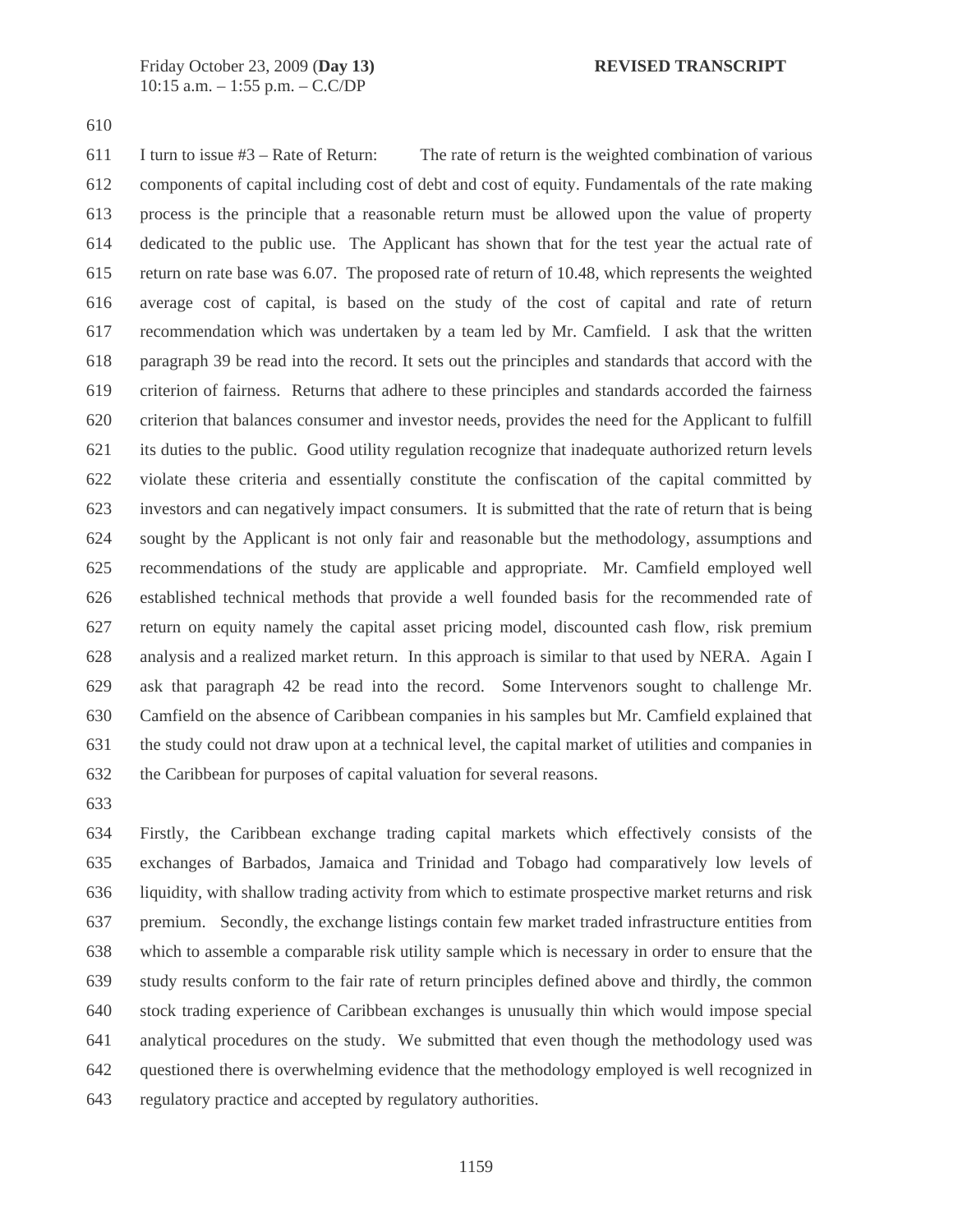644

645 Some Intervenors question the inclusion of the nontraditional elements of customer deposits, 646 deferred investments tax credits and deferred manufacturers' allowance in table T for the 647 calculation of the rate of return. The difficulty confronting them however, and which some 648 Intervenors realized is that if these components are removed from the calculations as shown in 649 table 2, this would result in a higher weighted cost of capital. Mr. Camfield explained that there 650 are good reasons for the inclusion of these components, mainly that it was the intent of the tax 651 policy that these should be an incentive to the Applicant and that this benefits the consumer in 652 that it decreases cash flow. I ask that the written paragraphs 45 and 46 be read into the record as 653 part of the oral submission.

654

655 The Commission is asked to find that on the evidence as a whole, the Applicant has proved that 656 the existing rate of return represents a significant shortfall and its well below an acceptable rate of 657 return. The Applicant's evidence has clearly demonstrated that its request for a 10.48 rate of 658 return on rate base is fair and reasonable based on the following:

659

660 The use of a regulatory capital structure to determine the appropriate rate of return was one the 661 recommendations made by NERA out of its regulatory audit of the Applicant in 2006. This is 662 because the Applicant's equity level is relatively high for an electric utility at around 80% for the 663 test year. The Applicant therefore proposed a regulatory capital structure of 65% equity, 35% 664 debt. This proposal lowers the overall rate of return being requested by the Applicant and is 665 therefore of benefit to electricity consumers. The proposed regulatory capital structure is similar 666 to the average for CARELEC electric utilities. Secondly, the cost of debt is based on the average 667 balances of outstanding loans for 2007. The Applicant in response to question #1 to interrogatory 668 series 3 from the Commission has shown that had it used the average load balances for the test 669 year 2008. This would have increased its cost of debt from 5.25 to 5.46. The Applicant has 670 secured its loans on favourable terms and attractive interest rates assure proof of prudency, cost 671 efficiency and effective management. The cost of debt has not been challenged. The Applicant's 672 request for the cost of equity is based on well established cost of capital technique methodologies 673 and principles as provided by Mr. Camfield in his recommendation applied to the returns for 674 2007. I ask that the balance of that paragraph be read into the record.

675

676 The return on equity requested is similar to local market returns which for 2007 was 13.5. Its 677 requests are lower than returns achieved and approved for several regional utilities within the past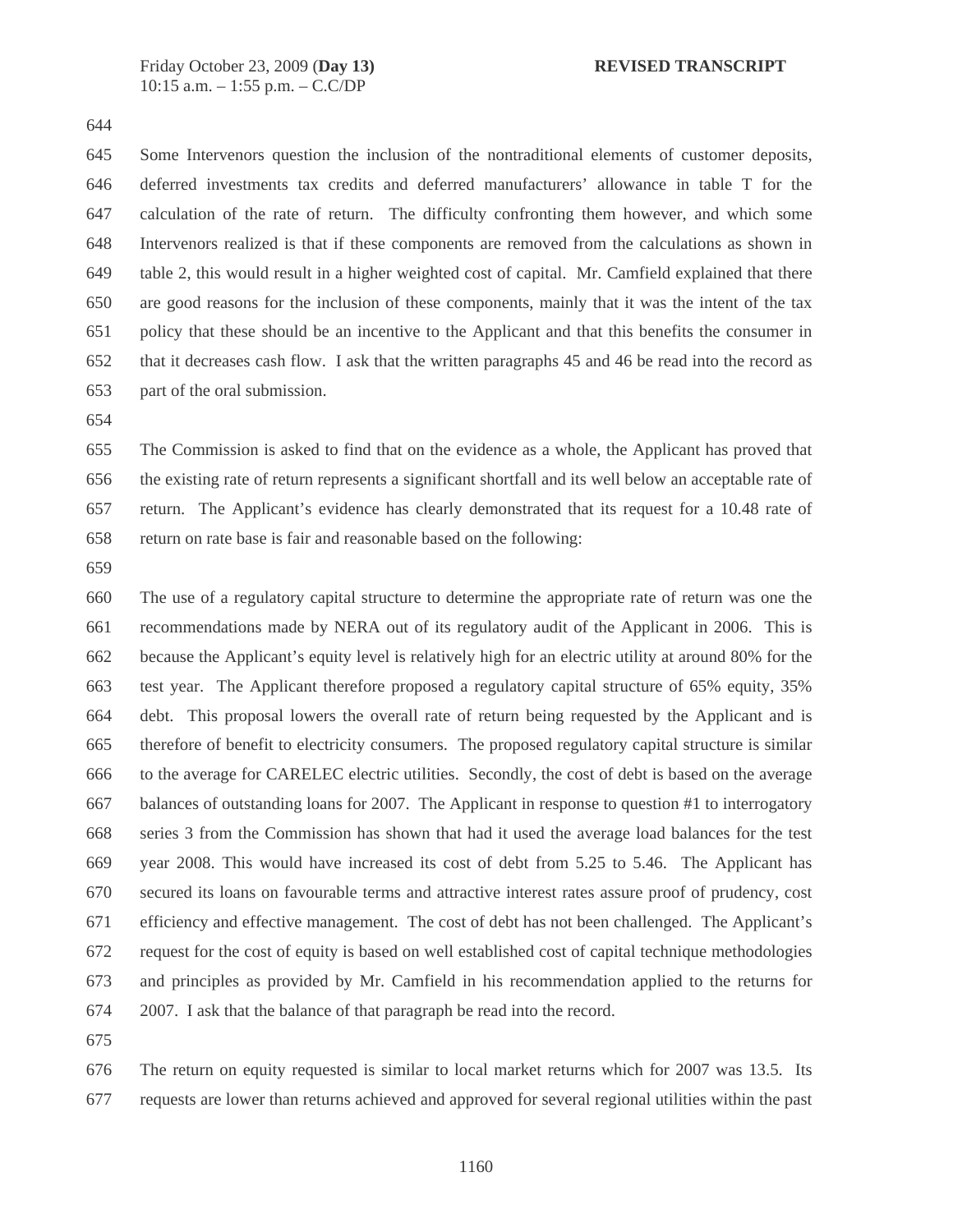678 few years. The inclusion of customer security deposits is reasonable as this is a source of capital 679 for the Applicant. The Applicant has used 6.46 as the return for its element of capital and in 680 response to question #1, interrogatory series 3 from the Commission, the Applicant indicated that 681 this should have been 8% and in testimony from Mr. Best and Mr. Camfield, explained that the 682 6.46 arose from the use of interest paid to the consumer after withholding tax was paid by the 683 Applicant to the government. Inclusion of the nontraditional elements such as deferred 684 investment tax credit and manufacturers' allowance has the effect of reducing the rate of return 685 from 10.61 to 10.41. I ask that paragraph 48 be read into record as part of the oral submission in 686 the interest of time.

687

688 I move to the revenue requirements. The issue raised under this head of agreed issues is whether 689 the proposed rates have the capacity to achieve the stated objective of the Applicant and to 690 provide the revenue requirement. Mr. Best has given evidence to show that the revenue 691 requirement has been developed with the intent to provide an opportunity for the Applicant to 692 recover its prudently incurred costs for providing the utility services and to earn an appropriate 693 return on the invested capital including a fair return on equity. Mr. Best's evidence shows that the 694 Applicant requires an additional \$28,221,603 in annual revenue to be collected from customers 695 through rates in order to achieve the required proposed rate of return on the rate base for the test 696 year. It is submitted that if the Commission accepts the rate base as being proven, the rate of 697 return as being a fair and reasonable return that is required and operating income and expenses as 698 being prudently incurred, then it follows that the revenue requirement should be accepted. I ask 699 that sections 52 to 54 dealing with the issue of poles be read into the record and I think we have 700 answered that in writing pretty conclusively and submit that the no additional issues really are 701 non-issues in this case.

702

703 I turn to rate design, the self insurance fund and I also ask that paragraph 55 be read into the 704 record as part of our oral submission and we will reply to any written submissions made by the 705 other side on this issue.

706

707 Rate Design: The Applicant proposes to revise and seek an increase in electricity rates for all 708 existing tariffs namely, domestic, general service employed, secondary voltage power, large 709 power and street lighting. The design of the Applicant's proposed tariffs were guided by an 710 embedded cost study which was carried out by Mr. O'Sheasy. The applicant submits that its rate 711 design has been driven by clearly articulated and feasible objectives. In the memorandum on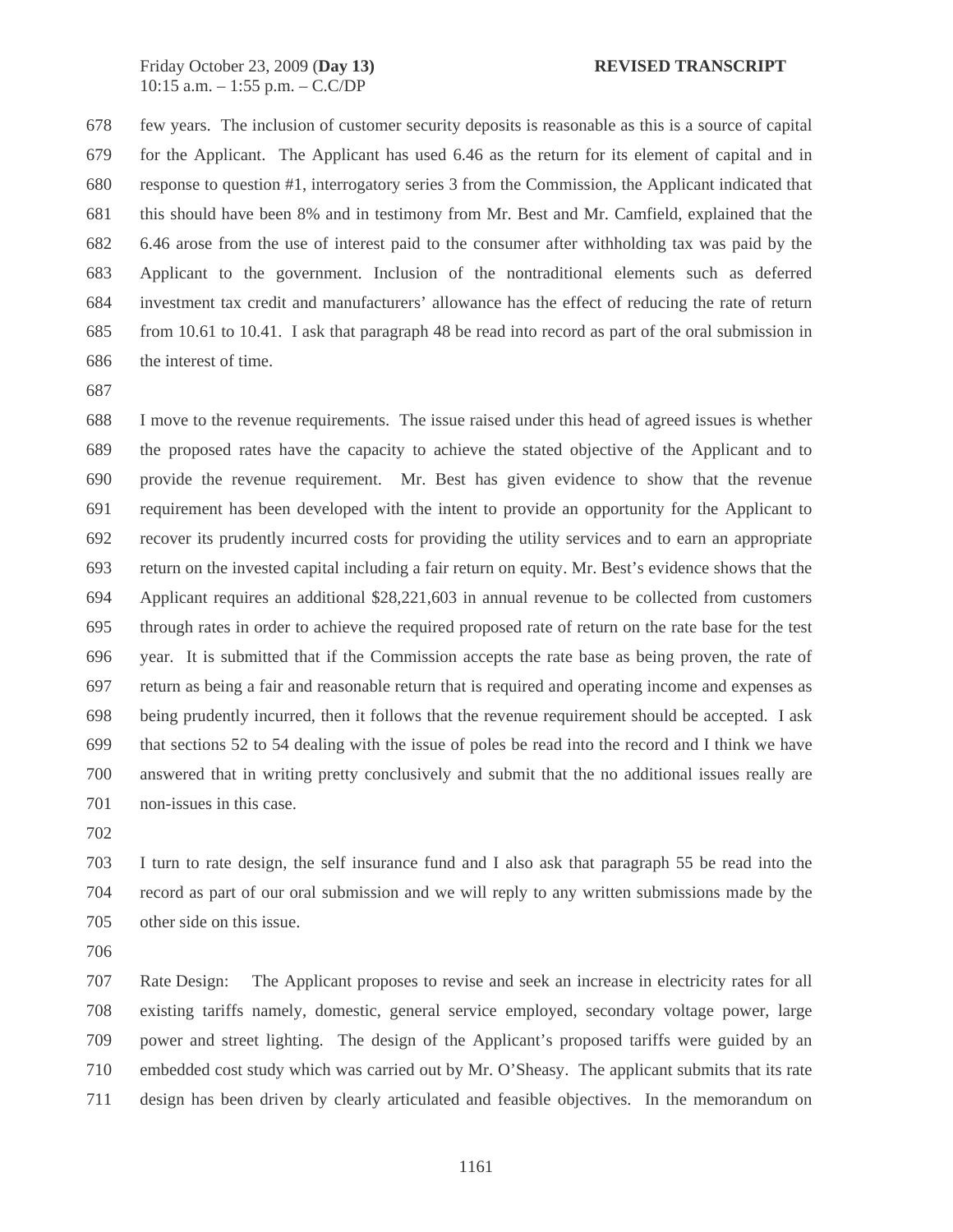712 proposed rates and during his oral evidence, Mr. Worme demonstrated that the Applicant has 713 sought in its design of rates to balance all customer needs and interests. Specifically the 714 Applicant has sought to minimize the impact of any rate increase on the small domestic service 715 and general service customers, without unduly overburdening large customers. The Applicant 716 has also shown that present electricity rates are among the lowest in the Caribbean. With the 717 prices as proposed by the Applicant, electricity prices for Barbados will still remain among the 718 lowest in the Caribbean. Mr. Worme has given evidence that the Applicant wishes to encourage 719 energy conservation among its customers and proposes to maintain an inclining block rate 720 structure for both customer and base energy charges in the domestic service. I ask that the written 721 record from where I just stopped down to paragraph 58, be read into the record. The design of 722 the rates is based on embedded cost of service but Mr. Camfield's marginal cost study was 723 utilized at certain pricing points. The Applicant has illustrated that the proposed rate of return 724 and revenue allocations for the different tariffs was as the result of a balancing exercise after 725 taking the interest of all customers into consideration. In doing so the Applicant took steps as 726 recommended by NERA to rebalance the rates for domestic service customers so as to lessen the 727 cross subsidization by the SVP and LP customers and to have the DS tariff move more towards 728 its true cost of service. It should be noted however that the full subsidy for the DS and GS 729 customers have not been removed. Mr. O'Sheasy also commented on the Applicant's rate design. 730 He was of the opinion that the rate design was consistent with the main elements of a rate design 731 which include encouraging efficiency, improving parity ratios, better aligning rates with cost and 732 taking into consideration the interest of low income earners.

733

734 The matter of demand metering and ratchet demand was raised. Mr. O'Sheasy pointed that 735 ratchet demand is usually done on a twelve month basis and was not uncommon. In addition, it 736 had been around in the industry for a long time. According to him, use of a ratchet in order to 737 provide billing demand does not collect any more or any less in aggregate. He pointed there are 738 two reasons for the ratchet demand, the first is to levelise the bills so that the customer had the 739 same level of demand and the second is to strongly encourage the customer to improve load 740 factor. In the circumstances, the Applicant asked that the Commission accepts the continuation 741 of the ratchet demand

742

743 Mr. King gave evidence of the average age of meters and the maintenance program employed by 744 the Applicant. No evidence has been provided to refute the evidence of the Applicant. The 745 Applicant's response to question 6 of FTC interrogatory series #4 provides for the justification for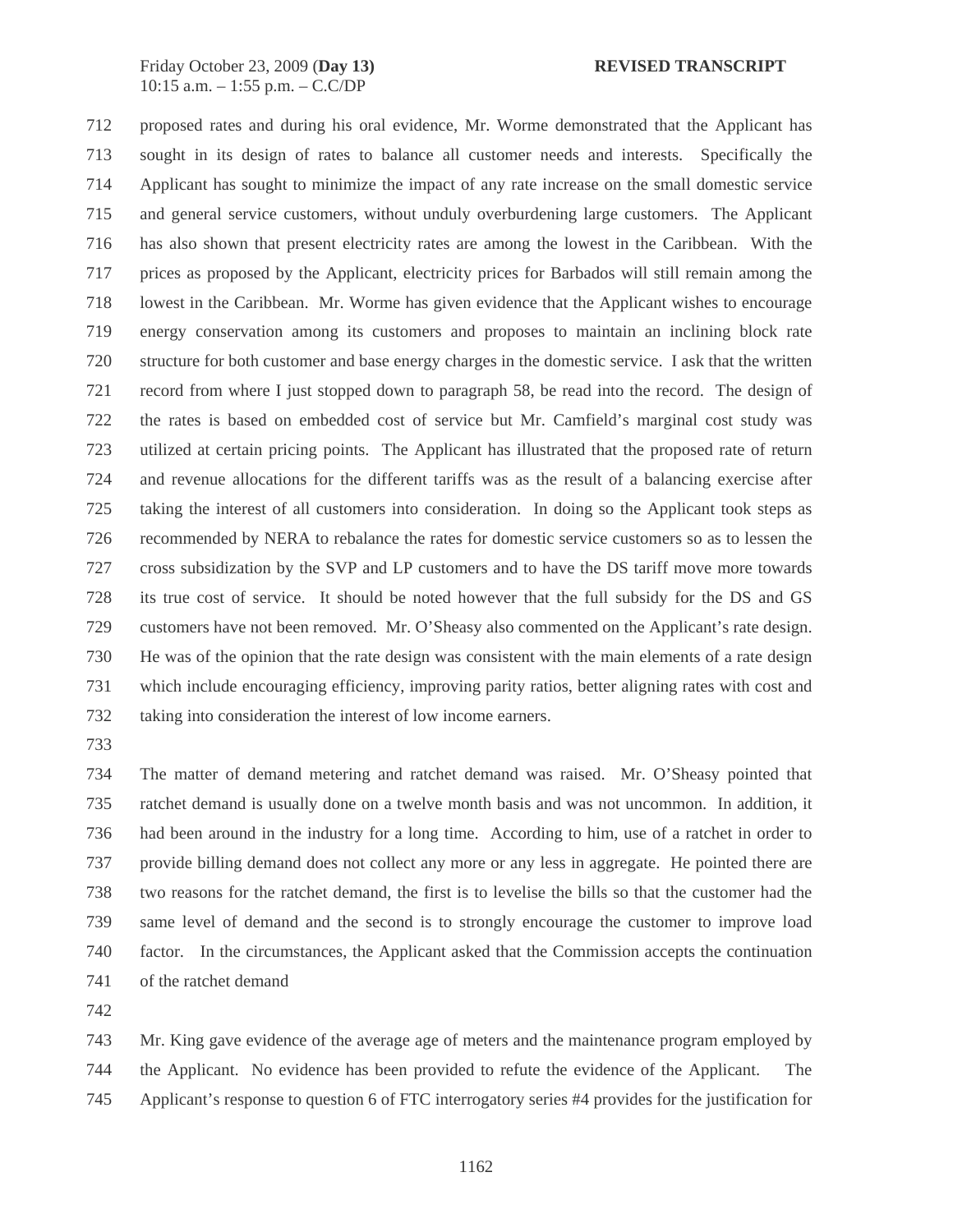746 the use of the cost instead of marginal cost to establish tariff revenue requirements. I ask that the 747 balance of that paragraph as well as paragraph 64 to 69 be read into the record as part of my oral 748 submission, given the time factors involved.

749

750 Mr. O'Sheasy led the team that performed the embedded cost of service report. He gave 751 evidence of the oral objective of the cost of service study which is to reflect cost causation. He 752 explained that the major steps that he took in preparation were financial data compilation, 753 functionalisation of data which involved separating the investment and expenses in his specific 754 functions based on the operations involved in providing electric service. Levelisation which 755 separates cost in the service levels associated with providing electricity, classification of cost in 756 the demand energy and customer component and direct assignment and finally allocations. The 757 key assumption and allocations are located in schedule attachments to Mr. O'Sheasy's report. 758 Mr. O'Sheasy was questioned about the allocation of various costs including joint costs and he 759 explained how he allocated various costs.

760

761 Throughout the course of the proceedings, Mr. Mascoll made mention of the value of service 762 principle and in fact submitted that this should have been the guiding factor in the designing of 763 rates instead of cost of service. When questioned about it Mr. O'Sheasy said that he presumed 764 that principle has to do with the value of service to customers and was of the view that pricing 765 electricity based on value was doomed for failure. In the circumstances the Applicant submits 766 that the Commission finds that this principle is not relevant. The Commission has no evidence 767 which confirms that reliance on this principle will lead to rates which are fair and reasonable. 768 Further, a 1934 decision of Wisconsin Public Service Commission which sought to reduce rates, 769 not on the grounds that they were yielding a rate of return that would be judged excessive but on 770 the grounds that a decrease in rates is called for in response to reduction in general price levels 771 and consumer income was overruled by the Wisconsin Supreme Court. The court held that even 772 severe business depression did not deprive the utility company of a constitutional right to the 773 enjoyment of an opportunity to earn a fair rate of return. The Applicant submits that the 774 Commission finds that the methodology employed by Mr. O'Sheasy was proper, consistent with 775 regulatory practices and that his findings in his reports be found and applied as the true cost of 776 service.

777 Financial Forecasting: I ask that that part of the submissions be read into the record.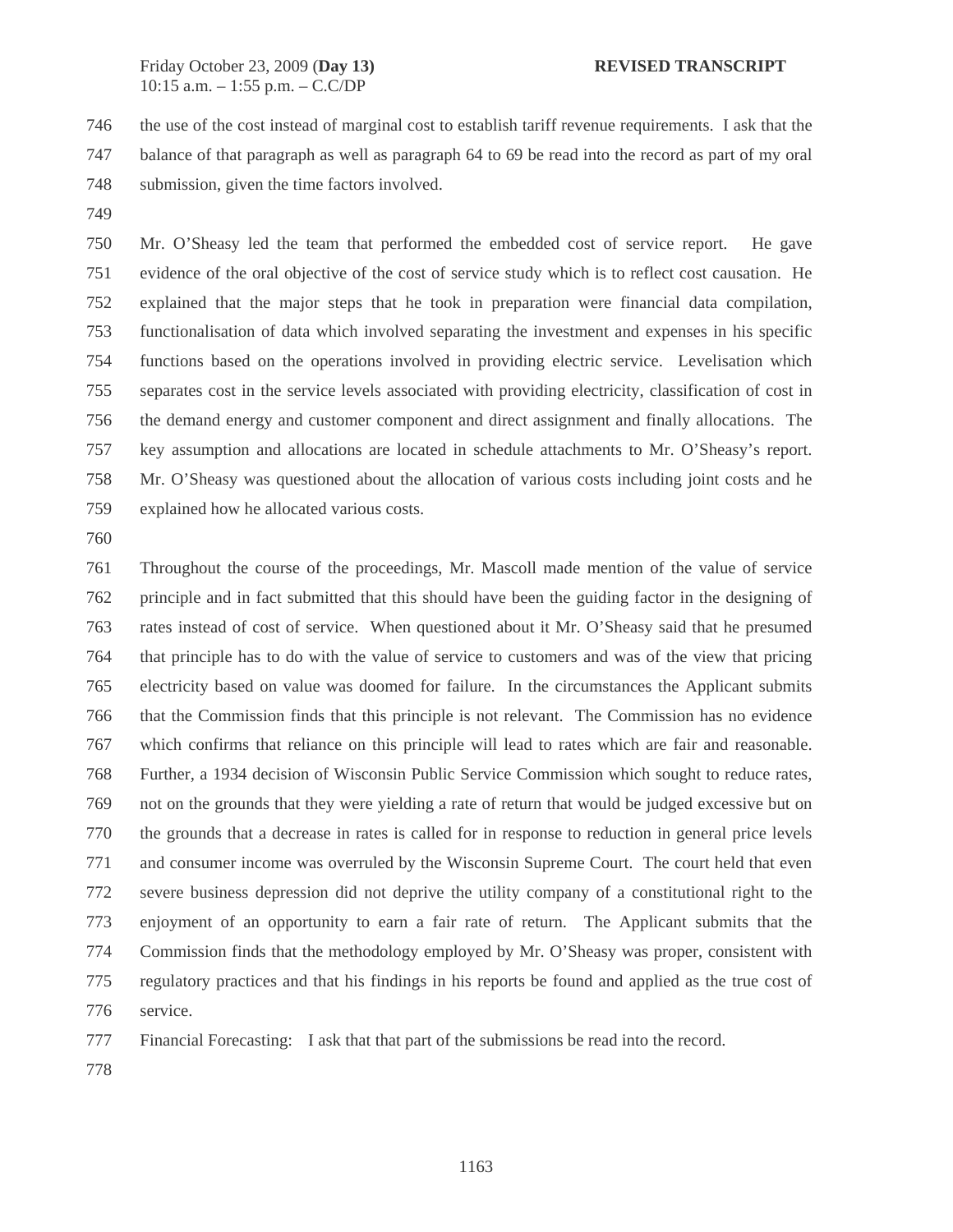779 Other Issues: What if the rates were not granted? Mr. Williams gave evidence about what 780 would happen if the rates were not granted. He pointed out that the applicant would probably not 781 be able to borrow the money to invest in new generating plant which would bring significant 782 benefit to consumers. In addition, the Applicant would not be able to improve its fuel efficiency 783 through the installation of new plant. Further, the older plant would have to continue in service 784 and the cost of maintenance would increase and there could be degradation in reliability. The 785 steam plant which equates to about 20% of the Applicant's generating capacity is scheduled for 786 retirement in 2012. It was commissioned in 1976 and according to Mr. Williams; the reliability 787 of such a plant will deteriorate unless significant sums of money are spent in maintenance. It is 788 said that when an outage occurs the cost to the economy is a multiple of the cost of electricity that 789 would otherwise have been served. Although these are economically challenging times it is 790 submitted that the Applicant has shown that it is extremely important that the Applicant be put in 791 a position where it can invest in the plant that is required to ensure that Barbados is on strong 792 footing as the economy requires. I also ask that paragraphs on rate of hearing costs and 793 regulatory lag and other under 3 and 4(a) in paragraphs 79 to 81 be read into the record having 794 regard to the time factor and I am coming to my closing in the circumstances.

795

796 Mr. Chairman and other Commissioners, as you consider this application we ask that you also 797 consider the profile of the Applicant. This is the profile of the Barbados Light & Power 798 Company Limited. It is (1) a company that has given efficient service in return for a rate that has 799 remained unchanged since 1983, a clear fact. A company whose rates are among the lowest in 800 the Caribbean. A company with a plant which has demonstrated high levels of reliability. A 801 company with a plant capable of burning the cheapest fuel, heavy fuel oil. A company that is 802 managed in an effective manner by productive staff. Not a company that behaves in any 803 despicable manner. A company that has come to this Commission in a conservative manner, 804 even ignoring the results of econometric models and going with a trend analysis that has not been 805 contradicted. A company that pays its taxes. A company that has on average taken 72% of its 806 profits and reinvested in the business to the benefit of its customers. These are the characteristics 807 of a company which keeps its customers and the public interest very much in mind. It is in their 808 interest that the Applicant be given the financial vitality and opportunity to continue to be the best 809 provider. The profile is that of a reliant and responsible corporate citizen. Timing affects each 810 one of us but this is a time to make the right decision to enable us to preserve what we have and 811 build to achieve what we deserve. Therefore we submit that the Applicant is not only deserving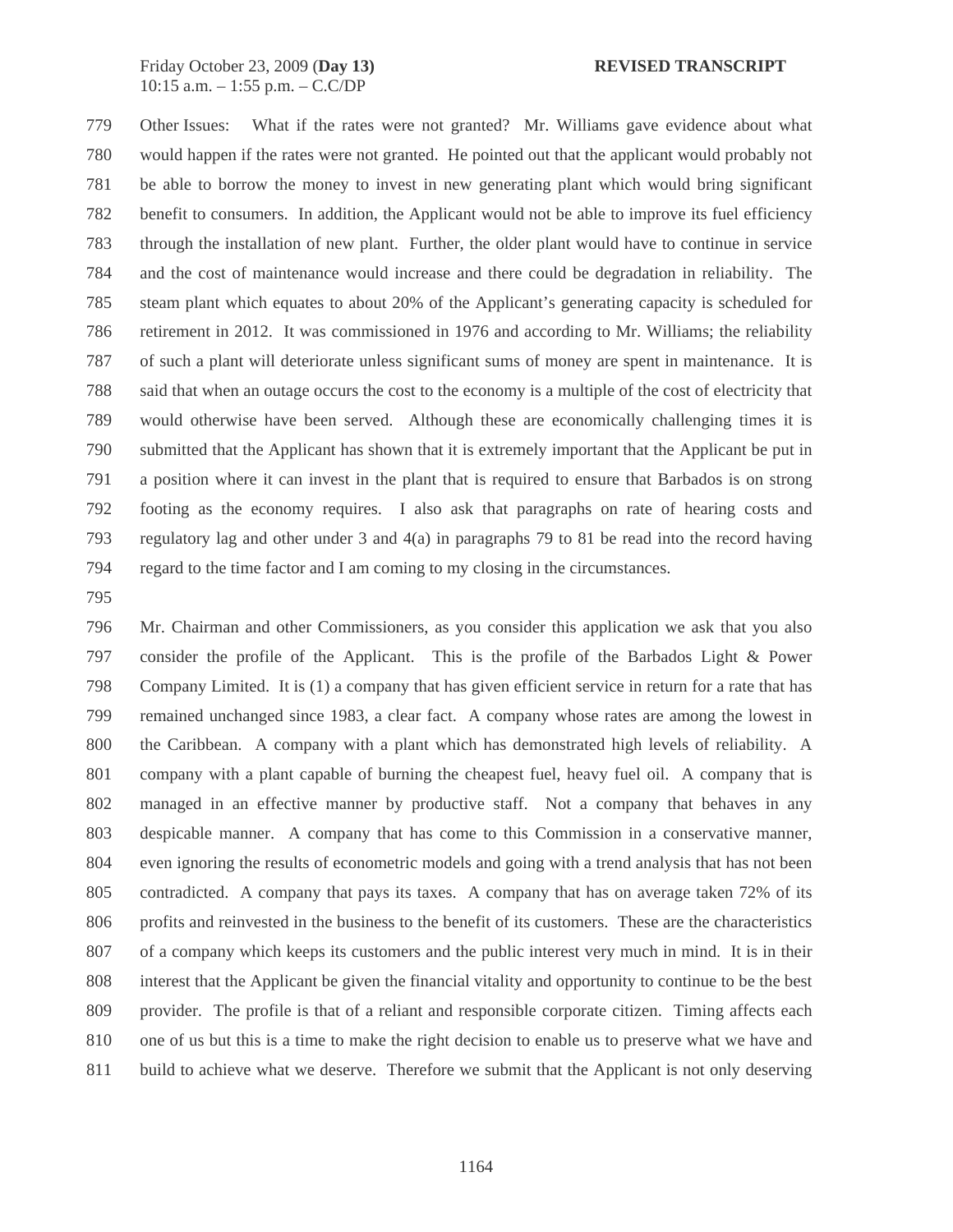812 of the increase it seeks but as its Managing Director stated earlier in these proceedings, it is better 813 for us to save a penny now than a pound later. 814 815 Mr. Chairman and Commissioners, in the circumstances the Applicant seeks the following orders: 816 817 • The rate base as computed by the Applicant and calculated to be \$544,198,726 be 818 approved. 819 • The proposed capital structure of debt of 35% and equity of 65% used by the 820 Applicant in the determination of its rate of return be approved. 821 • The rate of return on rate base of 10.48% be approved. 822 • The revenue requirement of \$502,238,415 be approved. 823 • The existing tariffs be replaced by the proposed tariffs, the details of which are set 824 out at schedules K1 to K8. 825 • The proposed tariffs come into effect come into effect from October 1, 2009 and any 826 further orders of relief as may be warranted. 827 828 Mr. Chairman and Commissioners, the Applicant wishes to place on record its thanks to various 829 persons who have played a role over the course of this hearing. We would like to thank the 830 Commissioners for your patience and impartial manner in which you have been conducting these 831 proceedings. To the Intervenors who came with varied interests and made their presence felt, we 832 say thanks. We would also like to thank the members of staff for the high level of dedication and 833 the commitment that it had displayed during this application process and over the past three years. 834 The Applicant believes that it enjoys the reputation of being a well-managed and efficient utility.

835 Because of the excellent staff that it has it will continue to be so and finally we would like to 836 thank the people that we are here to serve, our customers for their comments and 837 recommendations that they have provided as part of the application process. The Applicant 838 values its customers and will continue to seek to serve them at the consistently high standards of 839 service to which they have become accustomed. This is one of the main reasons why this 840 application has been brought.

841

842 **SIR NEVILLE NICHOLLS:** Thank you very much Sir Henry. I propose that we take a ten to 843 fifteen minute break now and resume.

844

845 **(BREAK 12:10 P.M. TO 12:25 P.M.)**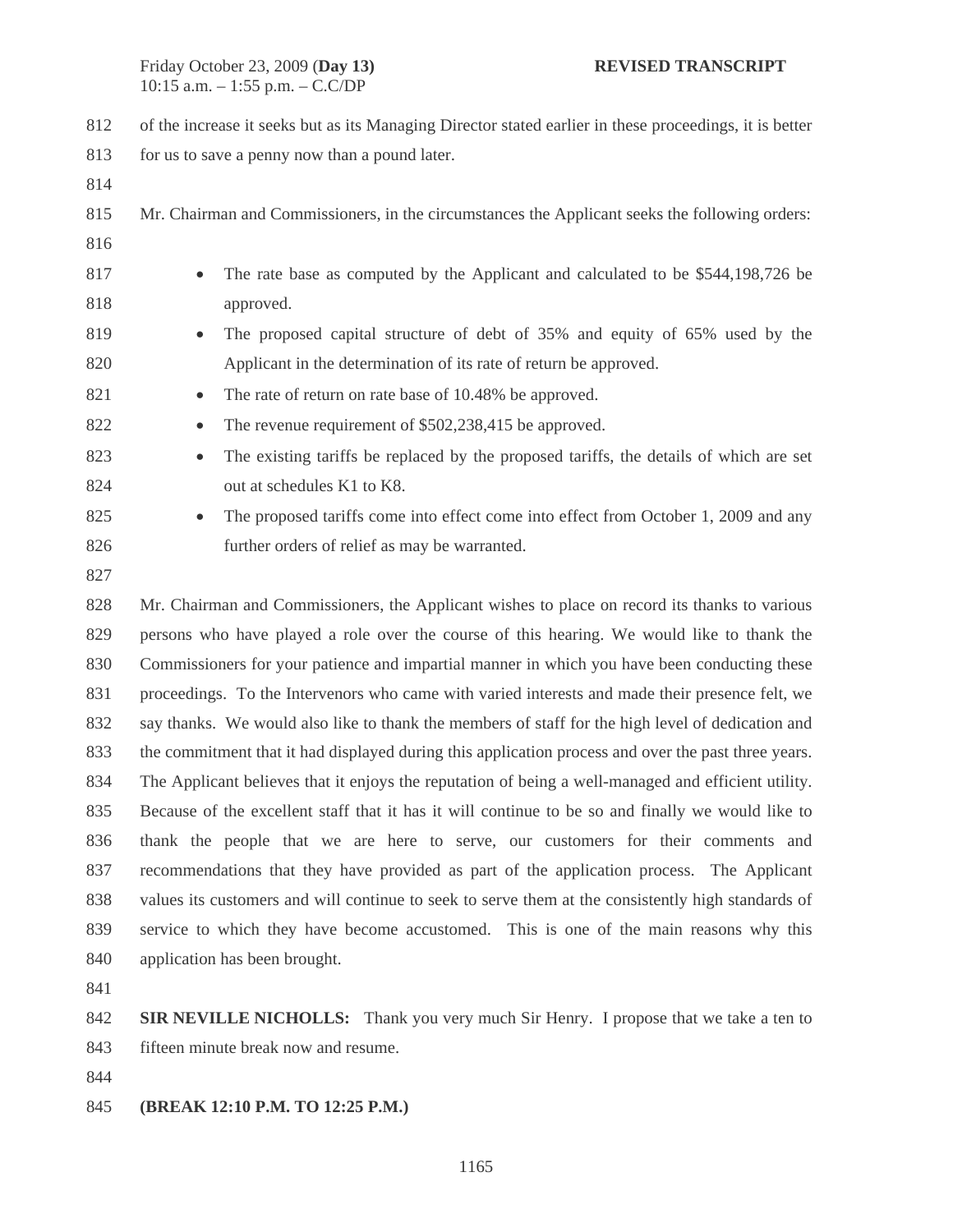## 846

847 **SIR NEVILLE NICHOLLS:** Good afternoon all, this hearing is resumed. 848 Public Counsel could you indicated your intentions?

849

850 **MR ELI EDWARDS:** Thank you Mr. Chairman, my intention really is that 851 following the opening remarks, I am going to ask Mr. Mascoll to speak for half of the 852 allotted time then Intervenor Mr. Campbell will speak. The written submission will be 853 made after the oral submission.

854

855 **SIR NEVILLE NICHOLLS:** Thank you Public Counsel, Mr. Mascoll.

856

857 **SIR NEVILLE NICHOLLS:** Can I ask if you want the twenty five minutes 858 divided in half, mathematically 12.5.

859

860 **MR. MALCOLM GIBBS-TAITT:** Mr. Chairman just on a very small matter I 861 noticed Sir Henry took up seven minutes short of an hour, which is more than the allotted 862 time, I am wondering if you would be kind enough to extend the courtesy to the others 863 over here.

864

865 **SIR NEVILLE NICHOLLS:** I wasn't aware of that, we are probably 866 looking at different times, and I always indicated that the Commission will exercise 867 certain discretion of flexibility in these matters. Just as long you don't over stretch it. 868

869 **MR. CLYDE MASCOLL:** Mr. Chairman, since between 1983 and 2008, the 870 Applicant earned net income of \$7557.8M of which \$402.3M would have been re-871 invested. At the end of the period last year, the test year the company capital structure 872 was at the magnitude of 78% equity and 22% debt. The need for a rate increase at this 873 time is apparently triggered by a proposal to expand the company's operating plant by the 874 way of borrowing from foreign sources with government guarantees on the loans. The 875 hope is to deliver a more energy efficient service for which the customers will have to 876 pay in relation to the respective cost of service. In this regard the goal of the company is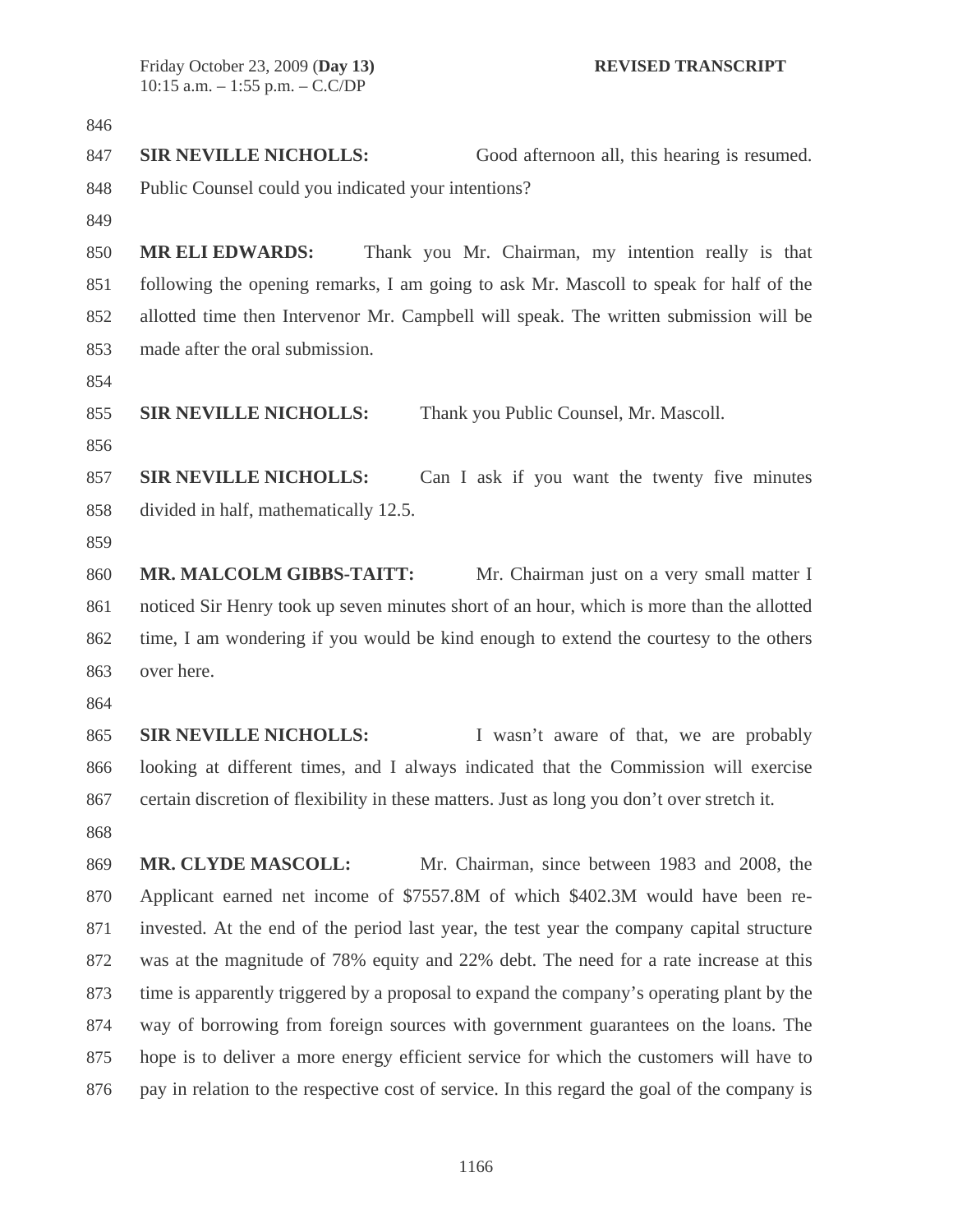877 to design price of electricity to customers is closer to the cost of supplying the service, 878 thereby providing correct price signals to all customers, and that was a quote. According 879 to the Applicant the correct price signals refer to prices that seek to recover imbedded 880 revenue requirements and reflect to the extent possible marginal cost. We have been told 881 repeatedly that the rate base is a value of the utility plant finance by the company and 882 investors, that is prudently incurred and use and useful in public service and is valued on 883 the original historic cost basis. On the other hand, and this needs to be noted, the rate of 884 return is considered as measure of the company's profitability and can be estimated by 885 determining the company's cost of capital. Given that evidence presented at this hearing. 886 It is being propose from this side, that the rate of return should be reduced to reflect a 887 lower risk premium and a lower cost for the defer credits and allowances. (2) That the 888 rate base is to be reduce by the exclusion of the street lights cost of service since the 889 company is proposing not to received any target returns from this category (3) savings 890 resulting from proposes in 1 and 2 should be divided among the domestic general service 891 and SVP classes as suggested below. Mr. Chairman, from the inception we queried the 892 weighted average cost of capital not for its methodology, but for the inclusion of two 893 components, the investment tax credit and the deferred manufacturer allowance, and we 894 recognized they were being included to reduced the rate of return. We are concern with 895 series 1; question 25 that the consultant said that he is costing these two components at 896 10.61% because it is the intent of Barbados tax law that is at question #25, which is a 897 response to an interrogatory. There is no way in the Barbados tax law talks about a 898 weighted average cost of capital, there is no way in the Barbados tax law that seeks the 899 fact to cost deferred investment tax credit or a deferred manufacturers allowance. But we 900 are suggesting here if a costing is to be done, since these two components provide benefit 901 not cost, benefit to the company that is should be at the cost of debt which 5.25%. This 902 would help to lower the overall weighted average cost of capital at table T in the study. 903 Early in this hearing it identify the foreign loans of the Barbados Light and Power are 904 indeed guaranteed by the government of Barbados and therefore, the measures used to 905 define risk in the study which identified a low end risk value of 2.05 and an upper bound 906 of 2.71% should not be average and include the average as the risk premium in the 907 weighted cost of capital. In fact we recognize that risk will play a part in the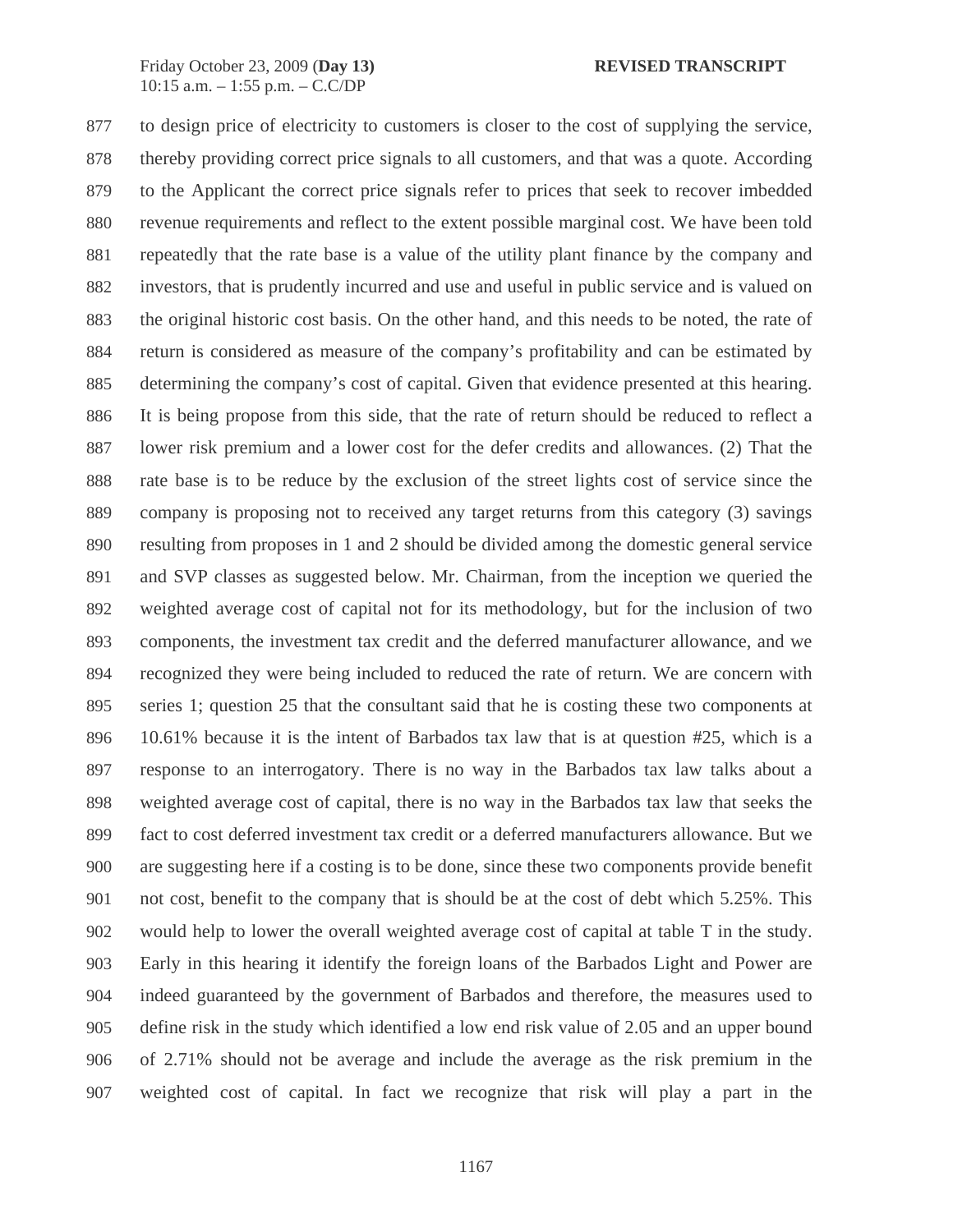908 determination of cost of capital and particularly in this environment. But given that the 909 government is guaranteeing the foreign loans of the company we feel that the lower 910 bound should have been used, that is 2.05% as oppose to the average of the two. In light 911 of that therefore, we do believe that a result of a revaluing or costing of those two 912 components of deferred taxes and allowances as well as a change in the risk premium 913 applied after the study revealed an 11.16% average cost of capital that again they should 914 be a smaller risk premium attached to the weighted average cost of capital. Mr. Chairman 915 in light of that, we are of the view that in addition to slight adjustment to the rate base, we 916 are of the view that the street lights given that they are not offering the company any rate 917 of return, that \$7M should be deducted from the rate base. If these proposals are 918 considered, then we will see a reduction in the target returns of the company of the order 919 of \$3.7M. And we believe that base on the relative contributions which the domestic 920 class, the general class and SVP class will be making to the overall rate of return, that 921 reduction should be shared in proportion of 70 / 15/15 with 70% of the reduction going to 922 the domestic class. In short Mr. Chairman we are hoping for a reduction in the rate of 923 return that is being propose in the study of 7.8% and is recalled that it is up from 2.5%. 924 And I am not tempted to state any figure in public, but I will make in my written 925 submission which I have already done the information available. Because we are 926 proposing such a reduction, it means that the reduction will have to be allocated to the 927 respective classes and this will then have implications for the rate design. But our 928 proposal is that the lower tier of the rate should be expanded from 0 -100 to 0- 150 and 929 given the nature of the inclining structure our customers in the domestic class category 930 and those in general service will benefit accordingly. We experience considerable 931 concern about the inclining rate structure, because it is counter intuitive, but it has been in 932 existence especially in the domestic class since 1983 and given the body language and the 933 tone I can very well detect that it will be exceedingly difficult to convince who ever I 934 need to convince of the need to reverse that rate structure that has been in place now for 935 26 years in the domestic class. This is about giving and taking. Mr. Chairman I need to 936 address the rate of return base on the issues I raise, the rate base issues I raise, but there is 937 a very fundamental error that has been made at schedule 1 page 768, was up until 4 this 938 morning contemplating how to address this matter simply as possible. And the first thing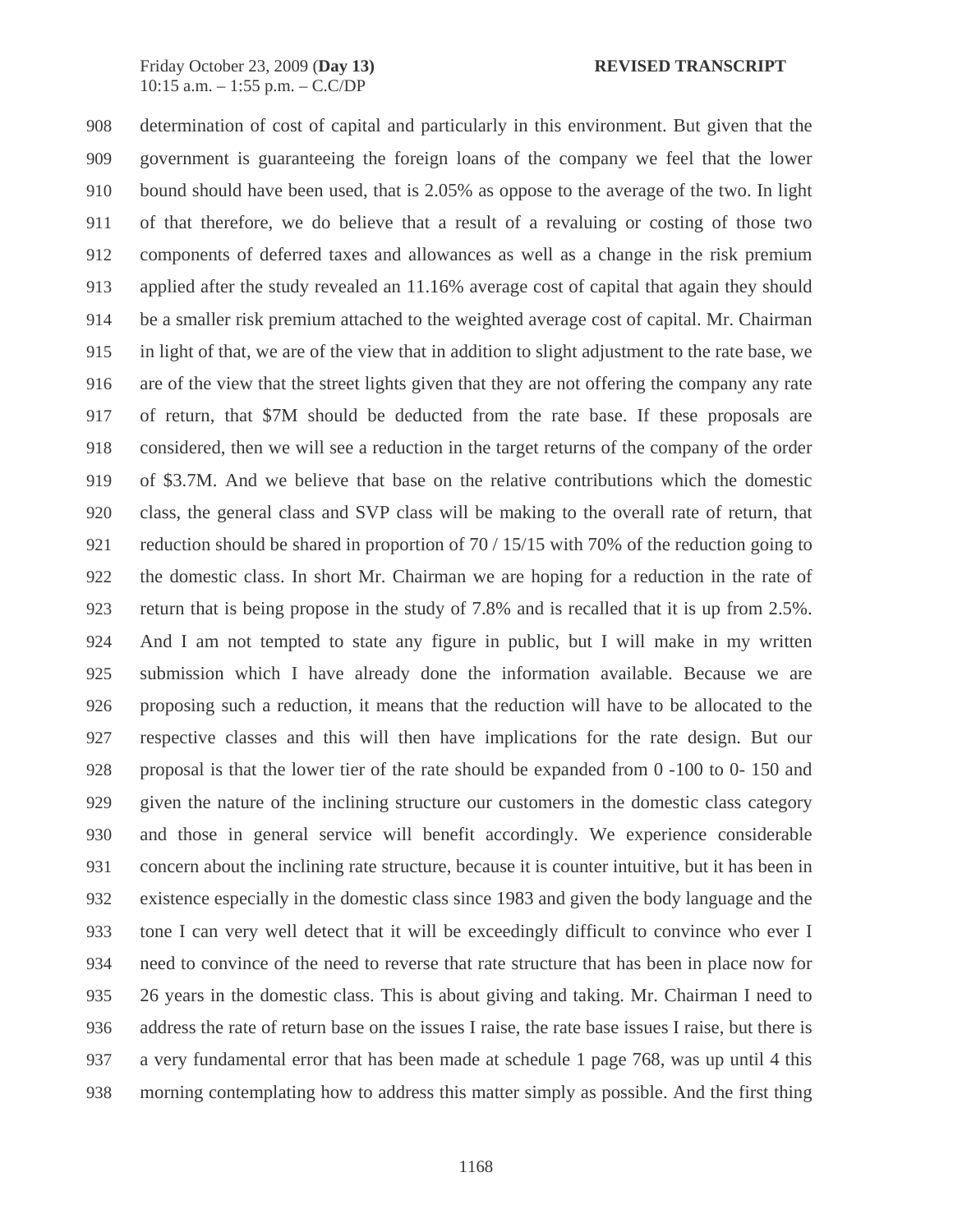939 I did after I woke was to run across the intellect of my wife. There's a major error, ROJ is 940 a major error and this is how I propose to demonstrate it, because if it is not done now it 941 can embarrass both the company and the Commission. The way the realize return is 942 determine is by applying the realize rate of return to the rate base. I want for the benefit 943 of simplicity to treat 544 as a population and to suggest that 33 persons out of that 944 population average the age of 6. Those 33 persons are made up in this way, 4 in domestic, 945 approximately 1 in general service, 14 SVPs and 14 in LP. If 33 people drawn from a 946 population average the age of 6 and 14 persons average the age of 6.1 years and 14 other 947 persons average the age of 12.4 years it is impossible for the average age in that 33 to be 948 6 years old. 28 persons exceed 6.1 of which 12 would be 12.4 years and 14 will be 6.1 949 years and 14 will be 12.4 years. It is simple arithmetic. When applied therefore to the rate 950 of return, realize in the test year, it is impossible for the SVP and the LP to be responsible 951 for 84% of the realize returns of the company at an interest rate of 6.1% and 12.4% and 952 that the overall average rate of return is 6.0%. I am therefore, inviting the company and 953 the Commission to seek advice on this matter, because that bit of information in schedule 954 1 is absolutely incorrect. In similar vain row K, if the government base on the street lights 955 constitutes 7.1M of the base and desire is for that category not to contribute to the rate of 956 return or to the revenue requirement or the operating income or what ever you want to 957 call it. It means therefore, that each other category would have to step up in order to pull 958 weight and therefore the effective rate of return is not 10.48 it is 11.14%, don't take 959 Mascoll's word for it. There are several statisticians in Barbados, there are several at the 960 statistical service, your deputy at the FTC spent several years at the statistical department, 961 you can to the University, and you can go to the Central Bank to verify what I am saying.

962

963 **SIR NEVILLE NICHOLLS:** Mr. Mascoll by quick reckoning, you have 964 exceeded your time.

965

966 **MR. CLYDE MASCOLL:** I am going to end Mr. Chairman, I am very familiar 967 with time, that's why I took my watch off and I am grateful for the discretion you have 968 shown, it is unfortunate that having cross examine for the length of time that I did I 969 would only have 12.5 minutes, that is the nature of life. I would sum by saying that in this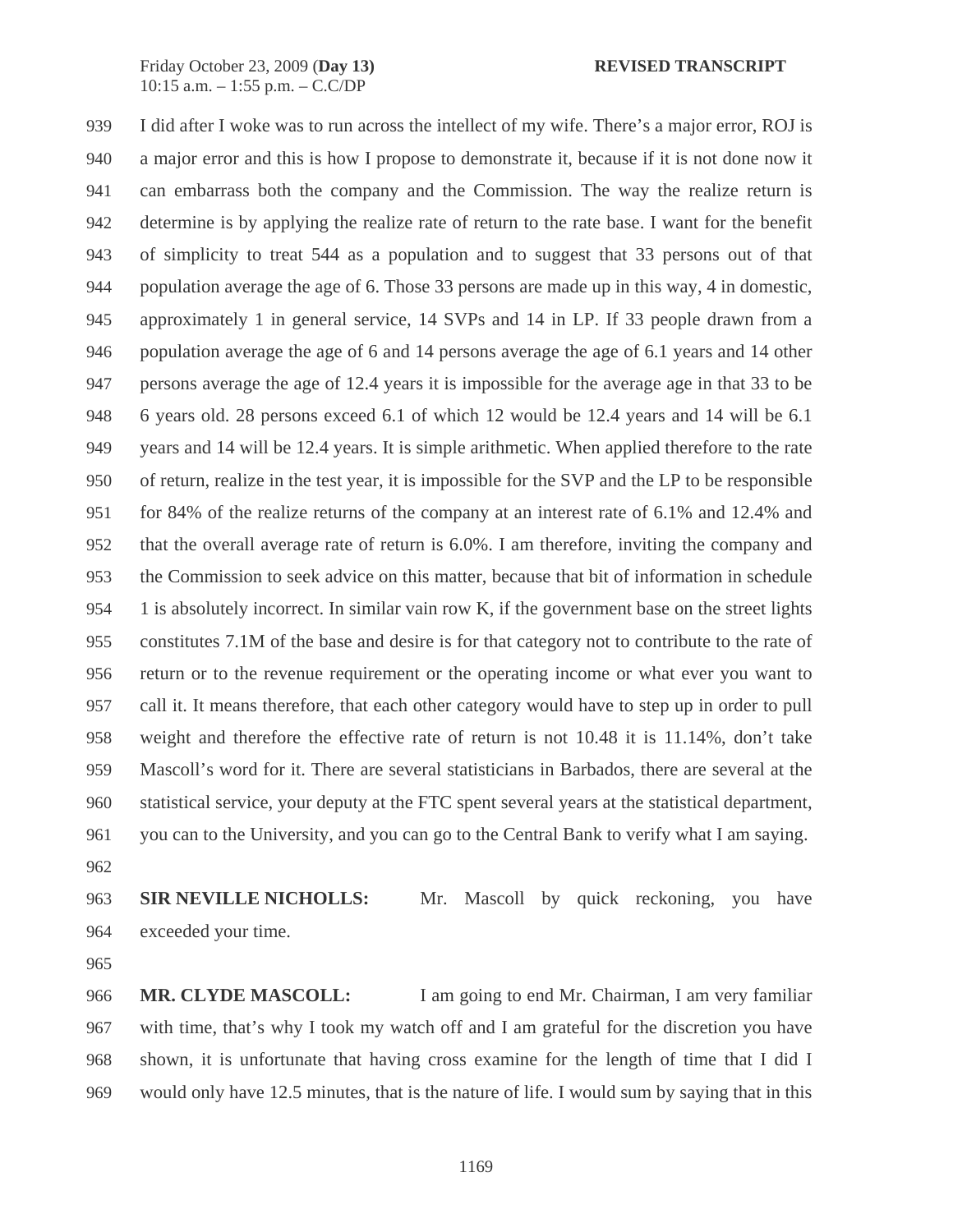970 hearing the company cannot be faulted for the effort that it has made to provide 971 information. But there is a reality that it is going to be all about fairness, reasonableness 972 with respect to the incidents on the customers in this hearing and therefore I rest my case. 973

974 **SIR NEVILLE NICHOLLS:** Thank you very much Mr. Mascoll. Mr. Campbell.

975

976 **MR. JOHN CAMPBELL:** Thank you Mr. Chairman. Sometimes I think there 977 is a disadvantage playing the 20/20 game when it is suppose to be a test match, because I 978 might swipe and connect and might win. The Barbados Association of Retired Persons 979 continues to object to the application for the review of electricity rates on the grounds set 980 out below. And these grounds include the computation of the rated average cost of capital 981 its present and its future earnings as provided by the company, an analysis of the NERA 982 report and certain areas of its rate design. If I may use my summary skills in trying to 983 understand what this case is all about, I would uplift a quotation from the application. 984 "The Barbados Light and Power is seeking an increase in revenue base of 10.48% over 985 the existing rate of return of 6.07%", which would improve its net income to enable the 986 company into alia 2, and I quote "to attract capital and satisfy its lenders its ability to 987 repay loans and maintain the confidence of investors by providing them with a fair and 988 reasonable return". This is my analysis of the application, most significantly the 989 Applicant wishes to raise capital needed on the European money market, which is as my 990 colleague said by the government of Barbados. The company continues to contend, that it 991 is extremely difficult to secure the loan or loans necessary to carry out it capital 992 expansion programs, one cannot challenge that Sir. The first point of departure for me is 993 that , since it has retain earnings, regardless of how you look at it, which amount to over 994 \$257M at the end of 2008 and I dare add this is enough to maintain most organizations. I 995 am not going to say all, but most. My CV complains working at a multinational company 996 which is larger than the Barbados Light and Power, so I come with some experience in 997 this matter. I also would like to say that base on evidence, that it should be noted and it is 998 interested if you take the evidence, that when asked whether the company's assets are 999 being confiscated it was a clear no. In rate fixing procedures, I think the only basis for 1000 appeal by a utility company is on a Fair Trading Commission confiscating the utility's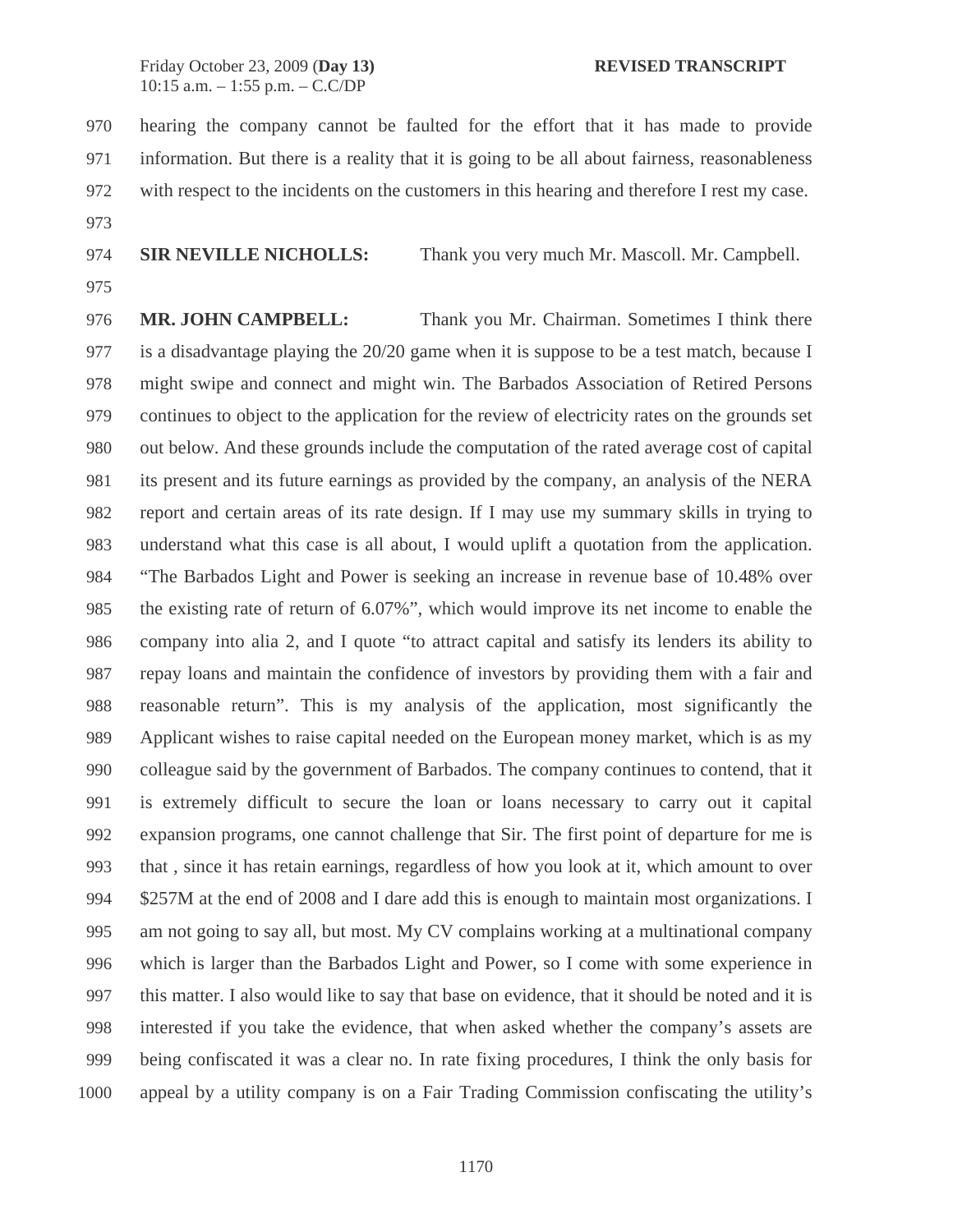1001 assets, and we have in evidence that was not so. But having said that, I want to be fair it 1002 has to be appreciated that the Barbados Light and Power is a capital extensive 1003 organization. Therefore, it planning horizon is longer than most, I want to be fair. Hence 1004 there is some justification for its application at this time. I will stop there for a moment on 1005 that issue to go into the next issue, which is the weighted cost of capital. The company's 1006 expert witness support a paper entitled "Study of the cost of capital and rate of return 1007 recommendation" and adopted the NERA recommendation, that to approach this case and 1008 submit a market base and equity estimated using an approach which averages the 1009 calculated cost of equity capital for a sample of US companies computing using both the 1010 CAPM and the BCF and others, and adjust that information for country risk premium in 1011 Barbados. The evidence presented by the expert witness, this is where the issue of 1012 transcript is important Sir, because I am forced to give my record of what I think 1013 transpired after this witness gave his evidence. Here is my take on what happened. The 1014 evidence presented by the expert witness was perceived to lack an appreciation of local 1015 and regional conditions and therefore it was not convincing, which ended with the expert 1016 promising to submit subsequently and in writing to the FTC a paper to assist them to 1017 decide on a fair rate of return. An assignment which the expert have been condition to do 1018 in the first place, the transcript would confirm that happened or not an in that sense we 1019 see ourselves to be like in the hallway, because we don't have access to the transcript to 1020 let me say what I think is the truth and the real truth. In as much as, in my view that the 1021 expert didn't convince me that the rate of return that he recommended, was fair and 1022 reasonable. I put in the hands of the Commission to decide what is fair and reasonable. 1023 Remember Sir, It should be noted that the BL&P is monopoly, it has a monopoly 1024 franchise and with that it would have to accept and obligation to serve all customers. But 1025 in return for that it must commit capital to the business of the utilities because they are 1026 entitled to a reasonable return on capital that is a fact. I want to put my case as fairly as I 1027 can. This brings me around to the question of the utilities financial strength. The 1028 company has currently retain earning of \$257, 693M and when you look at its 5 year 1029 forecast given in evidence, I don't need an expert to say that, that is what your evidence 1030 said. It is expect to increase to \$365,290M at the end of the year 2013, if the application 1031 for review is granted in full. That is really what this application is saying, it almost seems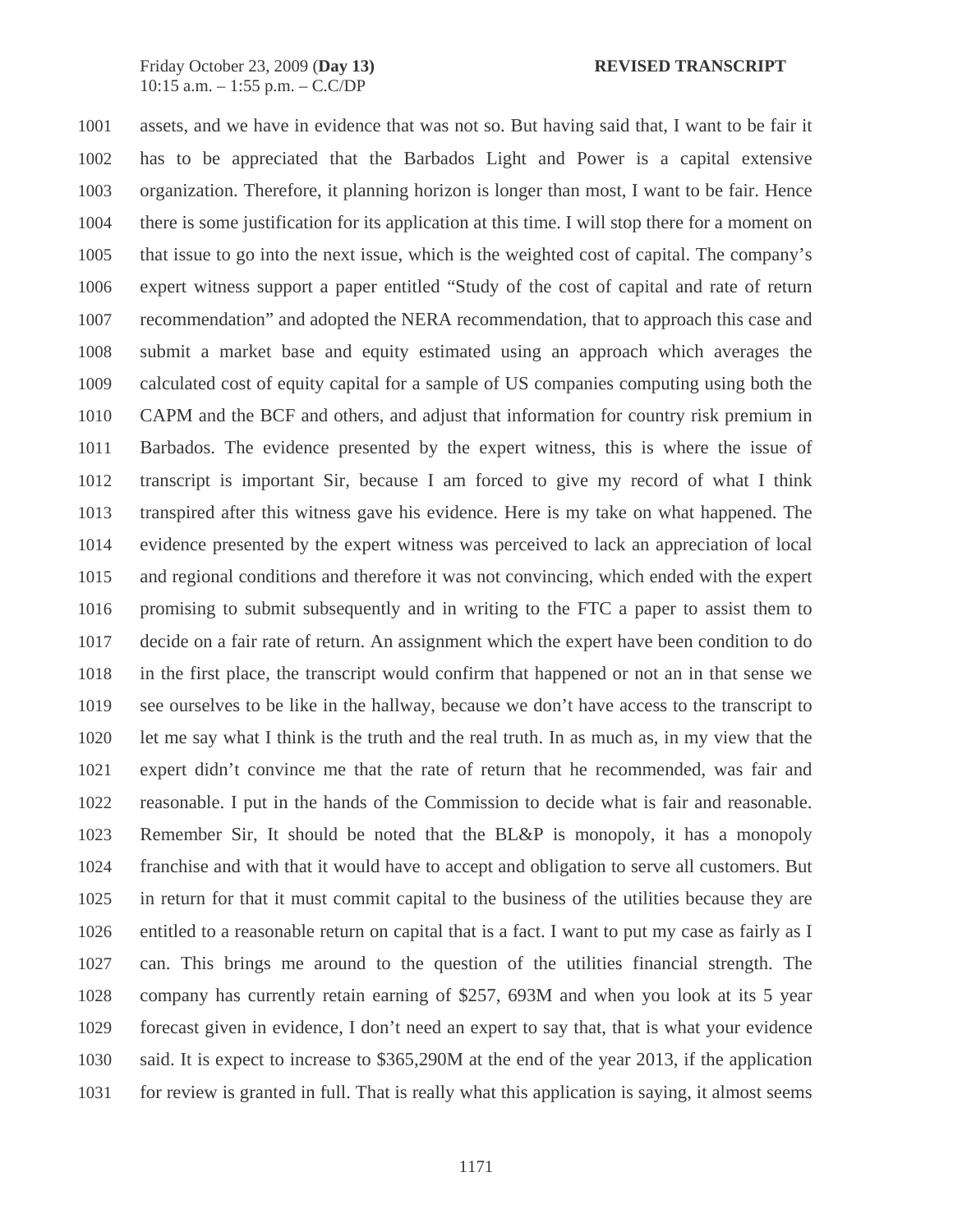1032 as though the BL&P is in the business of menting it retain earnings, but to me that is not 1033 the base of the utility company, it has to assure us that it will give us a proper service and 1034 we will assure it that it will have a sound financial basis. I want to submit Sir, there seems 1035 to me to be an expectation of the company that its conservative management of its 1036 finances will continue, maintaining significant rate return earnings to carry out its 1037 mandate. No where in the review of rates that it say a company may have a more 1038 significant retain earnings. As is sighted to Mr. Camfield, there is a range of 1039 reasonableness in which earning may properly fluctuate and still be deemed just and 1040 reasonable and not be excessive and extortion able. It is longer by one level investor's 1041 interest against and the need for averting any threat to the security of the capital embarks 1042 by the enterprise. At the other level this is bounded by a consumer interest against 1043 excessive and unreasonable charges for service. What in my view that has happen is that 1044 the BL&P has to deal with if it has a cash flow problem as a result; you tell me which 1045 company with this level of earning should have cash flow problem? Don't interpret that 1046 to mean that I am opposed to giving the BL&P some level of increase. I think you should 1047 have a level of increase as it said for a given purpose. And the purpose is to improve its 1048 net income, so that when it goes to a commercial bank or who ever, in this case they are 1049 going to a European bank, it can demonstrate in the foreseeable future that the company 1050 will have enough net income to sustain its operations, simple as that. Let me try 1051 something else Sir, The analysis of the NERA report.

1052

1053 **SIR NEVILLE NICHOLLS:** Bearing in mind you have about two minutes more.

1054

1055 **MR. JOHN CAMPBELL:** Let me rush through that, it might be to my 1056 advantage. One of the approaches in the NERA report was that you look at a dimension 1057 of rate of return implied in the 1983 case of weighted average cost of capital of 7.72%. 1058 That is what the expert you employed recommended. Against that background Sir, I say 1059 there is something about the company that I am not in the position to get behind, but 1060 taking the advise that you got, taking the simple analysis that I have provided as retain 1061 earnings there needs to be some kind of situation if you were to give the company the rate 1062 of return it requested there would have to be some claw back in 5 years time. I know it is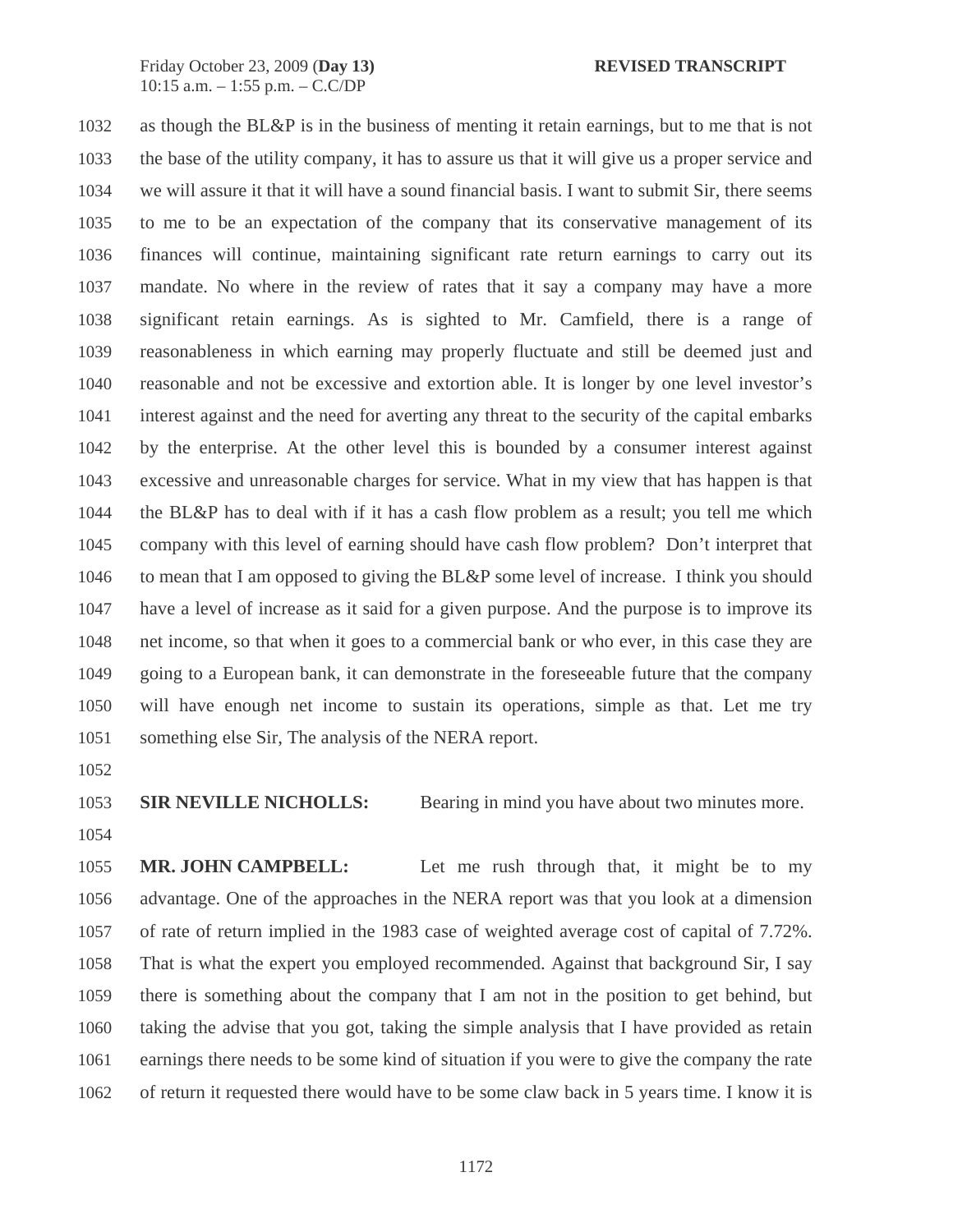1063 unusual because a company with this level of retain earnings can get into a situation 1064 where they have cash flow problems. So whatever the internal mechanisms are the 1065 company needs five years to sort those out, if you give it a 10.48% they ought to be a 1066 claw back after a five year period. The last point if I may make, some people might think 1067 I was crazy when I didn't asked Mr. Worme any questions. As a practicing financial 1068 controller in a large company, I know there are certain things that people can never 1069 understand nor trap people on, and I wouldn't try. All I would repeat is what I said when 1070 Mr. Worme was on the table is Mr. Worme look again, look deeper, look wider and seek 1071 to relieve us of some of the pressure on the old people of Barbados. Thank you Mr. 1072 Chairman.

1073

1074 **SIR NEVILLE NICHOLLS:** Thank you Mr. Campbell, next on the list of 1075 Intervenors is BACRO, Mr. Gibbs-Taitt.

1076

1077 **MR. MALCOLM GIBBS-TAITT:** Thank you Mr. Chairman, as a 1078 representative of the Barbados Association of Consumers Research Organization Inc. My 1079 oral submission is base on the evidence before us that the Applicant has not satisfied the 1080 requirement of section 14 of the Utilities Regulation Act to be granted the rate increase 1081 sort. In accordance with your very untimely ruling, of the  $22<sup>nd</sup>$  ultimo and further on even 1082 date the written address will follow accordingly. In the address I want to immediately 1083 congratulate the BL&P for presenting to this hearing an application that is well 1084 manicured and for those who performed their tasks to have acted well, thou not faultless. 1085 Mr. Chairman you stated on the first day, that and I quote "All of the Intervenors present 1086 would be given an opportunity to cross examine each of the witnesses" and you have 1087 achieved this. The procedural order #2 give us nine issues, the rate base, incidentally I 1088 think the cost of service and street lighting elements there to should be excluded. Capital 1089 structure, rate of return, revenue requirement, rate design, fuel clause adjustment, 1090 operations and maintenance expenses, cost of study, cost of service study and financial 1091 forecasting, those were the nine issues. The utilities regulation act at section #10, states 1092 that any rates made by the regulator, should be "fair and reasonable" and the FTC should 1093 be mindful of the legal position. It must be in the interest of tax payers and the consumers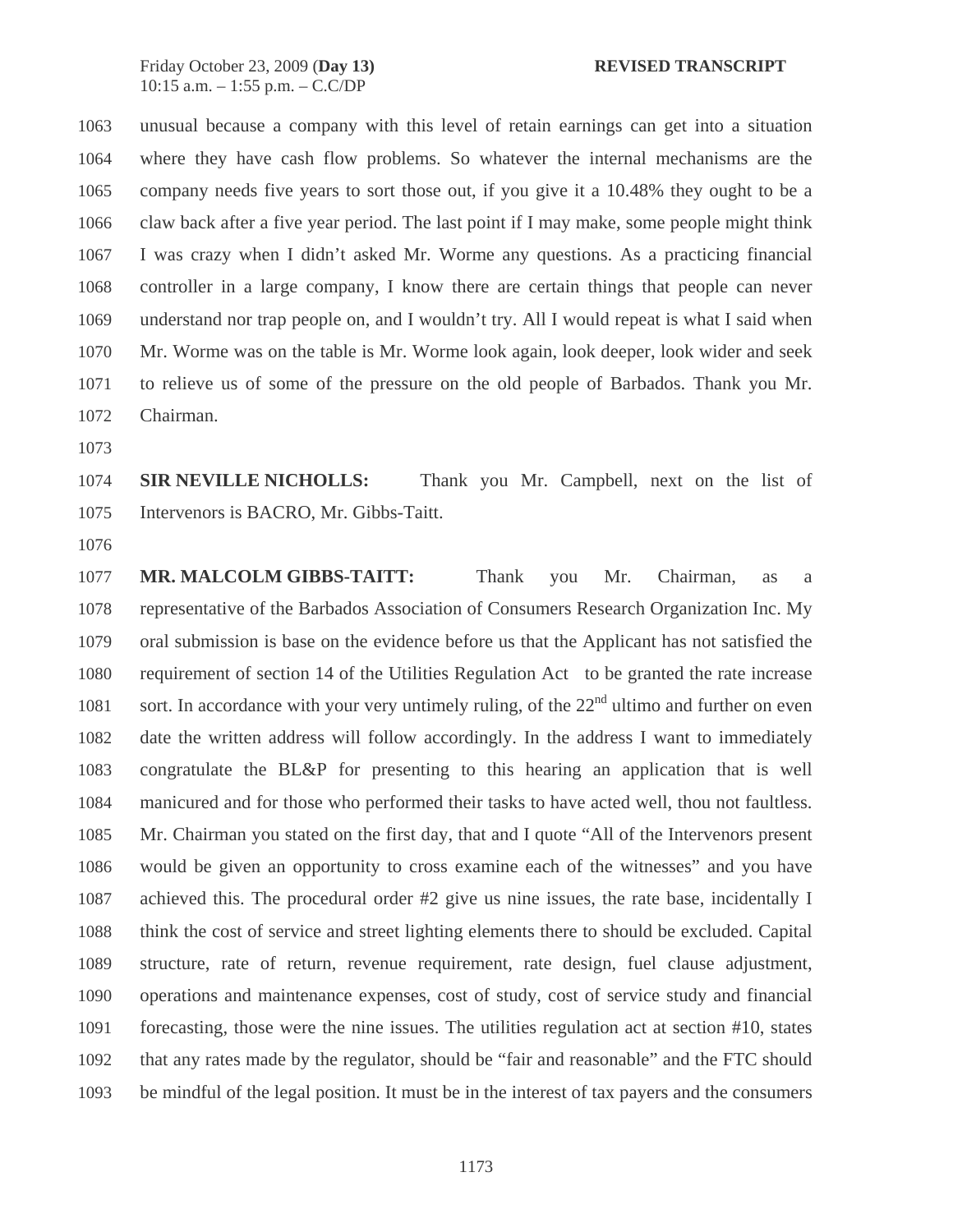1094 of BL&P, which a fair and reasonable profit be made each year. We should expect no less 1095 and certainly no more. It is not sufficient to be an educated people I f we continue to be 1096 not street smart. With this in mind, it is difficult to understand why the shareholders of 1097 the BL&P, who have been fortunate to have received over \$5M during the test year 2008 1098 alone, not to have been asked to shoulder the burden of financing capital equipment. The 1099 wider public that would like to be in their fortunate position, to occupy that same facility 1100 should be allowed to enter it, and they are not. It would for a start extend a wider share 1101 holder democracy. When we learnt from your expert witness Robert J Camfield, which 1102 the consumers of the company never figured in the mind of the Applicant, we on this side 1103 took it to be a very honest statement. And though Mr. O'Sheasy tried his best to do some 1104 damage limitation, I think he was unsuccessful, it was difficult to eradicate the clear 1105 message that was sent by Mr. Camfield. Mr. Chairman, there were two things which 1106 followed a contrasting bill which I gave Mr. Worme to look at, and at the end of it he 1107 suggested, that if consumers are able to conserve energy , that was the main thing he 1108 spoke about, it would be helpful. Mr. Chairman, I have two such studies that I will submit 1109 with my written documents. One is called Energy Consumption and Economic Growth in 1110 Latin America and the Caribbean, which is a co-integration approach; authors are Troy 1111 Lloyd, Lecturer at the UWI and Testor Guy who works with the Central Bank of 1112 Barbados. The other is called Price Reform and Household Demand for Electricity and 1113 the authors are Adrian Carter of the Marketing and Communication Department person 1114 from the Barbados Light and Power Company Ltd; and Roland Craigwell and Winston 1115 Moore both of the Department of Economics at the University. This last one I am a little 1116 surprise the Applicant sort not to bring to our attention. It is well know that the first 1117 contrasting bill which I put to Mr. Worme showed that consumers would end up paying 1118 \$8.73 more if the new rate were applying today. I went a little further and look at a 1119 similar bill this time with 486 KWH only to find that on that bill, on the present situation 1120 consumers will pay \$261.68, but if the new rates were to apply they would pay \$272.62 1121 which is an increase of \$10.94. Mr. Worme will be surprise that is the price of a snack 1122 box in truth, but for those who don't have money to buy a snack box, it just remains a 1123 dream. There are some other factors Mr. Chairman that I would like to draw, could you 1124 tell me how much time I have? Consumers better be aware that as the cost of fuel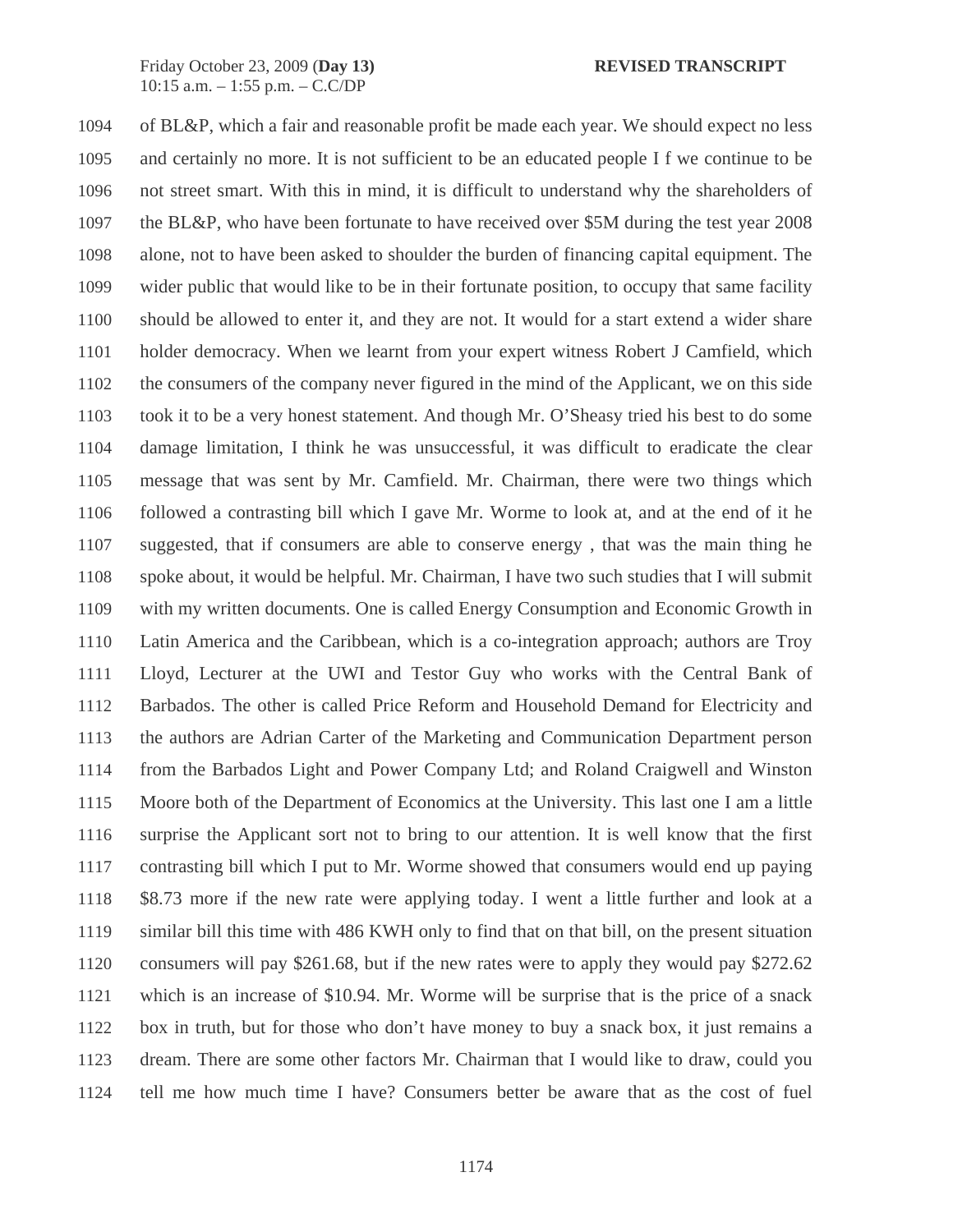1125 escalates, if light and power gets its way all of us will face electricity bills, which will 1126 continue to escalate without any control. When one consider that loans secured by foreign 1127 lenders are secured by the Barbados government and by extension the people of 1128 Barbados. There is no conceivable good reason why consumers should be asked to assist 1129 the financial position, since when the capital assets of the company are finally secured by 1130 the company. No consumer will benefit by one cent by this acquisition, but the share 1131 holders, that exclusive club will continue to be the real beneficiaries at the expense of all 1132 the other consumers. It is my view that the submission dealing with overall 1133 circumstances, economic, financial and social which apply at any particular time and 1134 therefore, when one look at the present time in particular this relates to the global melt 1135 down and it attendance impact on the people of Barbados, we in fact needs to be very 1136 careful and wonder why this application came at this time at all. Further, Barbados is a 1137 small island, when we wake tomorrow it size will not have altered, the fact we have an 1138 extremely low birth rate of just 0.02%, while at the same time having a proportionately 1139 aged and elderly growing population, which by definition who lives on a fix income and 1140 suggest that this group will be negatively impact. Mr. Chairman at this point it think I 1141 will refer to my written submission for further detail, which I would go into in a more 1142 detail way. I thank you.

1143

1145 Intervenor is CANBAR.

1144 **SIR NEVILLE NICHOLLS:** Thank you very much Mr. Gibbs-Taitt. Next

1146

1147 **MR. MOGENS TOFT:** Mr. Chairman and Commissioners, in lieu of what 1148 happened here the last couple of days between yesterday and today, I'll solicit my wife 1149 and do my main presentation with her help. And I didn't get an answer to what was the 1150 purpose of the minutes? Could I have that answer?

1151

1152 **SIR NEVILLE NICHOLLS:** I am not sure, are you referring to transcript? It has 1153 been the practice all along of judicial bodies to provide transcripts, but it is my 1154 understanding that they are used mainly when participants are seeking a review or appeal. 1155 But the general practice as I said, as I understand it as I said earlier, once the evidence is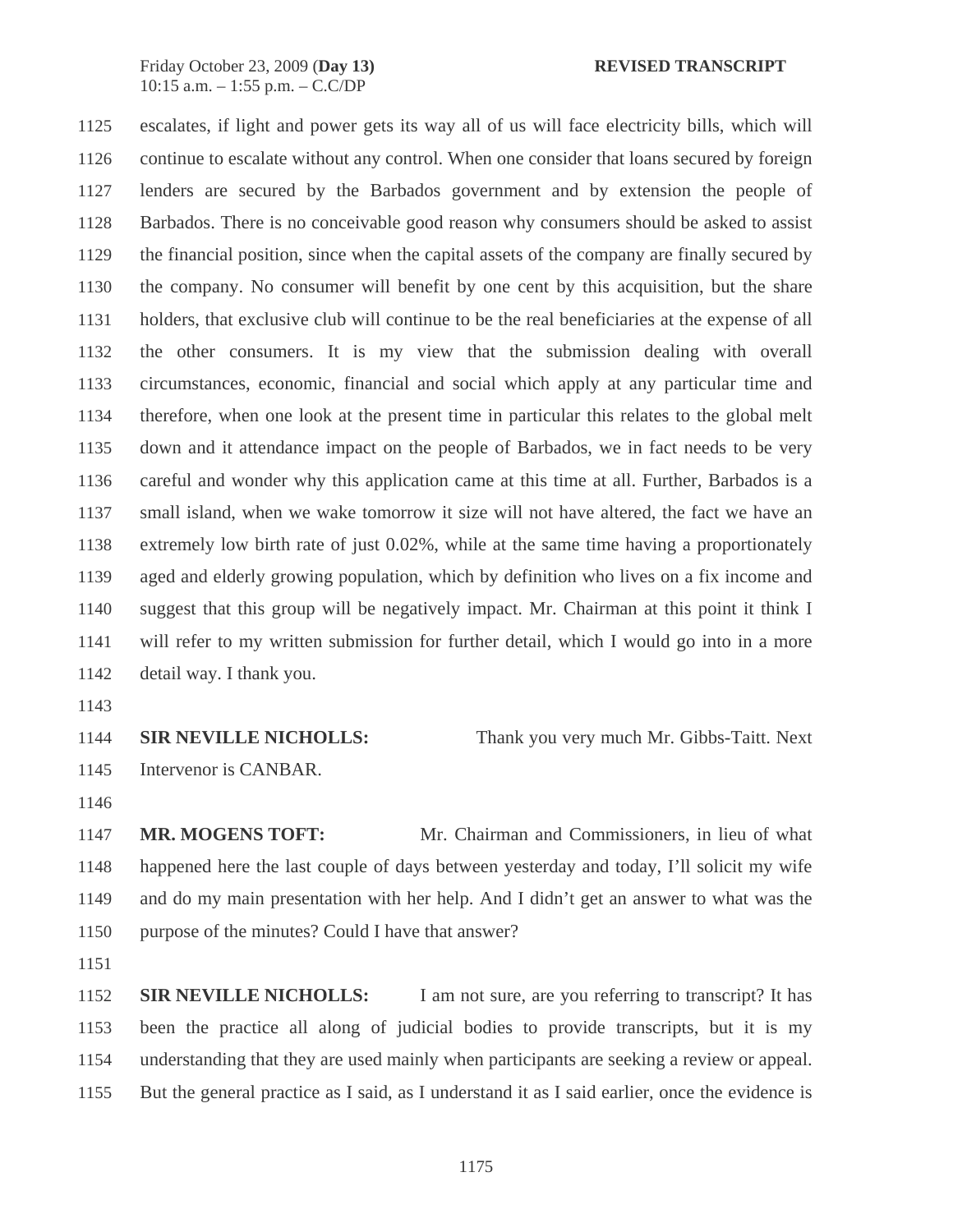1156 concluded, oral arguments are expected to begin. As I understand it, you don't propose to 1157 make an oral submission? 1158 1159 **MR. MOGENS TOFT:** No that is correct; I will solicit my wife and do it in 1160 writing.

1161

1162 **SIR NEVILLE NICHOLLS:** Okay, thank you very much. BANGO you are next, 1163 who is going to make the presentation?

1164

1165 **MR. CHRIS HALSALL:** Much to my surprise it appears to be me Sir, under 1166 protest BANGO will not be making an oral presentation; we will however appreciate the 1167 opportunity to submit written submission and will do so in five days after receiving the 1168 final transcript.

1169

1170 **SIR NEVILLE NICHOLLS:** Thank you Mr. Halsall. Next on is Mr. Trotman.

1171

1172 **MR. DOUGLAS TROTMAN:** I am not going to use the time allotted to me. I am 1173 simply going to say the interpretation of law is always interesting, and I will leave all of 1174 those present to look at the application of Mr. Williams and you will see that in that 1175 affidavit , an act that have been repealed has been put into evidence. My submission will 1176 be in writing Sir, and it will deal with points of law in this hearing. There are several 1177 points of law that have risen and though I look forward to this particular moment, I 1178 choose now to multiply by 0 which I get 0, so I will make my submission in writing Sir.

1179

1180 **SIR NEVILLE NICHOLLS:** Thank you very much Mr. Trotman. Dr. Roland 1181 Clarke.

1182

1183 **DR. ROLAND CLARKE:** Thanks you Mr. Chairman, I too have reservations 1184 of making an oral submission at this time. But I would do my best with what I have 1185 prepared thus far. The purpose of my oral closing submission is principally to 1186 recommend 3 things (1) That the principles and standards of regulations should be strictly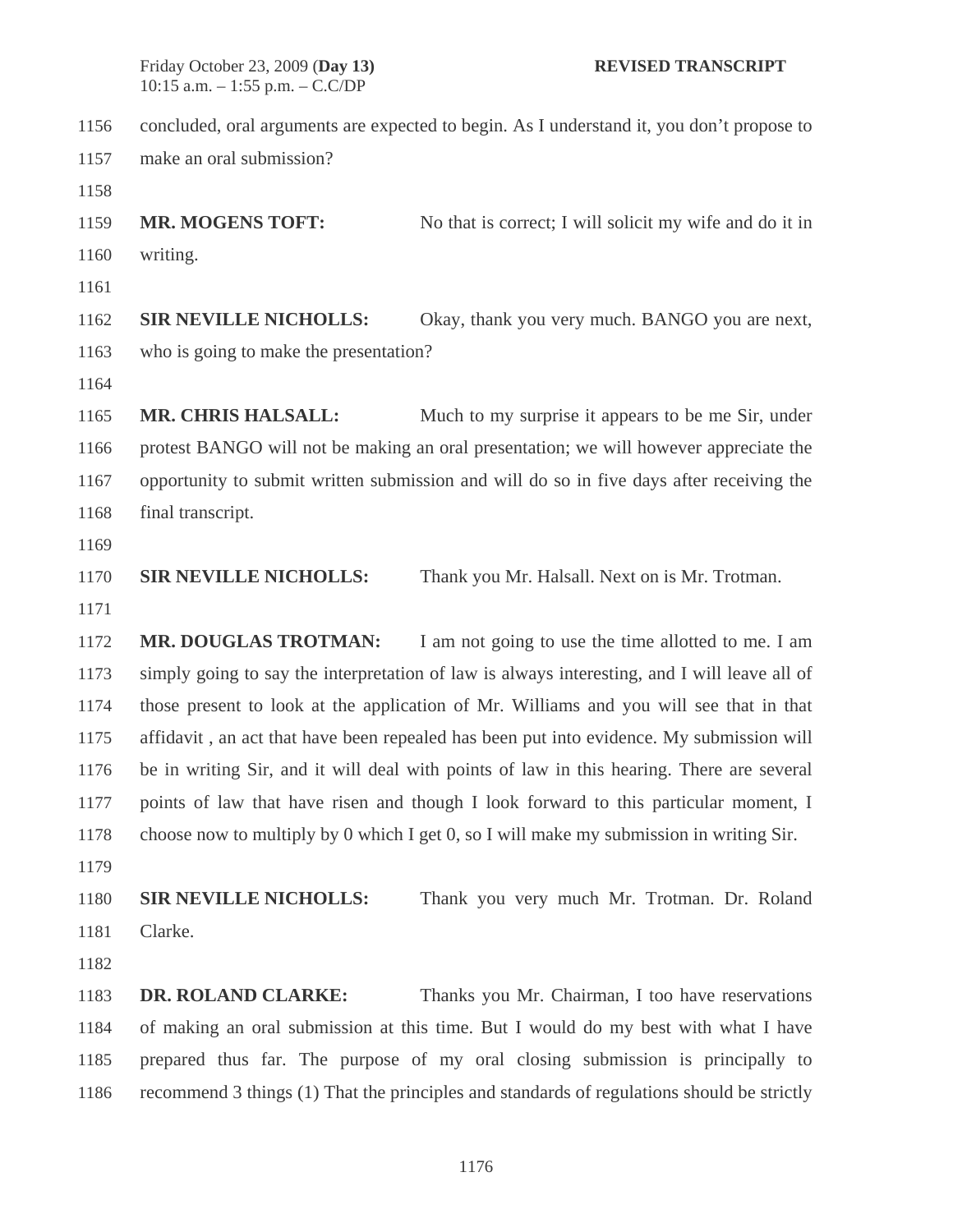1187 followed by the Fair Trading Commission in establishing the weighted cost of capital (2) 1188 That the Commission reject the notion propose by the Applicant that energy efficiency 1189 will from an introduction of inclining block rates and (3) That in fact the Applicant can 1190 achieve it objective of energy efficiency by implementing the recommendation of their 1191 2002 study entitled "Demand Sight Management Study for the Barbados Light and Power 1192 Company and The Government of Barbados" . This implementation of the study should 1193 be done under the regulatory supervision of the Fair Trading Commission and that it 1194 should include financial incentives to customers to save energy. I would now proceed to 1195 address the issue of the Principles of Regulations. The Applicant and its legal Counsel as 1196 well as the expert witness Mr. Robert Camfield, assert that the principles of Public Utility 1197 Regulations in the United States which should be followed Barbados. However, they 1198 appeared to confused the issue of adopting principles "of regulations" with that of 1199 "adopting data" from the United States. According to the Applicant's Legal Counsel 1200 Sir Henry Forde as well as Mr. Camfield, the accepted principles have been codified in 2 1201 decisions by the US courts, namely (a) The Blue Water Works Improvement Company 1202 against Public Service Commission of Western Virginia and the Federal Power 1203 Commission and The HOPE Natural Gas Company. In respect to the Blue decision the 1204 Applicant and his advisors fail to take into account, that this decision is predicated on and 1205 I quote "on a public utility is entitled to such rates as it will permit it to earn a return 1206 equal to that which generally being made at the same time and in the same general part of 1207 the country on investments in other business undertaking which are attended by 1208 corresponding risk and uncertainties" end of quote. I therefore contend that the above 1209 present a clear case for the use of either (A) the average returns on The Barbados Stock 1210 Exchange only and not the average returns on businesses in the United States and or 1211 Canada. According to the evidence presented by Mr. Camfield, The Barbados Stock 1212 Exchange curative realize it historical return is 5.82% between the years 199 0-2006 with 1213 a statistical variation of 20.75%, this is presented in table T of Mr. Camfield affidavit. 1214 This return on the Barbados Stock Exchange is significantly lower than the 30.5% 1215 derived for the United States by Mr. Camfield. He subsequently used in the computation 1216 of the Applicant cost of capital. I refer you to table B and paragraph 20 in Mr. Camfield 1217 affidavit. (b) That the average returns faced by the Applicant's equity investors should be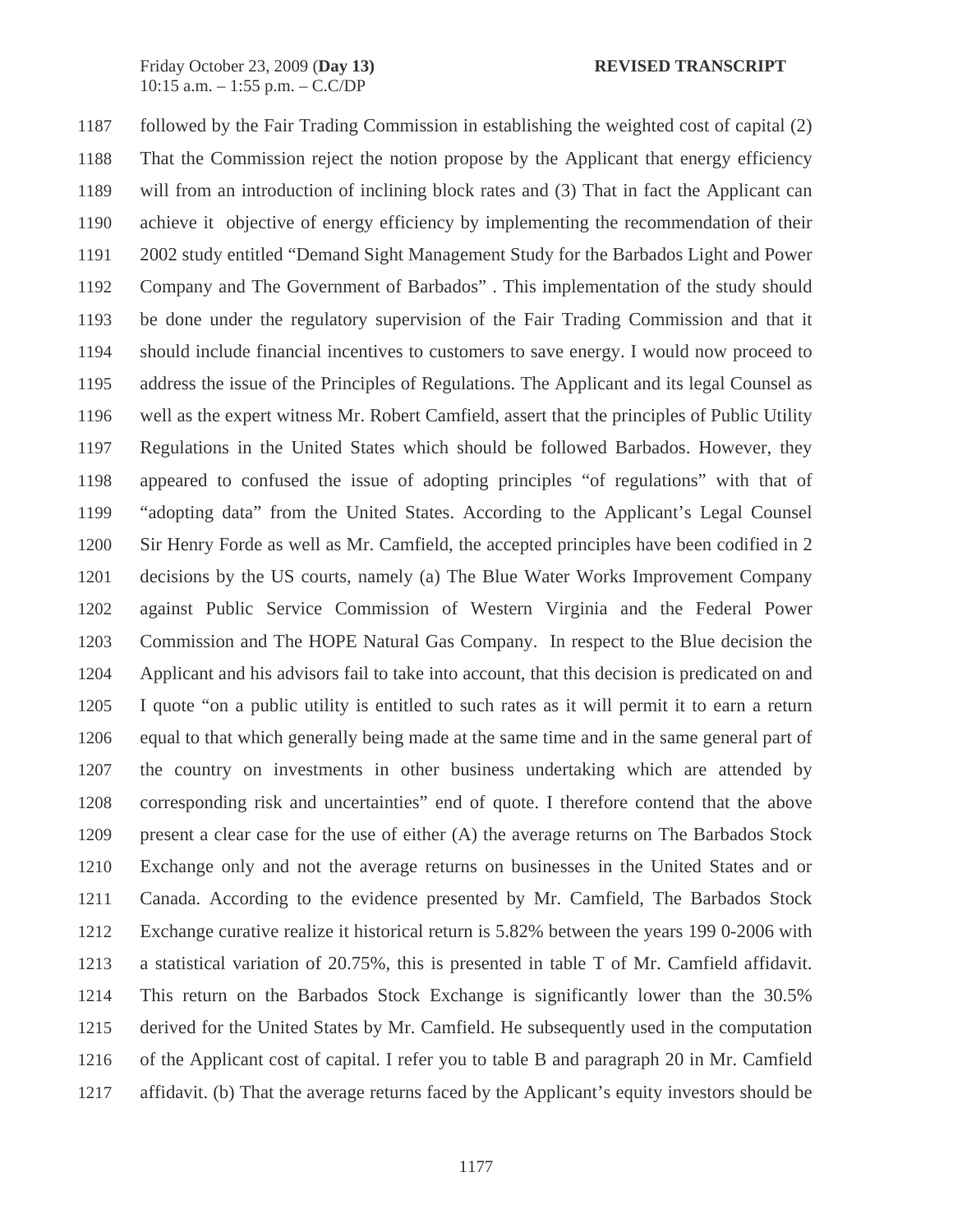1218 use. Although the Applicant only has one investor the Barbados Light and Power 1219 Holdings, which in turn is traded on The Barbados Stock Exchange. This parent company 1220 has investors who originate from a variety of countries and regions within any one 1221 country. Most of these investors are from Barbados; therefore if the Barbadian investors 1222 account for say 70% of the investors in holdings, then a 70% or a 0.7 weight should be 1223 given to the returns of The Barbados Stock Exchange. Like wise if the remaining 30% 1224 Of investors originated in the United States then a weight of 30% or 0.3 should be 1225 assigned to the 30.5% return computed by Mr. Camfield. This approach would ensure 1226 that the Applicant complies with the principles quote unquote code of regulations in the 1227 US, while appropriately weighting the Barbadian investors and the data concerning the 1228 returns on The Barbados Stock Exchange. I assert that the principles adopted by the Fair 1229 Trading Commissions does not required that only US or Canadian data be used to 1230 compute returns on equity for the purposes of calculating the returns on equity on the 1231 investors in the parent company of the Applicant . I also assert that the principles of 1232 regulations required that equity returns on actual investments made by the Applicant s' 1233 investor be analyzed, rather than the analysis quote unquote investment opportunities in 1234 other countries that the investor may well undertake. While the Barbadian and other 1235 investor may invest in US equities, the reality is that for decades the investors have 1236 invested in the Applicant and there after, parent of the Applicant and have experience of a 1237 much lower rate of return, than that suggested by Mr. Camfield. Further this relatively 1238 low rate of return has not hindered the Applicant or its parent company, in raising capital 1239 from international sources, nor does it appear to adversely affect the financial integrity of 1240 the Applicant or its parent. I therefore which for the Commission to consider the impact 1241 of my proposals and in this regard I refer that the Commission to table S in Mr. Camfield 1242 affidavit. What I have done is simply substitute one single number in, Mr. Camfield table, 1243 and that is I introduce a 5.82% cost rate to the common equity there by reflecting the 1244 Barbados conditions. And that 5.82% is in fact a risk adjusted cost of common equity. If 1245 you substitute that one single number, then the weighted cost of capital on a traditional 1246 basis is 5.62%. Following Mr. Camfield need at 92 table T also in his affidavit and I 1247 noted the following that yes, the elements of capital such as long term debt is in fact 1248 5.25% in terms of its cost, short term debt is obviously zero, there none and the 5.82%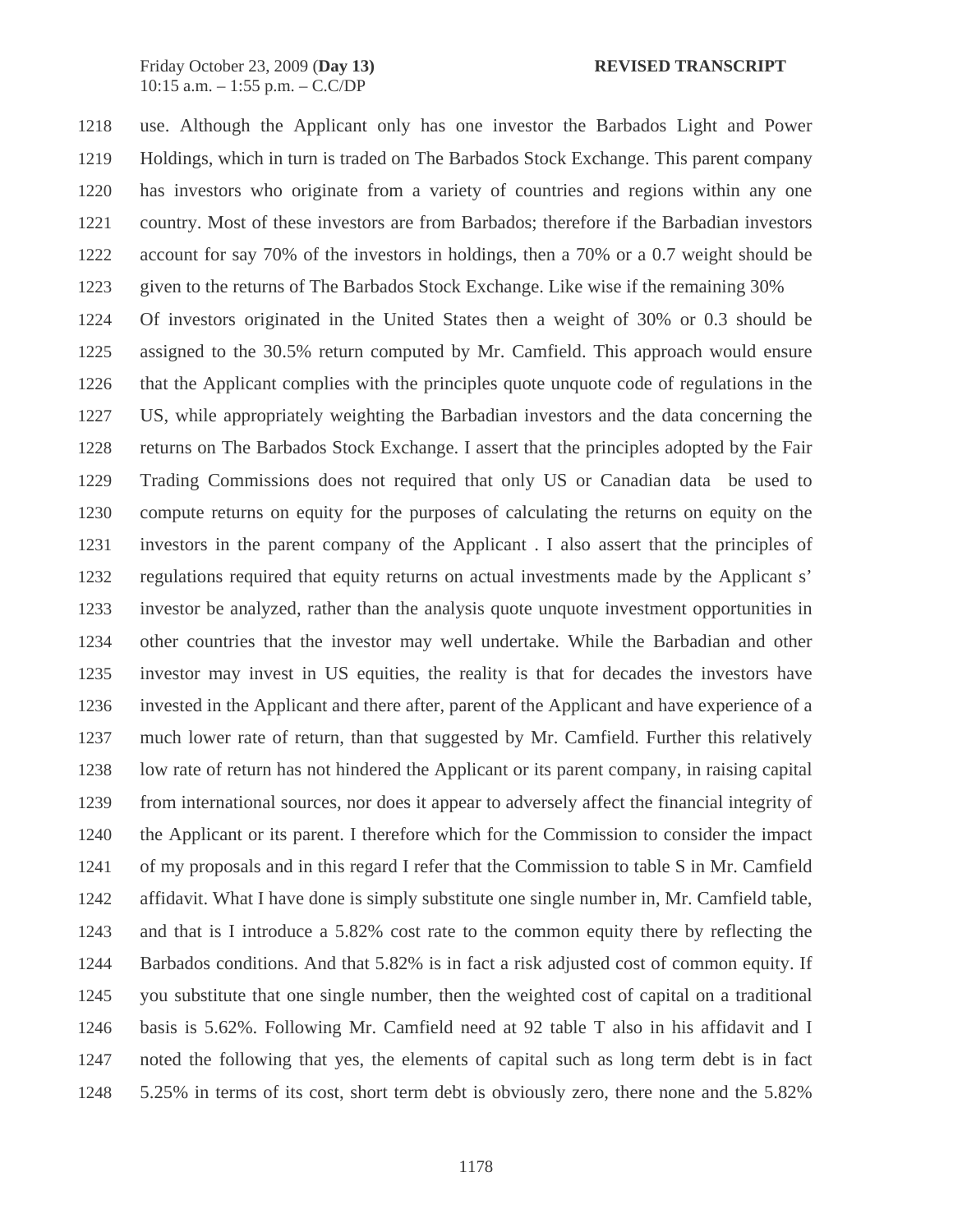1249 should be substituted, that's the only substitution that I made in Mr.Camfield table T 1250 5.82% for common equity. I agree with Mr. Camfield that the cost of customer deposits is 1251 6.46%, however this is where I depart from Mr. Camfield, my very best intuition tells me 1252 that the government of Barbados does not seek to extract a cost on the tax or investment 1253 incentives, it gives to companies . There fore in mine opinion the cost of these two line 1254 items should be zero. The fact that these two line items remain in the Table in about 1255 themselves dilute the percent contributions of the long term debt, the common equity and 1256 the customer deposits and there by reject the same effect of these two line items deferred 1257 investment tax credit and deferred manufacturer allowance, lowering the cost of capital in 1258 this case down to 5.25%. That means that we need to compare what Mr. Camfield is 1259 recommending and therefore what the Applicant has accepted. Mr. Camfield 1260 recommends a 10.61% market return on equity, the re calculation suggest that should be 1261 6.2% .Mr. Camfield recommends an overall weighted of capital of 10.48%, the re-1262 calculation suggest 5.25%. I now turn to the second issue which concerns the notion that 1263 an inclining block rate will in fact, cause energy efficiency in Barbados, to be incurred by 1264 customers. The Applicant in its evidence clearly indicated that the price of elasticity for 1265 demand of electricity is 0. What that means in simple terms is that a respective of the 1266 price of energy on and around the current levels, with that price being affected by the 1267 price of fuel as well as the base rates that the customer will not consume any more or any 1268 less, than what it would normally do. Therefore the price elasticity of demand is zero, if 1269 the Applicant introduces its inclining block rate; the only effect that will serve would be 1270 to increase the revenue to the company revenue, and indeed I am quiet disappointed that 1271 the Applicant would want to introduce energy efficiency under the rule base of 1272 introducing a inclining block structure rates, when it knows that the price elasticity is 1273 zero. And for the electricity I submit to the Fair Trading Commission that in order for the 1274 Applicant to realize it stated objectives of energy efficiency, if must undertake the 1275 demand side management program that is contemplated in 1999 and that was 1276 recommended by their consultants in the year 2000. I also recommend, that the fact that 1277 the Applicant has given a list of energy efficiency initiatives that it would undertake in its 1278 evidence that, that list does not constitute a program, that is simply a list and as such the 1279 Applicant has full rain fall to either decrease of increase the level of activities within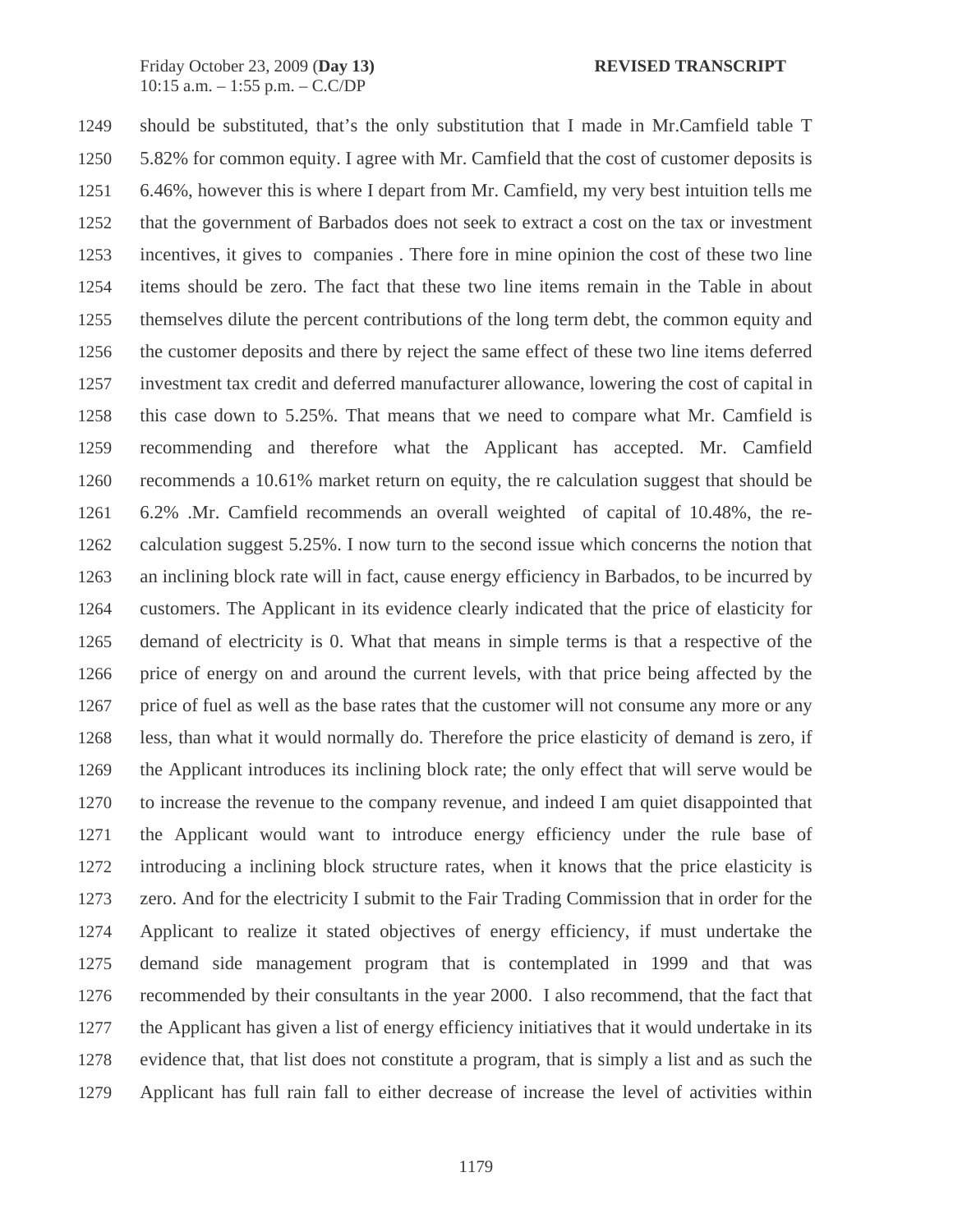1280 those initiatives. However if those initiatives all of the other Initiatives proposed in the 1281 demand side management study of the year 2000 are supervised by the Fair Trading 1282 Commission. Then two things will happen; (1) the Applicant will be held accountable for 1283 activities in the demand side management (2) The Commission will have a way of 1284 managing the financial incentives that are recommended are to be paid to customers to 1285 encourage them to save energy. It is also quite possible that the reason why the Applicant 1286 has not submitted it demand side management program for consideration of the Fair 1287 Trading Commission, is to perhaps it is reluctant to give its financial incentives to 1288 customers. Mr. Chairman, again given the limited time that I had to prepare this oral 1289 presentation, I do in fact appreciate the fact you have given five days beyond the 1290 submission of all the transcript to submit my written closing arguments. I thank you, the 1291 Commission, the Applicant and my fellow Intervenors for the opportunity to contribute to 1292 the betterment of Barbados. Thank you.

1293

1294 **SIR NEVILLE NICHOLLS:** Thank you Dr. Clarke, if I may say so, you 1295 don't seem to suffer in making your oral presentation at this time. We look forward to 1296 your written intervention. Mr. Errol Niles you are next.

1297

1298 **MR. ERROL NILES:** Thank you Mr. Chairman, you may have saved the 1299 best for last I don't know, but I would like to urge the Commission to adopt my friend Dr. 1300 Clarke's submission as their own. Mr. Chairman I thank you for this opportunity. At the 1301 outset, I will just like to follow on from Dr. Clarke in respect to and I put it in a legal 1302 fashion in that throughout this hearing we heard the phrase "standard regulatory 1303 practice", being used especially from the consultants and I think Mr. Worme fell prey to 1304 this. I think this had a little practical utility if I may use a pun there, except to pretend to 1305 give some ore of authenticity to these views and secondly, that United States decisions 1306 are not binding on the tribunal and if anything is merely a persuasive authority. In any 1307 event, as Dr. Clarke suggested, they are reflecting a more competitive market situation 1308 and I would urge the Commission to take every report, opinion or whatever from the 1309 United States as I suggested long ago with a pinch of salt. And the other point I start with 1310 the outset Mr. Chairman, is this and it presents some kind of dicodny with the Applicant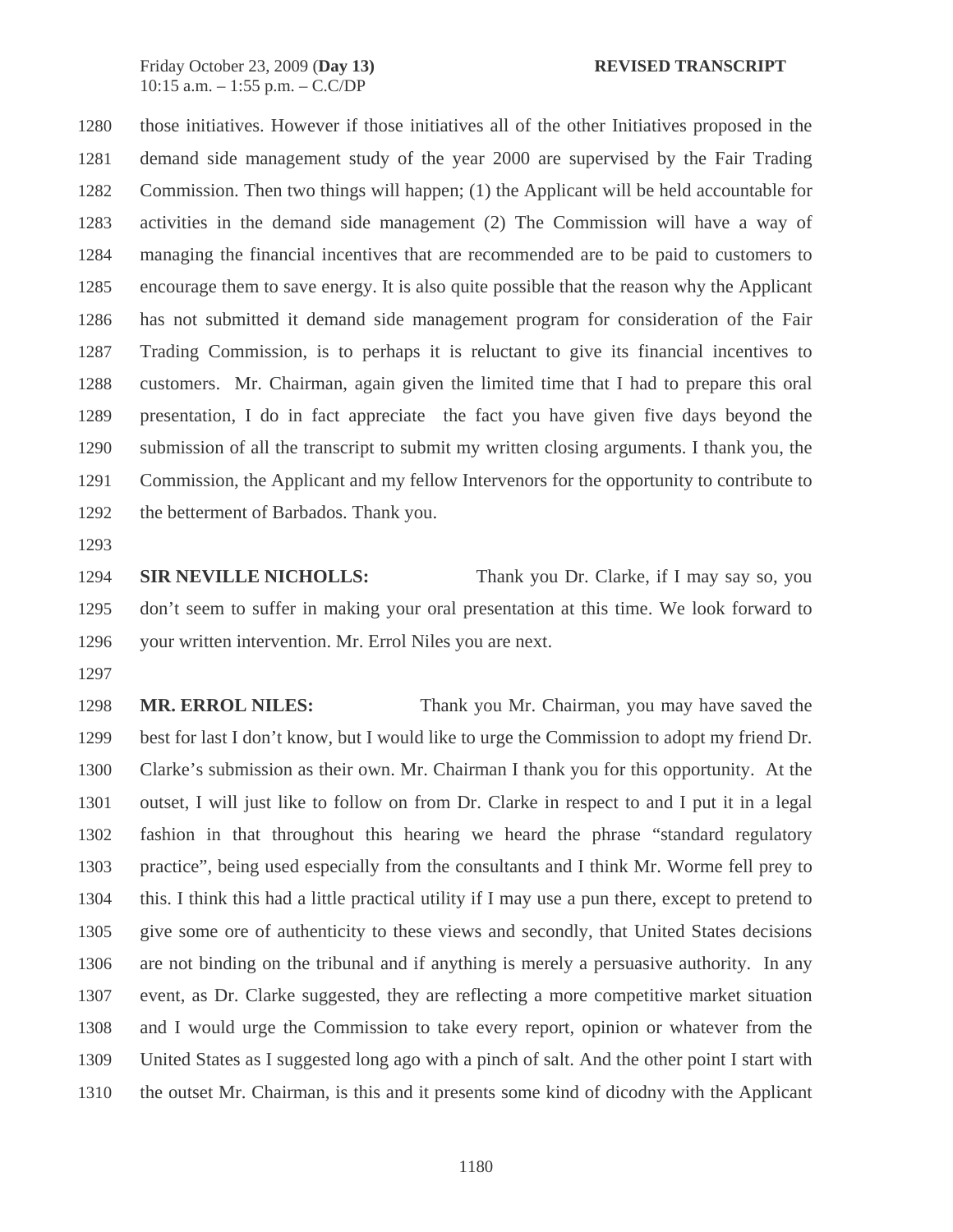1311 and my learned friend Sir Henry repeated it again. Most of the witnesses said, the 1312 Barbados Light and Power is more efficient than all other Caribbean entities, which on 1313 average they suggested have a debt equity ratio 40/60. Now the Applicant's operating 1314 debt equity and these are general figures 22/78 and yet it is the most efficient in the 1315 Caribbean. We are asking the tribunal to move that from 22/78 which is sub-optimal as 1316 they all agree to 35/65 debt ratio. I suppose in an effort to get more efficient, perhaps but 1317 they are operating at a sub-optimal capital structure and doing quite well it seems. In 1318 respect to the point I tried to, I am not sure if you actually ordered that your remarks be 1319 expunge from the record, but Mr. Chairman in my opening statement you may recall that 1320 I deliberately focus on this question of debt equity from the on set. I recognized that this 1321 was at the heart of the application, because it is not politically correct. I think they say 1322 nowadays to talk about raising rates especially in this climate it is brutal almost, but it is 1323 more palatable to say you want to shift the weighted average cost of capital as cover to 1324 minimize the impact of these rates if you can. I will submit the only way the Applicant 1325 justify a rate increase is to convince the tribunal if it succeeds, that somehow this debt 1326 equity ratio is standard regulatory practice and I urge you not to buy into that and the 1327 mere fact it is done in the Unites States is no basis that is should be done here necessarily. 1328 The other point is this, the tribunal may recall that I suggested to Mr. Camfield an expert 1329 witness and this is the most important aspect of it, because if you don't get that there is 1330 no cost increase to be allocated as Mr. O'Sheasy and then Mr. Worme won't have 1331 anything to do with rate design. When I asked Mr. Camfield, the record will show Mr. 1332 Chairman, that if two people were given the same parameters and the same information 1333 on this company, the Applicant , they would come up with two different results based on 1334 any weighted average cost of capital which he used, and Mr. Camfield agreed. That is the 1335 point when I said it was another hypothesis, because the tribunal should not get confused 1336 about the opinion evidence, and not an affidavit of fact. Having said that then the 1337 weighted average and I am going to submit with your lead Mr. Chairman, the different 1338 calculations in terms of weighted average cost of capital because unless you can get about 1339 3 or 4 calculations through using different discounted method and net present value etc. 1340 however you use it, unless you can get to the results being the same from two different 1341 calculations, the one used will depend more on the motivation of the objective you are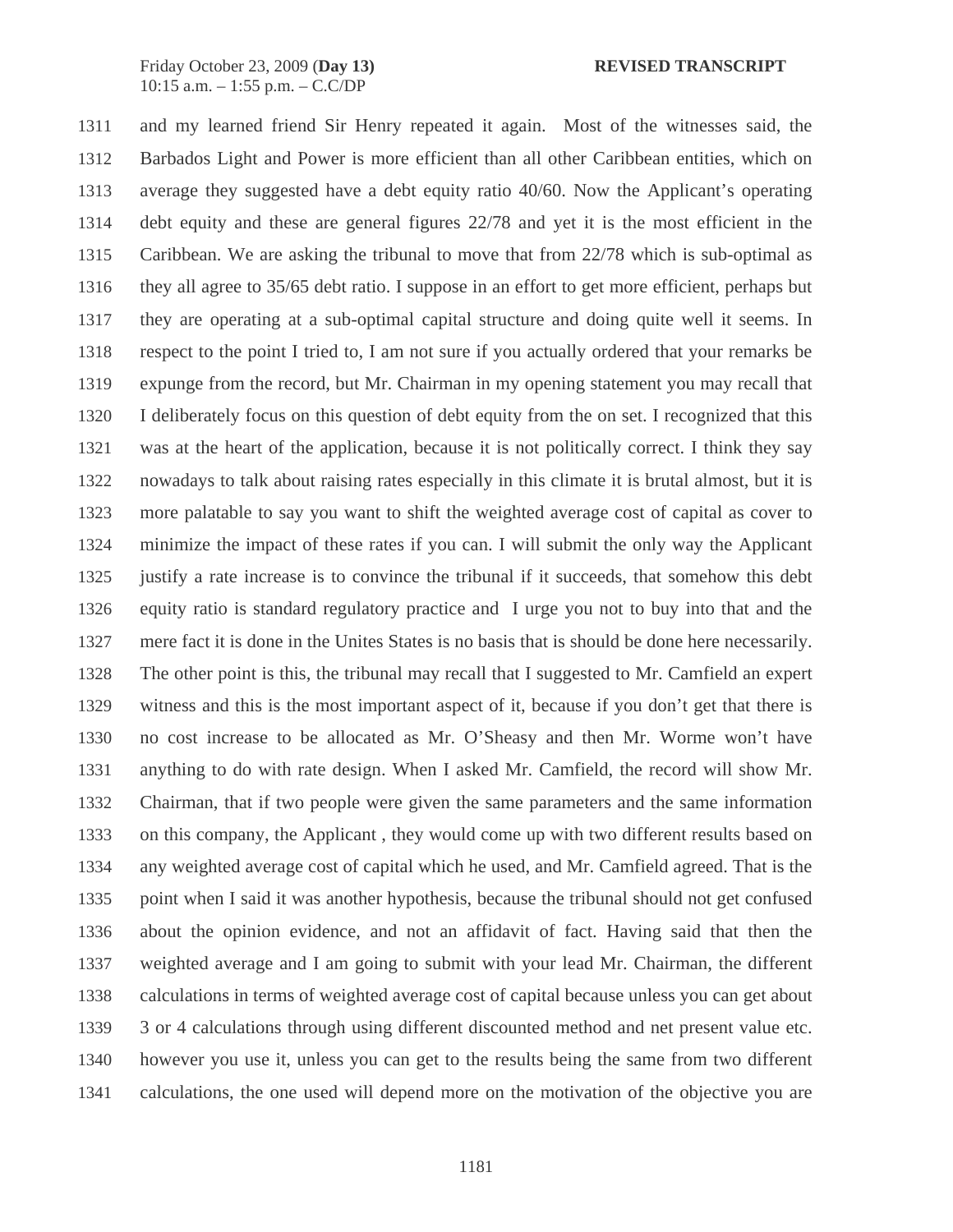1342 trying to achieved really done the actual moral or formula itself. Mr. Camfield used one, 1343 but there are others, which will produce much different results. That is in fact when you 1344 said you didn't perhaps hear anything that would defer differently from the affidavit of 1345 Mr. Camfield, because he submitted an affidavit with respect of the weighted average 1346 cost of capital, but yet agreed that if indeed somebody else was using the same 1347 information would get a different result. So that is only a hypothesis and Dr. Clarke 1348 offered as an Intervenor an alternate hypothesis for the benefit of the tribunal. The point I 1349 was trying to make all the time in respect to this weight average cost of capital was again 1350 reflected in my cross examination of Mr. Worme, and I asked him and he admitted the 1351 rate design was based on the cost of service study and the weighted average cost of 1352 capital so we are coming back to the weighted cost of capital, Mr. Chairman and that is 1353 the critical component of this hearing, because it is only basis upon which they can justify 1354 a rate increase at this time. The congenial Mr. King and Mr. Best as well, one I asked if 1355 about reduced cost ,he said no he cannot, no matter what they do or try, Mr. King felt the 1356 level of efficiency was at its optimum. I would only like to remind them of the Peter 1357 Principle I believe most people know what that is. Mr. Chairman my hypothesis in 1358 addition to Dr. Clarke and having said that there are 3 possible ways you can calculate 1359 the weighted average cost, is depend on the formula used. I would merely state and I am 1360 going to following up with the copies, the capital funding of the company and I am 1361 supporting Dr Clarke in this made up of two components; debt and equity and this mean 1362 in the classic and traditional sense of the words. Lenders and equity holders can expect a 1363 certain rate of return on the capital of funds provided. The cost of that capital is the 1364 expected return, so the weighted average cost gives a return both can expect. E.g. if they 1365 expect 10% on the debt and 20% on equity you need a 15% average return on average, 1366 15% satisfies both holders. I am trying to simplify Mr. Chairman 15% then would be the 1367 weighted average cost of the capital, and that is as simple as I can get it. The peculiar 1368 feature there and of the hearing is that, no evidence was led to say what rate of return one 1369 shareholder was requesting. But that shareholder has already invested money, so the only 1370 solution I would submit is if it is not getting its share return would be to sell his shares on 1371 the market. As far as I know, the last reading I saw there was no rush to sell any shares in 1372 the holding company of the shareholder. So we could infer from that, that it is satisfied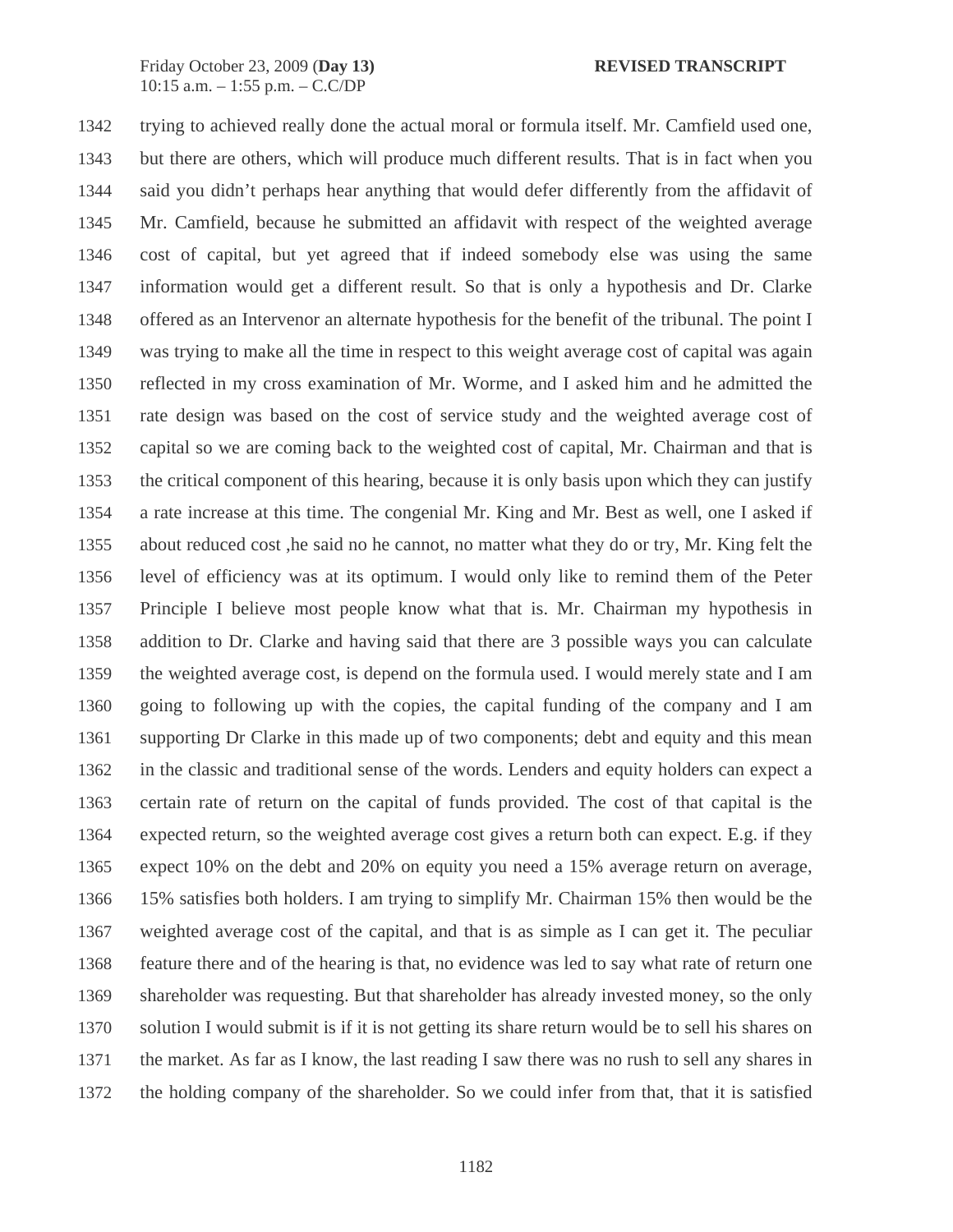1373 with its rate of return. The only issues then, would be shifting the debt consideration, 1374 when I ask Mr. Peter Williams from the beginning who is driving this movement towards 1375 the 35/65 % he said they need to raise revenue in order to track lenders etc. The shift is to 1376 increase the revenue requirements to ostensively in a hypothetical basis appeal to lenders. 1377 Therefore it is not politically correct now to talk about raising rates in this climate so you 1378 justify it by shifting the weighted average cost of capital. Well it is useful for a company 1379 to see it, but the person who drives that concern is the investor or investors. As I 1380 submitted the shareholders, there is no evidence from anybody that the equity 1381 shareholders were driving it. I know my time is coming up, but would like to look at 1382 another hypothesis we are looking at the rate of return as presently existing. I would 1383 suggest Mr. Chairman and the Panel that the general goal of regulation is to provide and 1384 opportunity for and efficiently manage utility to recover it full cost, including a fair 1385 return, a fair return on its capital. During the evidence we heard, that in as far as cost is 1386 concern most of the fix cost which was a substantial portion, was actually flowed 1387 through in terms of the shifting of the customer charge and the fuel charge that was 1388 basically recovered by way of the customers. So we are talking about the fuel, cost, 1389 interest and other things that the company will be a little concern. But if you talk about 1390 the fair rate of return, a fair in my understanding is that percentage figure, when applied 1391 to the rate base will yield in dollars the net operating income which the utility should 1392 have the opportunity to earn. With my exception you would agree the resulting dollar 1393 figure should be equal to the utility cost of capital, in other words the net operating 1394 income should equal the utilities cost of capital. If the tribunal in its deliberations could 1395 look at that point to arrive at a figure to see whether indeed this application is justified 1396 and that is done by simply multiplying the rate of return by the rate base. If we use the 1397 actual rate of return and have done some rough calculations, if we take the debt equity 1398 ratio at the moment as it is of 22/78 and you calculated using the 35/ 65 ration , there will 1399 be a difference at least of about \$6 -7M which would be soaked up by the consumers of 1400 the Applicant . And I would urge Mr. Chairman that the tribunal looks carefully at this 1401 weighted average cost of capital as suggested by Dr. Clarke. In a rough calculation, I am 1402 going to provide a calculation using a fair rate of return on capital to show that even if, it 1403 remains the same the company under present rate base will still earn about \$16M, as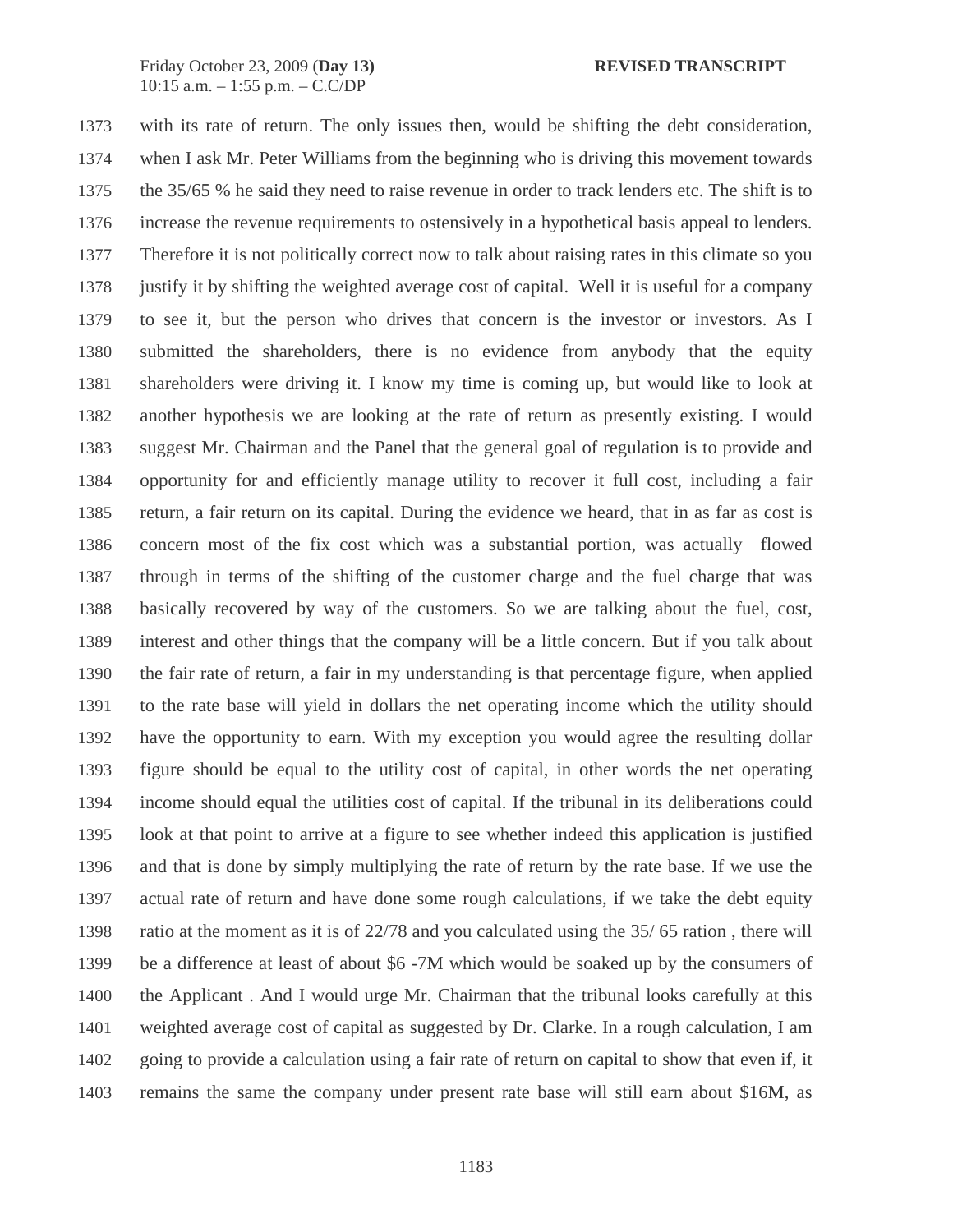1404 oppose to \$22M if you use the 35/65 ratio. So the \$6M additional dollars are necessarily 1405 inflicted to consumers using their projections. They have already indicated both by 1406 Counsel and all the witnesses that the Applicant is doing much better than all the other 1407 Caribbean jurisdictions with their sub-optimal capital structure. But they are not asking 1408 their equity shareholders to contribute any further, but they want it increase the debt 1409 component at the cost of to the taxpayers, when the long term beneficiary would be for 1410 the equity shareholders. Mr. Chairman in my opening submission I suggested that the 1411 tribunal was a creature of society, your trustee are made up of the society and your job is 1412 to protect the consumers, not withstanding my friends presence here as a threat to 1413 consumers and I am urging you to reject the weighted average cost of capital 10.48% and 1414 reduce it more in line with the capital requirements of the company. I would submit my 1415 written proposal in a jump to this short presentation. There was a Trinidadian Prime 1416 Minister who once said "not one cent for them", but it may be the case when you have 1417 chance to review the submissions. Thank you Sir.

1418

1419 **SIR NEVILLE NICHOLLS:** Thank you Mr. Niles, This concludes the 1420 submissions by those Intervenors who exercised the option to make the presentation at 1421 this time, I will like to take this opportunity now that we have concluded with this part of 1422 the proceedings.

1423

1424 **MR. MALCOLM GIBBS-TAITT:** Mr. Chairman, forgive me for interrupting 1425 you. Before you conclude there is just one thing I wasn't too sure you had made clear 1426 earlier. You have allowed the written part of the addresses, I note someone had requested 1427 that something be put on the website of the FTC, I wasn't sure what it was. I am 1428 therefore asking if you would allow both the oral and written submission of each 1429 Intervenor to be so listed on the FTC's website and also to let the Applicant have copies. 1430 I am also asking that each Intervenor be circulated as well. Thank you.

1431

1432 **SIR NEVILLE NICHOLLS:** Each Intervenor will be circulated with what? 1433 1434 **MR. MALCOLM GIBBS-TAITT:** With the written part of the addresses.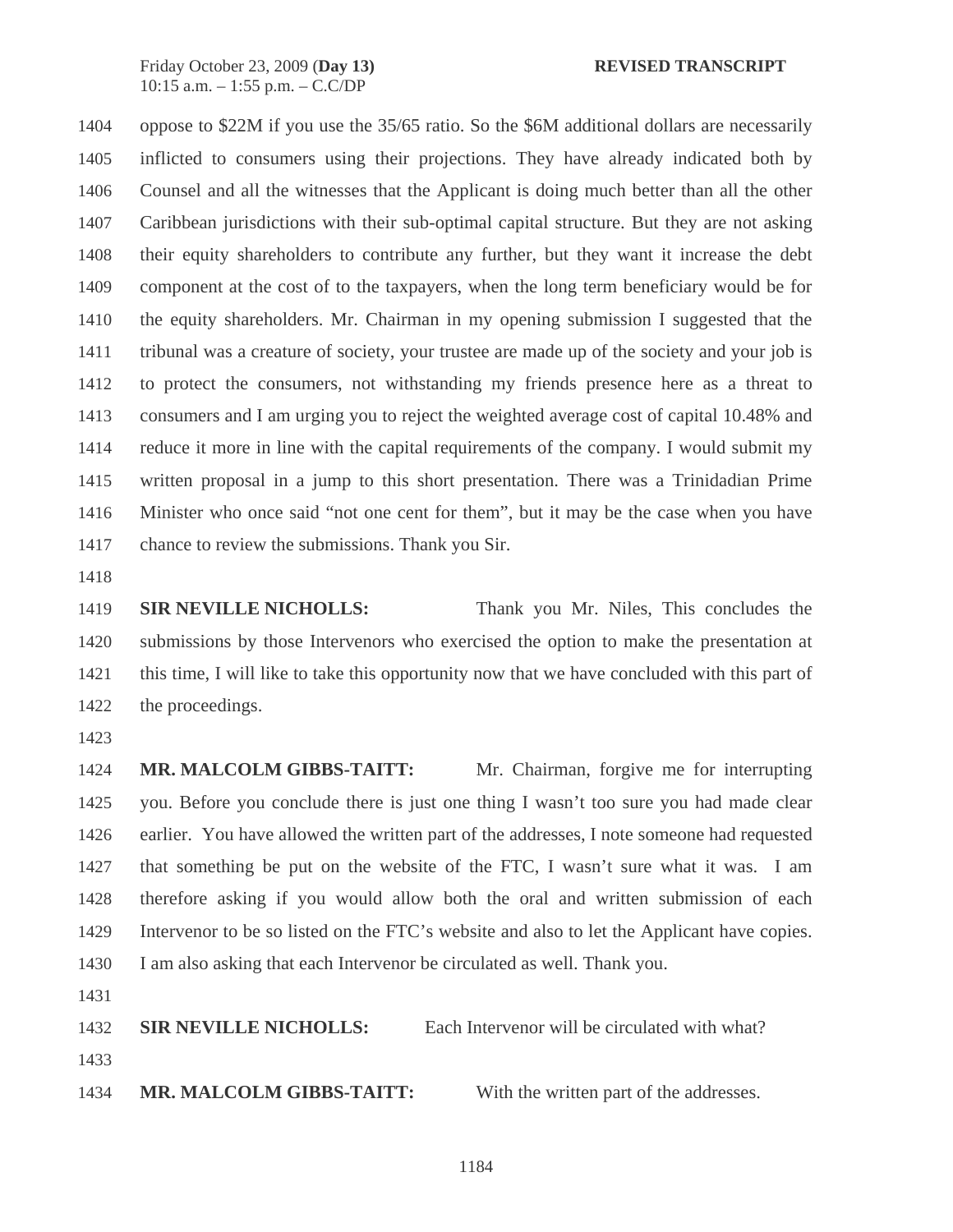1435 **SIR NEVILLE NICHOLLS:** Okay, that is understood. I am not too sure about the 1436 technicality that would be involve in making the oral presentations putting them on the 1437 website.

1438

1439 **MR. MALCOLM GIBBS-TAITT:** The same thing as the transcript Sir.

1440

1441 **SIR NEVILLE NICHOLLS:** I will have to seek advice on that. I understand that 1442 the transcripts are being put on the website and today's would be put on the website, so 1443 you will be well publicised.

1444

1445 **MR. MALCOLM GIBBS-TAITT:** Very good of you Sir.

1446

1447 **MR. CLYDE MASCOLL:** I was asking myself since I was in the other place, 1448 whether the transcript is suppose to reflect "am, ah, everything" because I have noted 1449 from trying to edit that it is not the gist of what you are saying that is being caught, and it 1450 is to some extent for me, demanding to recall, plus you are never too sure if you are 1451 pronouncing a word in the English oxford the way it might be captured by the 1452 Stenographer. What is the position of the hearing? Do you do every "am and ah".

1453

1454 **SIR NEVILLE NICHOLLS:** I believe the staff looked at the transcripts 1455 and tried to edit some of these things, that are obvious, but they are verbatim, but 1456 sometimes I believe they are obvious errors. I have noticed some "ams and ahs" myself. 1457

1458 **MR. CLYDE MASCOLL** What I am asking is that if it doesn't change the 1459 context, it should be fairly reasonable to accept some edits.

1460

1461 **SIR NEVILLE NICHOLLS:** It is who will be responsible for doing it. Let 1462 me remind Intervenors that I pointed out at the beginning that those who wish to claim 1463 cost, should do so in accordance with the Fair Trading Commission cost assessment 1464 guidelines 2007, and if they wish to make an application for cost to do so within seven 1465 days following the conclusion of the hearing. I would like to take the opportunity to